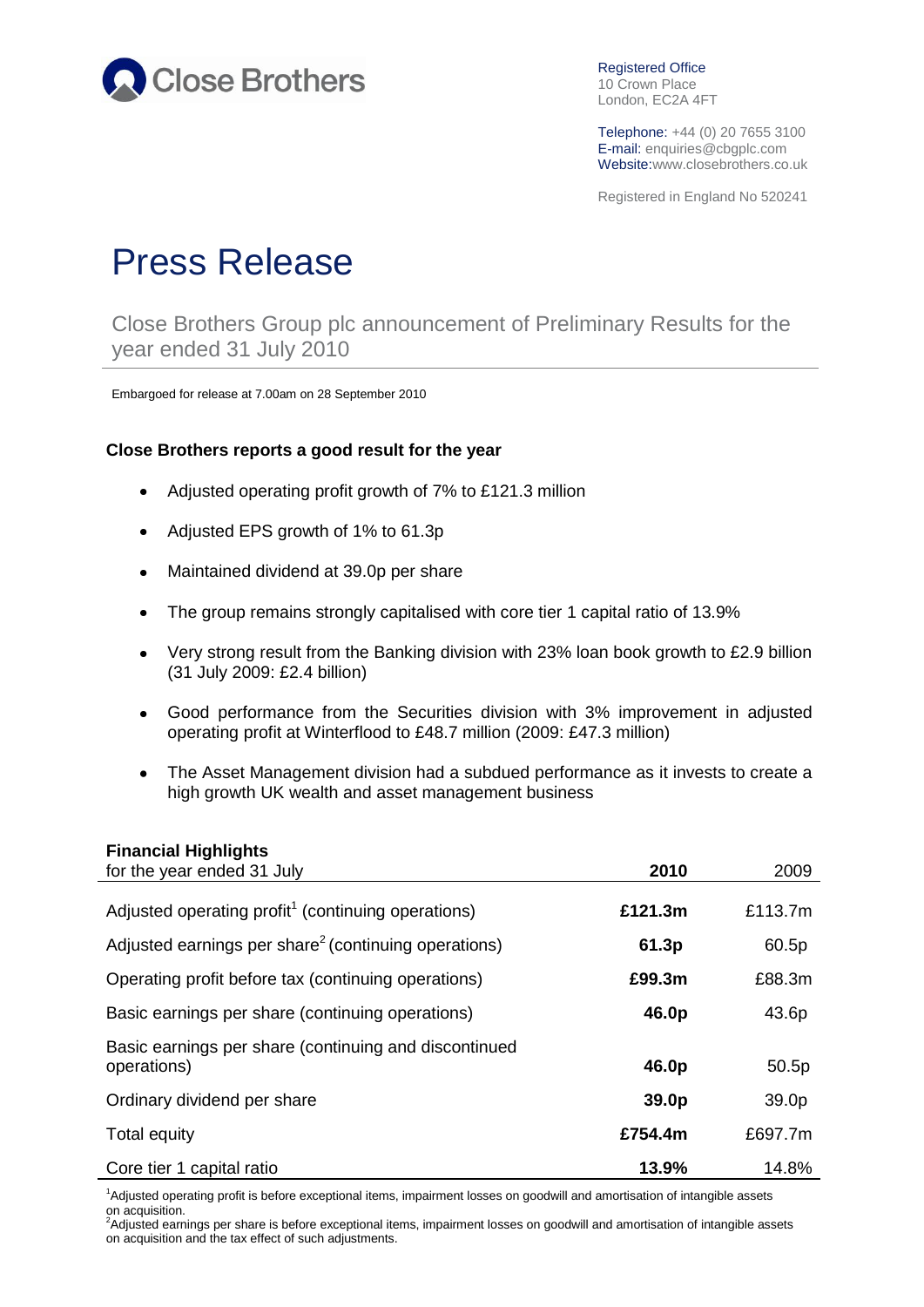Close Brothers Group plc announcement of Preliminary Results for the year ended 31 July 2010

#### **Preben Prebensen, Chief Executive, commenting on the results said:**

"Close Brothers delivered a good result for the year with very strong performance from the Banking division on a record closing loan book. The Securities division's result was driven by Winterflood, which had a good performance on increased volumes and Asset Management now has a clear strategy in UK wealth and asset management. Overall our businesses are well positioned for future growth opportunities."

Enquiries to:

| Erica Sibree – Investor Relations                                 | Close Brothers Group plc | 020 7655 3353 |
|-------------------------------------------------------------------|--------------------------|---------------|
| Debbie Sager - Investor Relations                                 | Close Brothers Group plc | 020 7655 3845 |
| Robert Morgan – Corporate Communications Close Brothers Group plc |                          | 020 7655 3350 |
| Anthony Silverman - Media Relations                               | Maitland                 | 020 7379 5151 |

A presentation to analysts and investors will be held at 9.30 am BST at our offices at 10 Crown Place, London EC2A 4FT. A listen-only dial-in facility will be available by dialling 0845 356 5007, or +44 203 003 2666, password "Results". A recording of this call will be available for replay for two weeks by dialling 0121 260 4861, access code 2809101.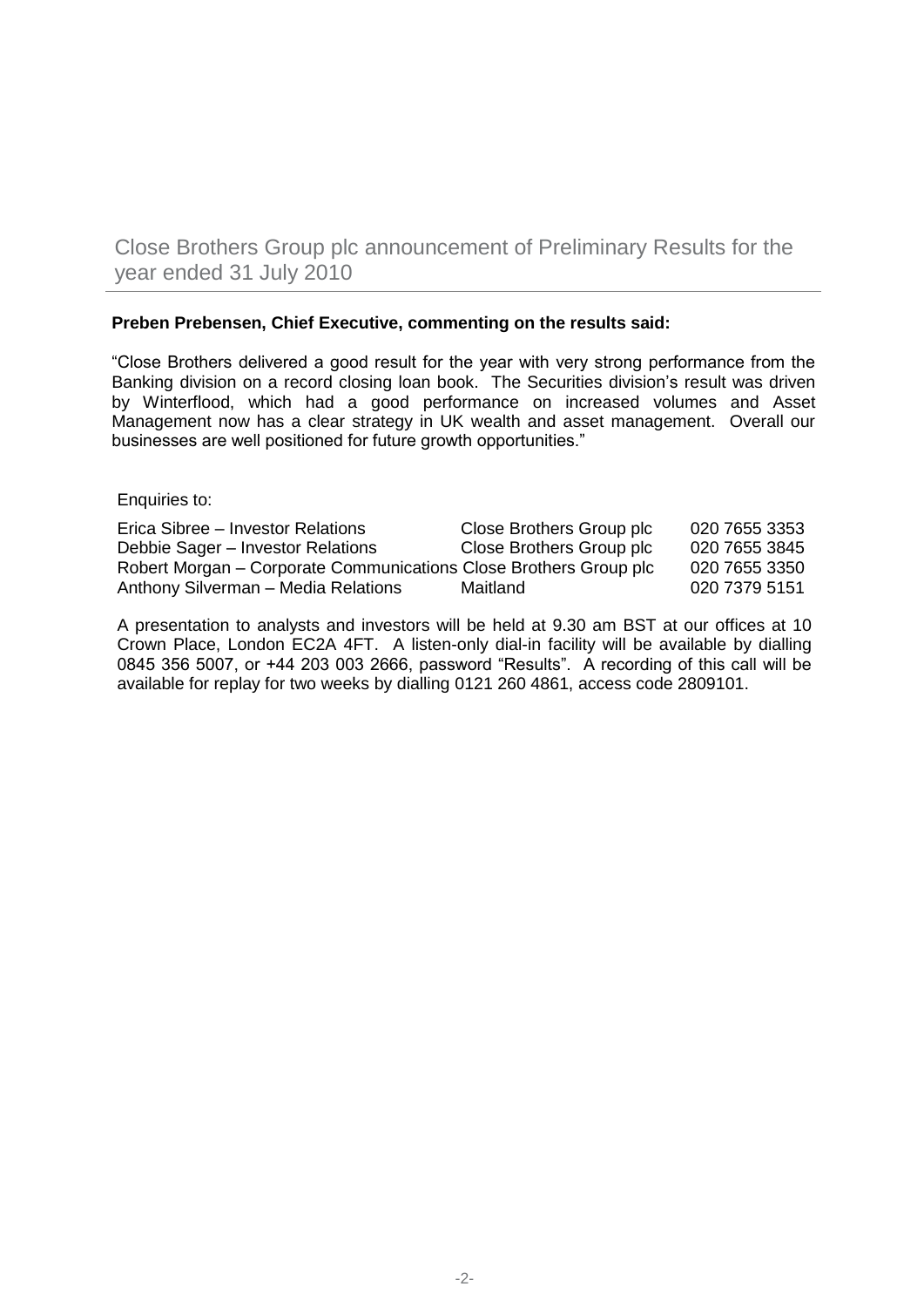# **OVERVIEW**

#### **Chairman's and Chief Executive's Statement**

Close Brothers Group has achieved a good overall performance for the year.

The Banking division delivered a very strong result as it strengthened its leading position in its specialised lending businesses to deliver a record closing loan book and the division's highest profit contribution to date. There was a continued good contribution by Securities driven by the good performance from Winterflood which is a leader in UK market-making. Asset Management is undergoing a transformation and is positioning itself to become a leading provider of UK wealth and asset management services.

The group remains strongly capitalised and is well positioned to take advantage of future growth opportunities.

#### **Results and Dividend**

Adjusted operating profit from continuing operations was £121.3 million (2009: £113.7 million), a 7% increase year on year. Adjusted earnings per share from continuing operations increased marginally to 61.3p (2009: 60.5p) and basic earnings per share from continuing operations increased 6% to 46.0p (2009: 43.6p).

Operating profit before tax from continuing operations of £99.3 million (2009: £88.3 million) includes the impact of exceptional items of £15.0 million (2009: £6.0 million) relating to the impairment of two group investments, which were impacted by the challenging economic environment. Additionally, as a result of the continuation of difficult market conditions, a goodwill impairment of £6.5 million (2009: £19.0 million) was taken in Asset Management.

The group retained a strong capital base with a core tier 1 capital ratio of 13.9% at 31 July 2010 (31 July 2009: 14.8%) and a total capital ratio of 15.8% (31 July 2009: 16.6%), despite 23% loan book growth during the period. The strength of the group's capital position ensured adequate flexibility to support the group's existing businesses and, combined with efficient capital allocation across the divisions, allowed the pursuit of growth opportunities.

The board is recommending a maintained final dividend of 25.5p (2009: 25.5p) per share in cash, resulting in a total dividend for the year of 39.0p (2009: 39.0p).

# **Divisional Performance**

The **Banking** division delivered a very strong performance and returned its highest ever adjusted operating profit of £79.5 million (2009: £54.0 million). The loan book increased 23% to a record £2.9 billion (2009: £2.4 billion). The division benefited from the strength of its market position across its niche businesses and its solid and diverse funding model. This has been achieved whilst retaining its disciplined approach to lending. As a result, the net interest margin increased to 9.7% (2009: 9.4%) and adjusted operating income increased 15% to £272.0 million (2009: £235.5 million). A modest improvement in economic conditions saw a reduction in impairment losses on loans and advances as a percentage of the average loan book to 2.4% (2009: 2.6%), driven by the Retail businesses.

The **Securities** division delivered another good performance with adjusted operating profit of £59.3 million (2009: £64.9 million). This reflected an improved performance in Winterflood and Close Brothers Seydler Bank ("Seydler"). The 9% reduction in the year was a result of a lower contribution from the group's associate Mako which had an exceptional prior year performance.

Winterflood retained its position as the leading market-maker to the UK retail stockbroking industry, trading record volumes, with over 46,000 (2009: 42,000) bargains per trading day. However, there was a reduction in income per bargain to £11.18 (2009: £11.98) over the period. Winterflood increased its profitability and recorded only four (2009: seven) loss days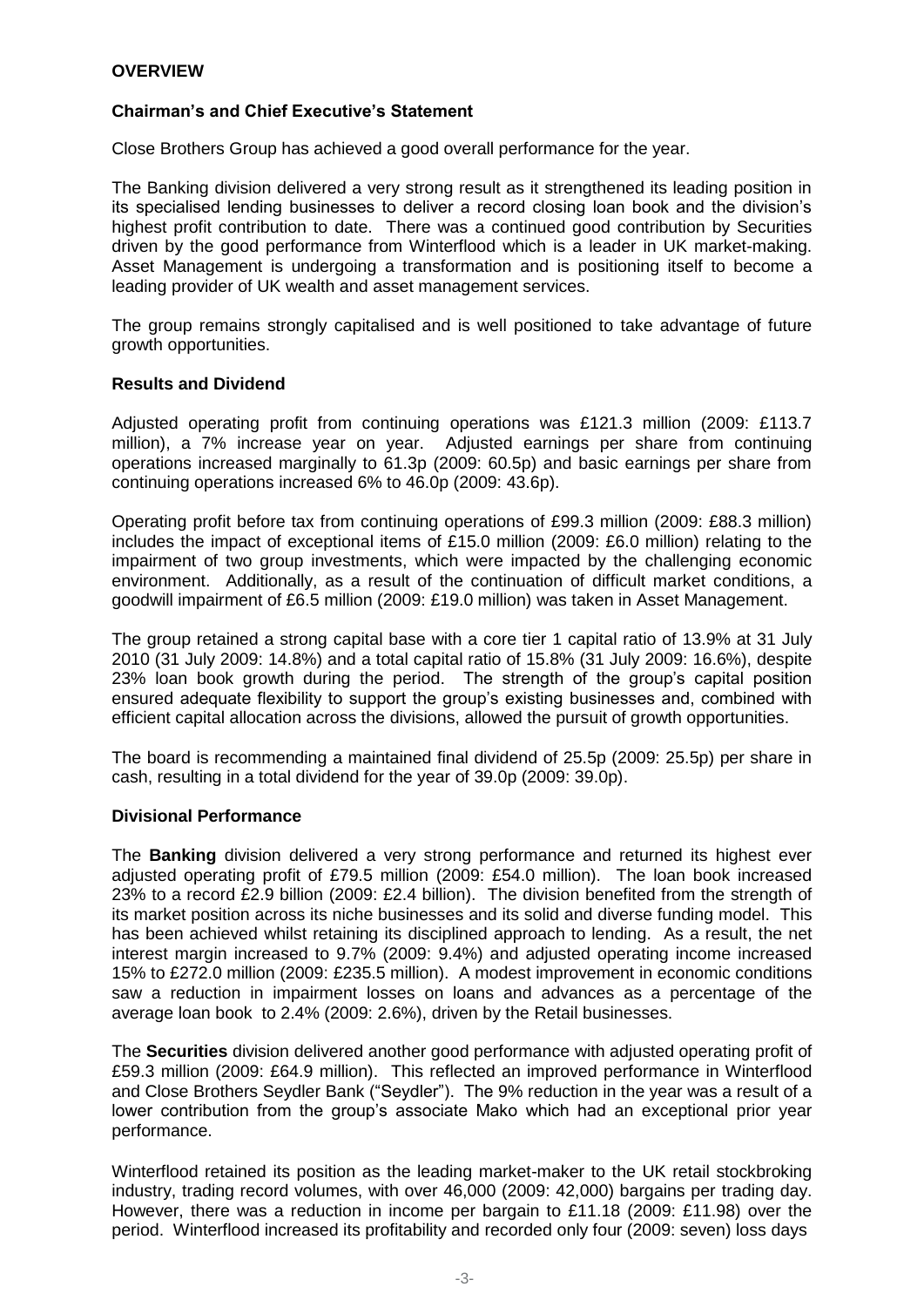# **Chairman's and Chief Executive's Statement** continued

out of a total of 252 (2009: 253) trading days. Overall, adjusted operating profit was up 3% to £48.7 million (2009: £47.3 million), a ten year high for the business.

Seydler had an improved performance with adjusted operating profit growth to £4.9 million (2009: £1.5 million) offset by more challenging market conditions for Mako. Reduced volumes, particularly in the later stages of the year, led to a reduction in Mako's contribution to £5.7 million (2009: £16.1 million) relative to the exceptional prior period performance which benefited from high volumes and volatility immediately following the collapse of Lehman Brothers.

The **Asset Management** division had a subdued performance for the year and reported adjusted operating profit of £3.3 million (2009: £12.0 million) as the division commenced a period of transformation and investment for future growth. While overall operating income was marginally higher at £97.0 million (2009: £95.0 million) this was predominately due to one-off investment gains of £6 million on the division's residual interest in a private equity business.

Closing Funds under Management ("FuM") increased 9% to £7.4 billion (31 July 2009: £6.8 billion) reflecting positive market movements as equity markets recovered. The Private Clients business achieved a net new funds flow of £221.1 million (31 July 2009: £161.2 million) during the year and 16% (31 July 2009: 1%) growth in funds overall.

#### **Strategy**

The group is focused on developing its three key business areas:

- The Banking division is a leader in specialised finance in the UK
- Securities, largely through Winterflood, is a leader in UK market-making
- $\bullet$ Asset Management is investing to become a leader in UK wealth and asset management.

We have a clear strategy for each of these businesses.

Going forward, the **Banking** division will retain its specialised and disciplined approach to lending and seek to grow market share without compromising levels of profitability and margins. To support this growth, the division streamlined its structure, strengthened its management team, developed new and existing product lines, added front line loan origination capacity and extended its branch network in the UK.

Retail, comprising motor and insurance premium financing, is seeking ways to grow its existing offering and develop new products. It has expanded into new geographies with the addition of a branch in the South West of England and services into Northern Ireland. It is also adding to front line staff including the establishment of a team focused on new car and franchise dealers. Overall, this resulted in an increase in market share within the independent used car market from 5% to 9% over the past twelve months. Personal lines continue to drive the insurance premium business, which now has close to 5% share of the overall market and a substantial share of the independent market.

Commercial is successfully expanding its asset and invoice financing businesses through a combination of acquisition and organic growth initiatives and by investing in sales personnel. It is also actively growing the middle ticket leasing business and during the year also expanded its operations into Northern Ireland.

As a result, market share in asset financing has risen from 4% to 6%. Invoice financing is focused on developing its sales team to target larger deals and, during the 2010 financial year, acquired a £93.8 million loan book which is now fully integrated. As a result, this business now has around 13% of the independent market, up from 8% twelve months ago.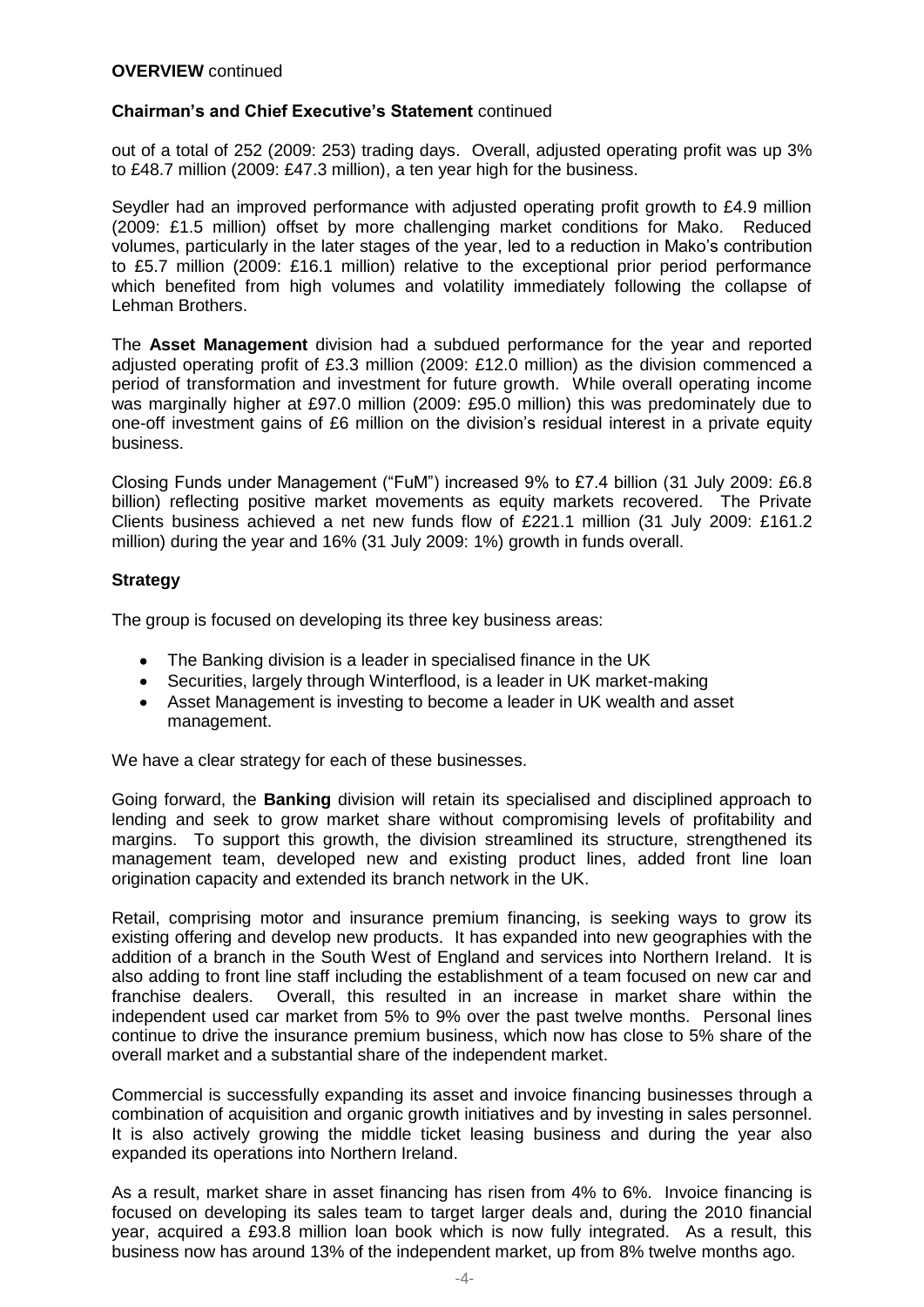#### **Chairman's and Chief Executive's Statement** continued

Property will continue to actively maintain its leading market position in residential development lending by prudently lending to clients who are attracted by its local knowledge and development expertise. During the year it also expanded its business by opening an office in Scotland.

In **Securities**, Winterflood will seek to maintain its leading position in the UK retail market place. It will support and grow its existing core business, as a London Stock Exchange registered market-maker in over 3,300 UK securities, by leveraging its trading expertise and proprietary technology platform.

Winterflood will also explore opportunities to expand its business incrementally in other markets. It will seek to capture US and European order flow by selectively expanding its capabilities and resources into those markets. It will also promote its expertise to asset managers who wish to outsource dealing and execution services to a specialist provider.

In the smaller Securities businesses, Seydler is well positioned for the development of the Frankfurt floor based trading platform and a recovery in equity and debt capital markets activity. Mako continues to have a strong position in its core derivatives market-making business and sees growth opportunities in its investment management activity, predominantly through Pelagus Capital, its fixed income relative-value fund.

**Asset Management** has carried out focused research and evaluated its core strengths, capabilities and opportunities in the external environment and now has a clear strategy to create a high growth wealth and asset management business in the UK.

The focus of this business will be affluent and high net worth investors in Private Clients, as well as smaller institutions, such as family offices and charitable endowments, through the division's Institutional offering. Offshore Banking and Administration will continue to be focused on trust and administration for offshore clients.

The strategy will build on the division's investment track record; around £7 billion of FuM, 22,000 existing clients and the Close Brothers brand. The Private Clients offering will provide advice seeking clients with high quality, holistic advice, financial planning and discretionary services. It will also provide self-directed clients with a range of web and telephone-based services to enable them to manage their own wealth. This combination of services will position the business to become a leader in wealth management in the UK.

The Institutional strategy is at an earlier stage. The business has already consolidated its investment management processes including the integration of hedge fund multi-manager, Fortune. It has also developed common multi-asset, multi-manager investment propositions to service both private and institutional clients, and will invest across long-only and hedge funds, structured products as well as equities and bonds.

The division sees a significant opportunity to service and acquire clients from independent financial advisors ("IFAs") who are exiting the market as a result of regulatory change. During the year the division entered into its first agreement with an IFA to acquire client assets of up to £50 million. In the period since 31 July 2010 the division also acquired Chartwell Group Limited, an IFA business based in Bristol with over £650 million of client assets and good links into the South West of England.

It is anticipated that the total non-recurring investment spend of the Private Client proposition and platform development, will be in the range of £18 to £20 million, of which £6 million has been incurred during the 2010 financial year and a further £10 million will be invested in the 2011 financial year.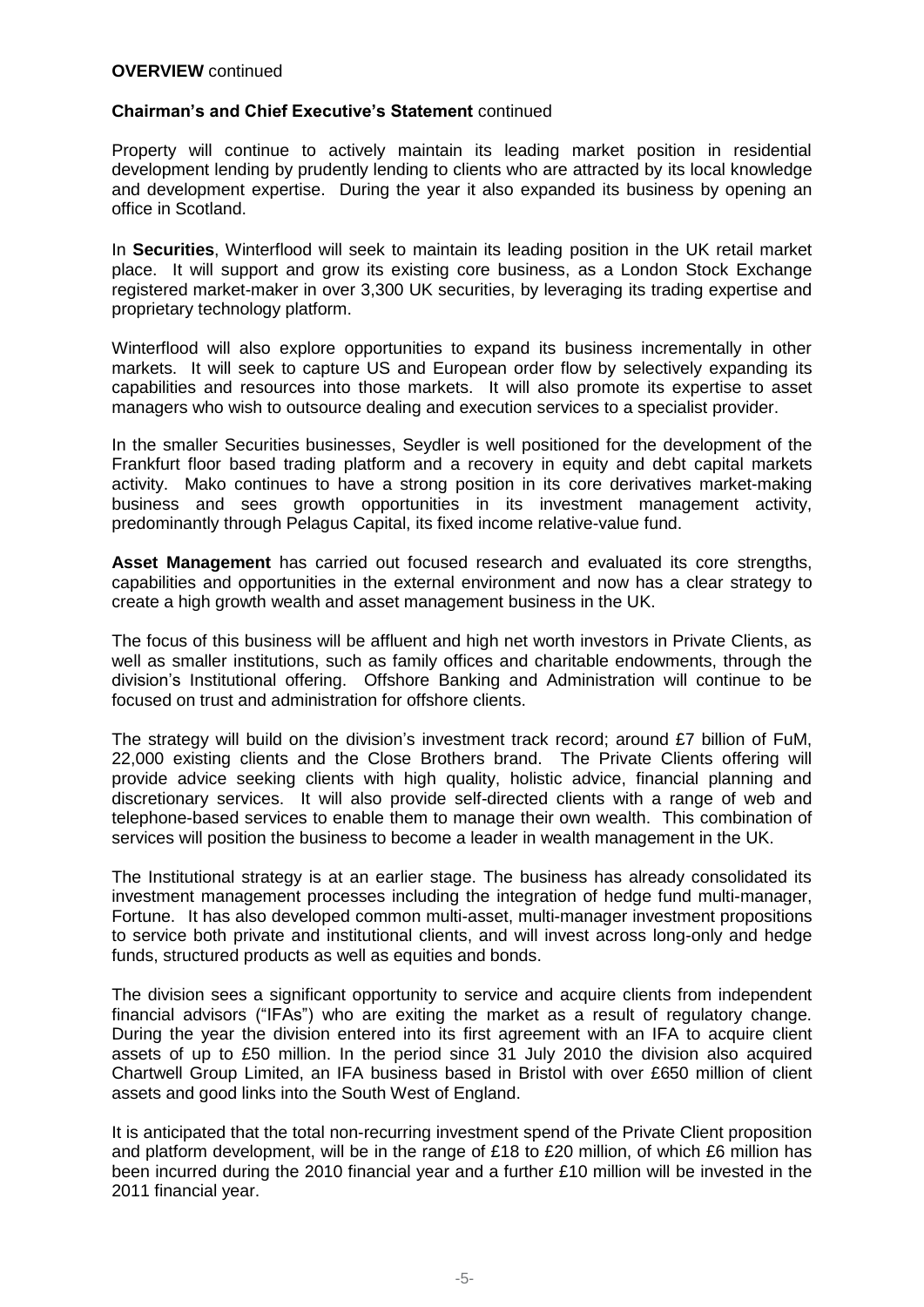# **Chairman's and Chief Executive's Statement** continued

These initiatives will take time until their potential is fully realised. The investment will be modest in the context of the overall group and is expected to result in a significant contribution by the division to the group in the medium term.

### **Outlook**

The group has made a sound start to the 2011 financial year.

In the **Banking** division, we see continued good loan book growth.

The **Securities** division has made a more modest start to the year reflecting current market conditions.

The **Asset Management** division is likely to deliver a small loss for the year as the investment in the strategy continues, particularly in the Private Clients business.

Overall, we expect the group to deliver a satisfactory performance for the year.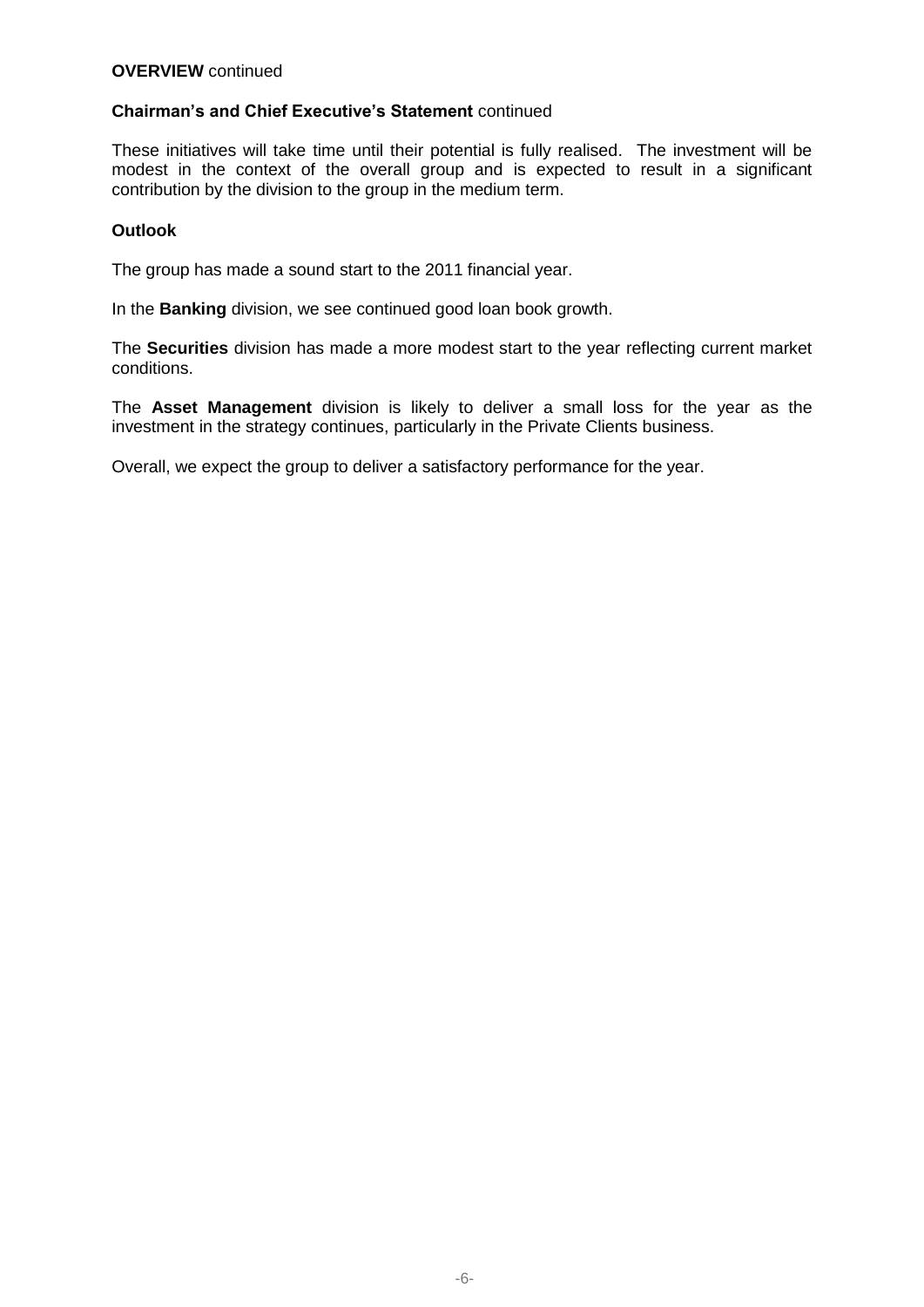#### **Overview**

#### **Summary Income Statement**

|                                                                 | 2010      | 2009      | Change         |
|-----------------------------------------------------------------|-----------|-----------|----------------|
|                                                                 | £ million | £ million | %              |
| Continuing operations <sup>1</sup>                              |           |           |                |
| Adjusted operating income                                       | 531.7     | 502.1     | 6              |
| Adjusted operating expenses                                     | (347.0)   | (328.5)   | 6              |
| Impairment losses on loans and advances                         | (63.4)    | (59.9)    | 6              |
| Adjusted operating profit                                       | 121.3     | 113.7     | $\overline{7}$ |
|                                                                 |           |           |                |
| <b>Exceptional items</b>                                        | (15.0)    | (6.0)     |                |
| Impairment losses on goodwill                                   | (6.5)     | (19.0)    |                |
| Amortisation of intangible assets on acquisition                | (0.5)     | (0.4)     |                |
| Operating profit before tax                                     | 99.3      | 88.3      | 12             |
| Tax                                                             | (32.8)    | (26.1)    | 26             |
| Minority interests                                              | (0.6)     | (0.3)     | 100            |
| Profit attributable to shareholders:                            |           |           |                |
| continuing operations                                           | 65.9      | 61.9      | 6              |
| Profit from discontinued operations                             |           | 10.4      |                |
| Minority interests: discontinued operations                     |           | (0.6)     |                |
| <b>Profit attributable to shareholders:</b>                     |           |           |                |
| continuing and discontinued operations                          | 65.9      | 71.7      | (8)            |
| Adjusted earnings per share: continuing operations <sup>2</sup> | 61.3p     | 60.5p     | 1              |
| Basic earnings per share: continuing operations                 | 46.0p     | 43.6p     | 6              |
| Basic earnings per share: continuing and discontinued           |           |           |                |
| operations                                                      | 46.0p     | 50.5p     | (9)            |
| Ordinary dividend per share                                     | 39.0p     | 39.0p     |                |

<sup>1</sup>Results from continuing operations for 2009 exclude both the trading result and gain on disposal related to the Corporate Finance division, the sale of which was completed on 1 July 2009.<br><sup>2</sup>Adjusted earnings per share: continuing operations excludes discontinued operations, exceptional items, impairment losses on

goodwill and amortisation of intangible assets on acquisition.

Close Brothers has achieved a good overall result for the 2010 financial year with adjusted operating profit from continuing operations of £121.3 million (2009: £113.7 million), up 7%. The Banking division delivered a very strong performance with its highest profit contribution to date. The Securities division's performance was good overall, notably Winterflood which benefited from strong volumes. However, this was partially offset by a lower contribution from Asset Management as it invests for future growth.

Adjusted operating income from continuing operations increased 6% to £531.7 million (2009: £502.1 million), principally reflecting a strong net interest margin and a closing loan book in the Banking division at a record high.

Adjusted operating expenses from continuing operations increased 6% to £347.0 million (2009: £328.5 million) due to increased staff costs in the Banking division to facilitate loan book growth, and investment in key initiatives, notably in Asset Management's Private Client business.

Impairment losses on loans and advances ("bad debts") as a percentage of the average loan book ("bad debt ratio") reduced to 2.4% (2009: 2.6%) as the group benefited from a modest improvement in economic conditions, particularly in Retail. The absolute bad debt charge increased 6% to £63.4 million (2009: £59.9 million) reflecting the significant growth in the loan book.

The group reports adjusted operating profit after exceptional items and other adjustments. As part of the annual impairment review, combined impairments of £15.0 million were made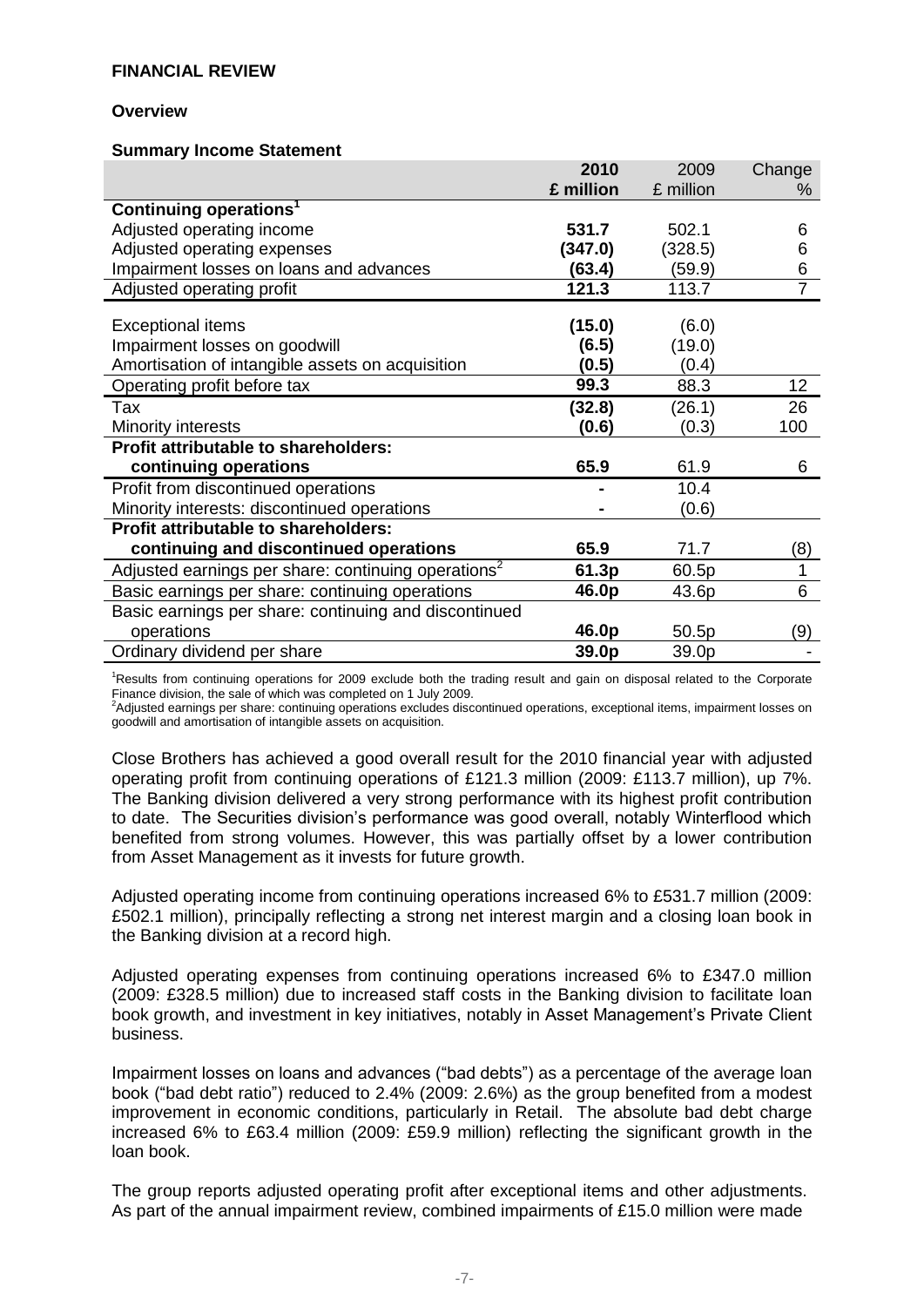#### **Overview** continued

on two investments; a long held equity stake in Plus Markets Group and a seed investment in a European investment fund. Impairments were taken to write down these investments to their market values at 31 July 2010, which have been impacted by the challenging economic environment. The reduction in fair value of these investments has previously been marked to market through equity. In addition, as a result of the continuation of difficult market conditions, a goodwill impairment of £6.5 million (2009: £19.0 million) was taken in Asset Management in the year. An amortisation charge of £0.5 million (2009: £0.4 million) on intangible assets on acquisition was incurred in the year.

After these items, operating profit before tax from continuing operations was £99.3 million (2009: £88.3 million), up 12%.

The tax charge on continuing operations was £32.8 million (2009: £26.1 million), corresponding to an effective tax rate of 33% (2009: 30%). The tax rate was impacted by the non tax deductible impairment on investment assets and goodwill, which increased the effective tax rate by 6%, and the post tax associate income from Mako which reduced the effective tax rate by 2%. Excluding these effects, the underlying effective tax rate was unchanged at 29% (2009: 29%).

Adjusted earnings per share from continuing operations increased 1% to 61.3p (2009: 60.5p) and basic earnings per share from continuing operations increased 6% to 46.0p (2009: 43.6p).

There were no discontinued operations during the period. However in the 2009 financial year the Corporate Finance division was sold to Daiwa Securities SMBC Europe and was treated as a discontinued operation.

The board is recommending a maintained final dividend of 25.5p (2009: 25.5p), resulting in a total dividend for the year of 39.0p (2009: 39.0p). The final dividend will be paid on 19 November 2010 to shareholders on the register at 8 October 2010.

#### **Divisional Performance**

The Banking division had a very strong performance, with profitability and the loan book at record highs due to the strength of its market position across its niche businesses and its solid and diverse funding model. This has been achieved whilst retaining its disciplined approach to lending. As a result, it increased its contribution to 56% (2009: 41%) of group adjusted operating profit before group net expenses.

The Securities division contributed 42% (2009: 50%) to overall group adjusted operating profit before group net expenses with a good performance from Winterflood and an improved performance from Seydler offset by a lower contribution from Mako.

Asset Management had a subdued performance in the year and its contribution reduced to 2% (2009: 9%) of group adjusted operating profit before group net expenses. This division is undergoing a period of transformation, with investment focused on the Private Clients business.

Group net expenses were £20.8 million (2009: £17.2 million). Adjusted operating expenses were broadly flat at £21.3 million (2009: £21.0 million) despite the new senior resources and functionality that were committed to the centre to assist the existing operations and growth of the divisions. However, adjusted operating income reduced by £3.3 million to £0.5 million (2009: £3.8 million) in the absence of a foreign exchange gain realised in the prior financial year.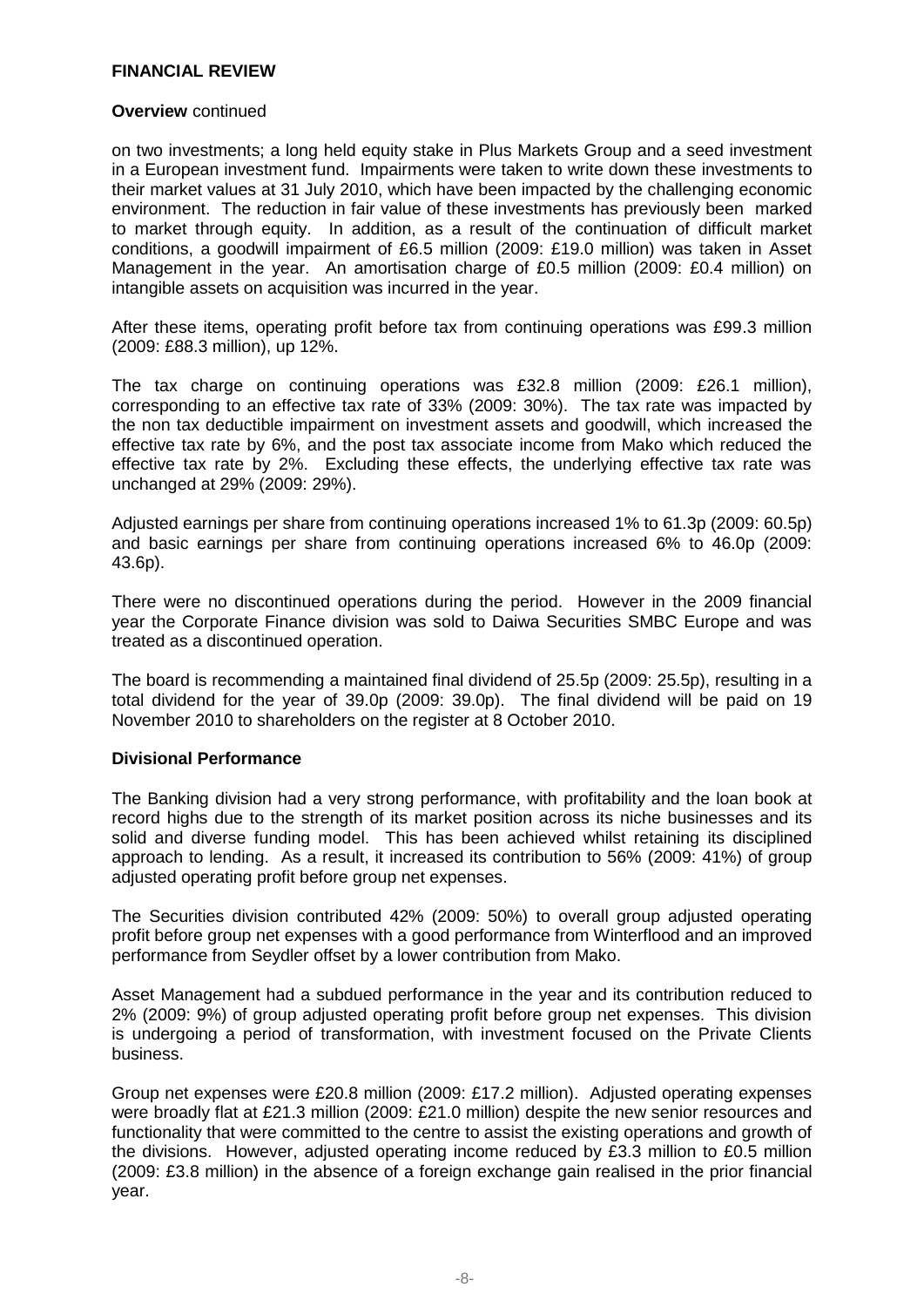#### **Overview** continued

In accordance with the new IFRS 8 disclosure on Operating segments, a breakdown of net interest and fees by each of the three lending business units in the Banking division is now provided. The segmental breakdown for the Securities and Asset Management divisions are unchanged from previous years.

# **Divisional Adjusted Operating Profit (Continuing Operations)**

|                                  | 2010<br>2009 |     |                |     | Change |
|----------------------------------|--------------|-----|----------------|-----|--------|
|                                  | £ million    | %   | £ million<br>% |     | %      |
| <b>Banking</b>                   | 79.5         | 56  | 54.0           | 41  | 47     |
| <b>Securities</b>                | 59.3         | 42  | 64.9           | 50  | (9)    |
| Asset Management                 | 3.3          | 2   | 12.0           |     | (73)   |
| <b>Total divisions</b>           | 142.1        | 100 | 130.9          | 100 | 9      |
| Group                            | (20.8)       |     | (17.2)         |     | 21     |
| <b>Adjusted operating profit</b> | 121.3        |     | 113.7          |     |        |

#### **Balance Sheet**

#### **Summary Balance Sheet**

|                                                                   | 31 July   | 31 July   |
|-------------------------------------------------------------------|-----------|-----------|
|                                                                   | 2010      | 2009      |
|                                                                   | £ million | £ million |
| <b>Assets</b>                                                     |           |           |
| Cash and loans and advances to banks <sup>1</sup>                 | 611.2     | 198.2     |
| Settlement balances, long trading positions and loans to money    |           |           |
| brokers <sup>2</sup>                                              | 713.3     | 728.9     |
| Loans and advances to customers                                   | 2,912.6   | 2,364.9   |
| Non trading debt securities                                       | 1,582.1   | 2,261.3   |
| Intangible assets                                                 | 107.5     | 107.6     |
| Other assets                                                      | 332.9     | 358.4     |
| <b>Total assets</b>                                               | 6,259.6   | 6,019.3   |
| <b>Liabilities</b>                                                |           |           |
| Settlement balances, short trading positions and loans from money |           |           |
| <b>brokers</b>                                                    | 597.8     | 590.7     |
| Deposits by banks                                                 | 48.1      | 48.0      |
| Deposits by customers                                             | 3,115.5   | 2,919.6   |
| <b>Borrowings</b>                                                 | 1,472.0   | 1,436.9   |
| <b>Other liabilities</b>                                          | 271.8     | 326.4     |
| <b>Total liabilities</b>                                          | 5,505.2   | 5,321.6   |
| Equity                                                            | 754.4     | 697.7     |
| <b>Total liabilities and equity</b>                               | 6,259.6   | 6,019.3   |

<sup>1</sup>Includes £452.7 million (31 July 2009: £1.7 million) cash at central banks.

<sup>2</sup>Includes £54.1 million (31 July 2009: £37.9 million) long trading positions in debt securities.

Maintaining a strong balance sheet has been critical to Close Brothers' success during the difficult market and economic environment of the credit crisis. Total assets increased 4% to £6,259.6 million at 31 July 2010 (31 July 2009: £6,019.3 million) reflecting significant growth in loans and advances to customers ("the loan book"). This growth was achieved with a corresponding increase in liabilities of 3% to £5,505.2 million (31 July 2009: £5,321.6 million).

The loan book increased by £547.7 million, or 23%, to £2,912.6 million at 31 July 2010 (31 July 2009: £2,364.9 million). Organic growth of 19% was driven by good quality new lending across Retail, Commercial and Property. The loan book includes predominantly secured loans on conservative loan to value ratios with an average loan book maturity of twelve months (31 July 2009: twelve months). In January 2010, the group acquired a £93.8 million invoice financing loan book which contributed an additional 4% growth.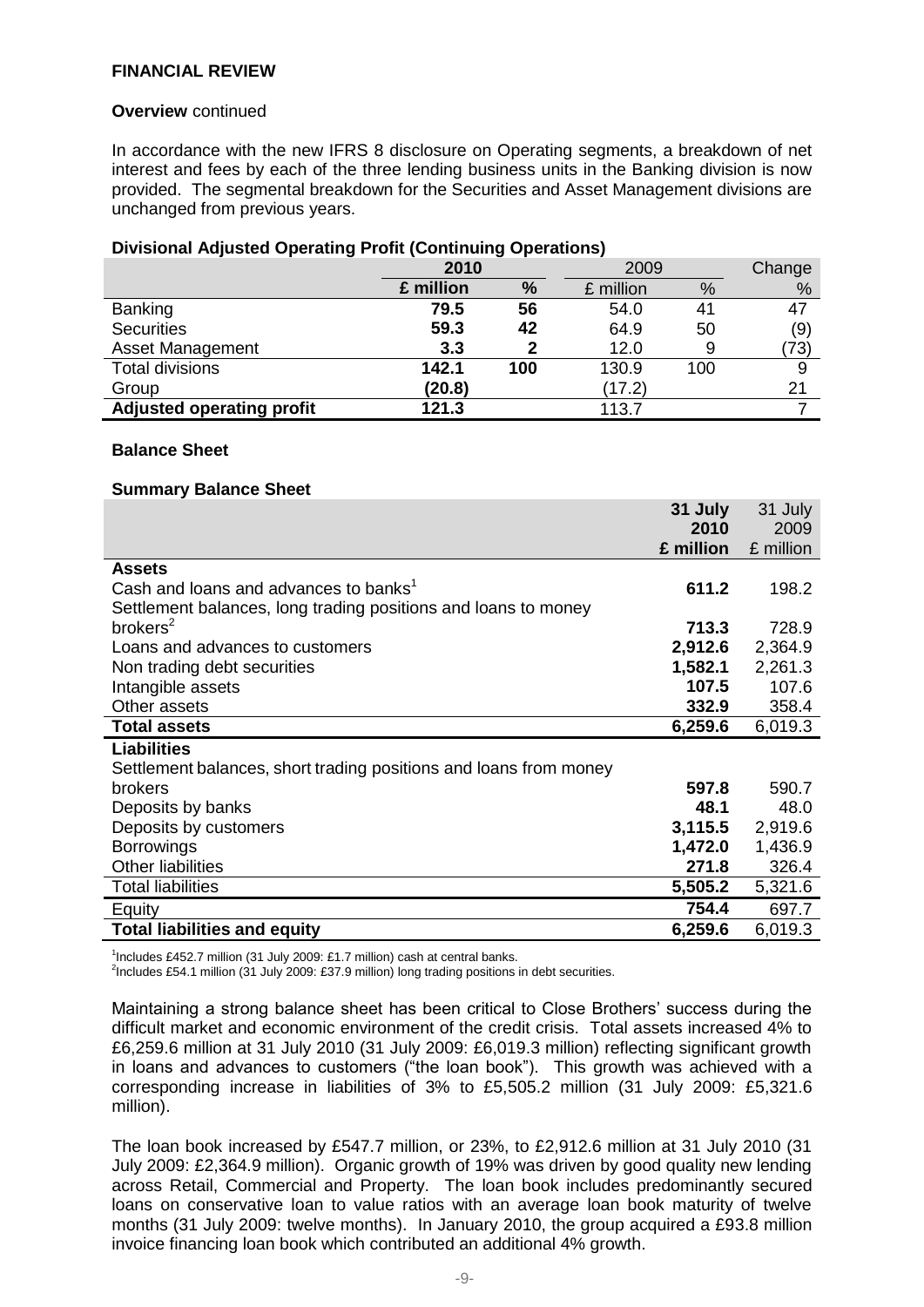#### **Overview** continued

Cash and loans and advances to banks increased £413.0 million to £611.2 million at 31 July 2010 (31 July 2009: £198.2 million).Previously, short-term deposits were invested in certificates of deposit ("CDs"), however as these matured or were sold, cash was placed on deposit with the Bank of England. As a result, cash and balances at central banks increased to £452.7 million at 31 July 2010 (31 July 2009: £1.7 million).

Non trading debt securities, which includes the group's CDs, gilts and government guaranteed debt and floating rate notes ("FRNs"), reduced by £679.2 million to £1,582.1 million (31 July 2009: £2,261.3 million) as CDs and FRNs matured or were sold. At 31 July 2010, the group had £615.4 million (31 July 2009: £754.7 million) of FRNs classified as available for sale and the aggregate negative mark to market adjustment on FRNs was £12.7 million, net of tax (2009: £31.6 million).

Settlement balances, long trading positions and loans to money brokers are assets that relate to the group's market-making activities and principally reflect short-term funding of trading positions at Winterflood. These decreased £15.6 million to £713.3 million at 31 July 2010 (31 July 2009: £728.9 million) and were partly offset by liabilities relating to settlement balances, short trading positions and loans from money brokers of £597.8 million at 31 July 2010 (31 July 2009: £590.7 million).

Intangible assets were broadly flat at £107.5 million at 31 July 2010 (31 July 2009: £107.6 million) as the goodwill and intangibles from the invoice financing loan book acquisition in Banking was offset by an impairment in Asset Management in light of difficult market conditions.

Customer deposits increased £195.9 million to £3,115.5 million at 31 July 2010 (31 July 2009: £2,919.6 million) and includes long and short-term deposits from corporate and retail customers. Deposits by banks were flat at £48.1 million at 31 July 2010 (31 July 2009: £48.0 million).

Total borrowings, which include loans and overdrafts from banks, debt securities in issue and subordinated loan capital, were broadly stable at £1,472.0 million (31 July 2009: £1,436.9 million), including a £200 million group bond issued during the year.

Total equity at 31 July 2010 has increased 8%, or £56.7 million, to £754.4 million (31 July 2009: £697.7 million) and principally reflects profit attributable to shareholders for the year of £65.9 million (2009: £71.7 million) less £55.5 million (2009: £55.2 million) dividend payments and an increase of £31.0 million (2009: (£23.4) million) as a result of the positive mark to market adjustments on the available for sale FRNs and the impact of the transfer of the impairment on investment assets to the Income Statement.

#### **Funding and Liquidity**

The group has a prudent funding and liquidity position and total available funding for the group increased to £5.6 billion at 31 July 2010 (31 July 2009: £5.4 billion) which is significantly above the loan book of £2.9 billion at 31 July 2010 (31 July 2009: £2.4 billion).

The group has a diversified range of funding sources with a mix of bilateral and syndicated facilities, repurchase agreements, a group bond and long and short-term customer deposits. This enables the group to meet existing funding requirements and be well positioned for growth whilst considering cost efficiency and the availability of funding.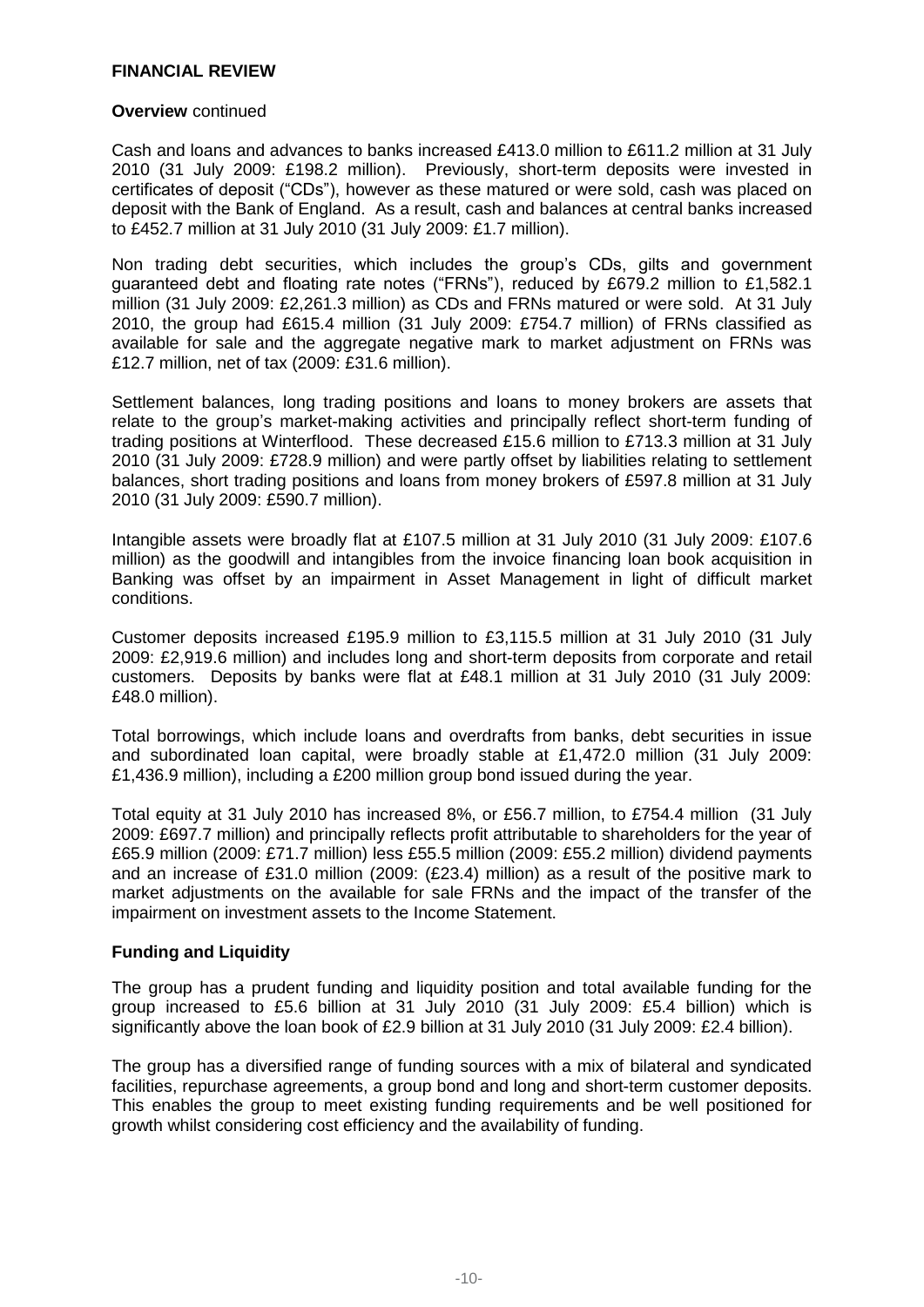#### **Overview** continued

#### **Funding Overview**

|                                                        | 31 July   | 31 July   |           |
|--------------------------------------------------------|-----------|-----------|-----------|
|                                                        | 2010      | 2009      | Change    |
|                                                        | £ million | £ million | £ million |
| Drawn facilities and group bond <sup>1</sup>           | 1,458.3   | 1,409.7   | 48.6      |
| Undrawn facilities                                     | 227.0     | 392.6     | (165.6)   |
| Deposits by customers > twelve months                  | 244.6     | 888.8     | (644.2)   |
| Deposits by customers $\lt$ twelve months <sup>2</sup> | 2,869.7   | 2,029.7   | 840.0     |
| Equity                                                 | 754.4     | 697.7     | 56.7      |
| <b>Total available funding</b>                         | 5,554.0   | 5,418.5   | 135.5     |

<sup>1</sup>Drawn facilities exclude £13.7 million (31 July 2009: £27.2 million) of non-facility overdrafts included in borrowings.

<sup>2</sup>Deposits by customers < twelve months exclude £1.2 million (31 July 2009: £1.1 million) of deposits held within the Securities division.

Total wholesale facilities, including the group bond, have decreased by £0.1 billion to £1.7 billion (31 July 2009: £1.8 billion) as some facilities reached maturity and were not replaced before the year end. During the year the group issued a £200 million bond maturing in 2017 and as a result the average maturity of existing facilities and the bond was 22 months (31 July 2009: 24 months). The average maturity of wholesale funding at 31 July 2010, excluding the group bond, reduced to 15 months (31 July 2009: 24 months), still comfortably above the twelve month (2009: twelve months) maturity of the loan book.

The group is supported by a stable and resilient customer deposit base which increased to £3.1 billion at 31 July 2010 (31 July 2009: £2.9 billion). Given the availability of alternative sources of funding, the group chose not to raise significant additional long-term retail deposits and accordingly, customer deposits with a maturity of more than twelve months reduced to £0.2 billion (31 July 2009: £0.9 billion).

Since the financial year end, the group has added a variety of new facilities totalling £910 million, with an average maturity of 19 months.

|                                              |           |           | Greater   |           |
|----------------------------------------------|-----------|-----------|-----------|-----------|
|                                              | Less than | One to    | than two  |           |
|                                              | one year  | two years | vears     | Total     |
|                                              | £ million | £ million | £ million | £ million |
| Drawn facilities and group bond <sup>1</sup> | 1,014.7   | 150.0     | 293.6     | 1,458.3   |
| Undrawn facilities                           | 112.0     | 95.0      | 20.0      | 227.0     |
| Deposits by customers <sup>2</sup>           | 2,869.7   | 186.4     | 58.2      | 3,114.3   |
| Total available funding at 31 July 2010      | 3,996.4   | 431.4     | 371.8     | 4,799.6   |
| Total available funding at 31 July 2009      | 2,407.0   | 1,818.5   | 495.3     | 4,720.8   |

#### **Maturity Profile of Facilities and Deposits**

<sup>1</sup>Drawn facilities exclude £13.7 million (31 July 2009: £27.2 million) of non-facility overdrafts included in borrowings. <sup>2</sup>Deposits by customers < twelve months exclude £1.2 million (31 July 2009: £1.1 million) of deposits held within the Securities division.

During the year, Fitch Ratings and Moody's Investors Services issued Close Brothers Group plc inaugural ratings of A/F1 and A3/P2 respectively, both with a negative outlook. Close Brothers Limited ("CBL"), the group's regulated banking subsidiary has credit ratings of A/F1 by Fitch and A2/P1 by Moody's, both with a negative outlook, unchanged from the prior year.

# **Capital**

The group has maintained a strong capital position with a core tier 1 capital ratio of 13.9% at 31 July 2010 (31 July 2009: 14.8%) and a total capital ratio of 15.8% (31 July 2009: 16.6%), despite 23% loan book growth during the period. The strength of the group's capital position ensures adequate flexibility to support the group's existing businesses, and combined with efficient capital allocation across the divisions, allows the group to pursue its strategic objectives and future growth opportunities.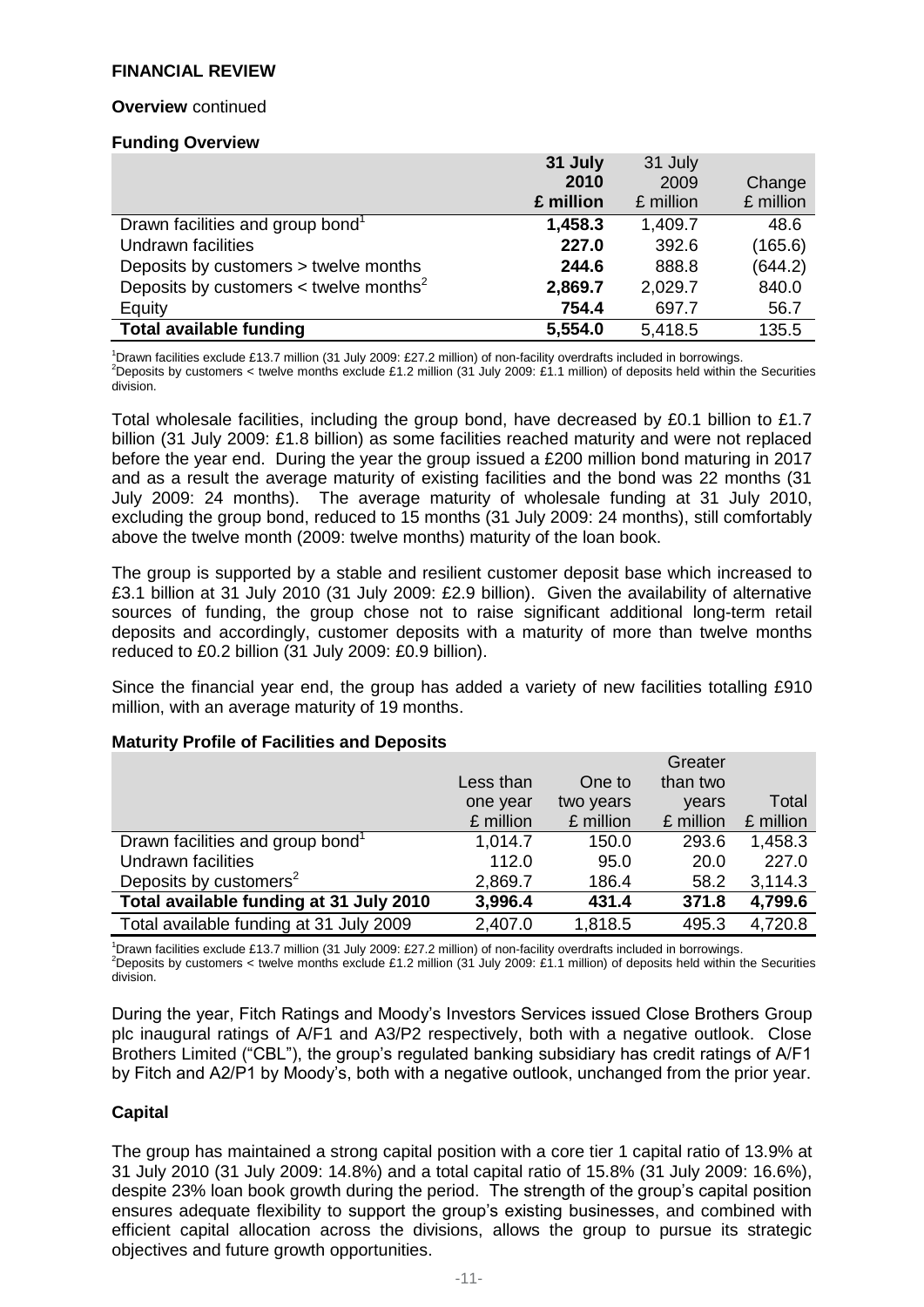#### **Overview** continued

The group has consistently maintained a conservative capital position and prudently manages its capital to ensure it is comfortably above the minimum requirements for the group and all regulated subsidiaries.

Proposed changes to the regulatory capital regime are constantly monitored by the group. The majority of the significant changes have been clearly highlighted by the regulatory and legislative bodies. The group believes that it will not be materially impacted by proposed changes, based on current analysis of the proposals, although further developments will be assessed as they arise.

Total regulatory capital increased £32.2 million during the year to £683.8 million (31 July 2009: £651.6 million). Notional risk weighted assets increased 10%, or £401.9 million, to £4,338.7 million (31 July 2009: £3,936.8 million) reflecting an increase in credit and counterparty risk predominantly driven by the 23% loan book growth.

CBL, the group's regulated banking subsidiary, had a core tier 1 capital ratio of 10.8% at 31 July 2010 (31 July 2009: 11.0%) and accounted for 81% of the group's risk weighted assets (31 July 2009: 78%).

The strength of the group's capital position and its approach to capital allocation will allow its businesses to grow in the short, medium and long term. The group expects that over the coming periods, its capital ratios may moderate somewhat as it captures opportunities for growth, particularly in the loan book, although this is not expected to materially impact the overall strength of the group's capital position.

#### **Capital Position**

|                                              | 31 July   | 31 July   |
|----------------------------------------------|-----------|-----------|
|                                              | 2010      | 2009      |
|                                              | £ million | £ million |
| Core tier 1 capital                          | 603.3     | 581.9     |
| Total regulatory capital                     | 683.8     | 651.6     |
| Risk weighted assets (notional) <sup>1</sup> | 4,338.7   | 3,936.8   |
| Core tier 1 capital ratio                    | 13.9%     | 14.8%     |
| Total capital ratio                          | 15.8%     | 16.6%     |

<sup>1</sup>Notional risk weighted assets calculated under Basel II include a notional adjustment for Pillar 1 operational and market risk requirements.

# **Key Financial Ratios**

All of the group's key financial ratios ("KFRs") improved as a result of a good overall performance. The group's operating margin improved to 22% (2009: 20%) due to a record contribution from Banking and the expense/income ratio improved to 66% (2009: 68%). Return on opening equity improved to 12% (2009: 10%).

#### **Group Key Financial Ratios**

|                                       | 2010 | 2009 |
|---------------------------------------|------|------|
| Operating margin'                     | 22%  | 20%  |
| Expense/income ratio                  | 66%  | 68%  |
| Compensation ratio <sup>3</sup>       | 41%  | 42%  |
| Return on opening equity <sup>4</sup> | 12%  | 10%  |

<sup>1</sup>Adjusted operating profit on adjusted operating income.

2Adjusted operating expenses on adjusted operating income.

<sup>3</sup>Total staff costs excluding exceptional items on adjusted operating income.

<sup>4</sup>Adjusted operating profit after tax and minority interests on opening total equity.

Note: All KFRs exclude associate income, exceptional items, impairment losses on goodwill and amortisation of intangible assets on acquisition, and are in respect of continuing operations.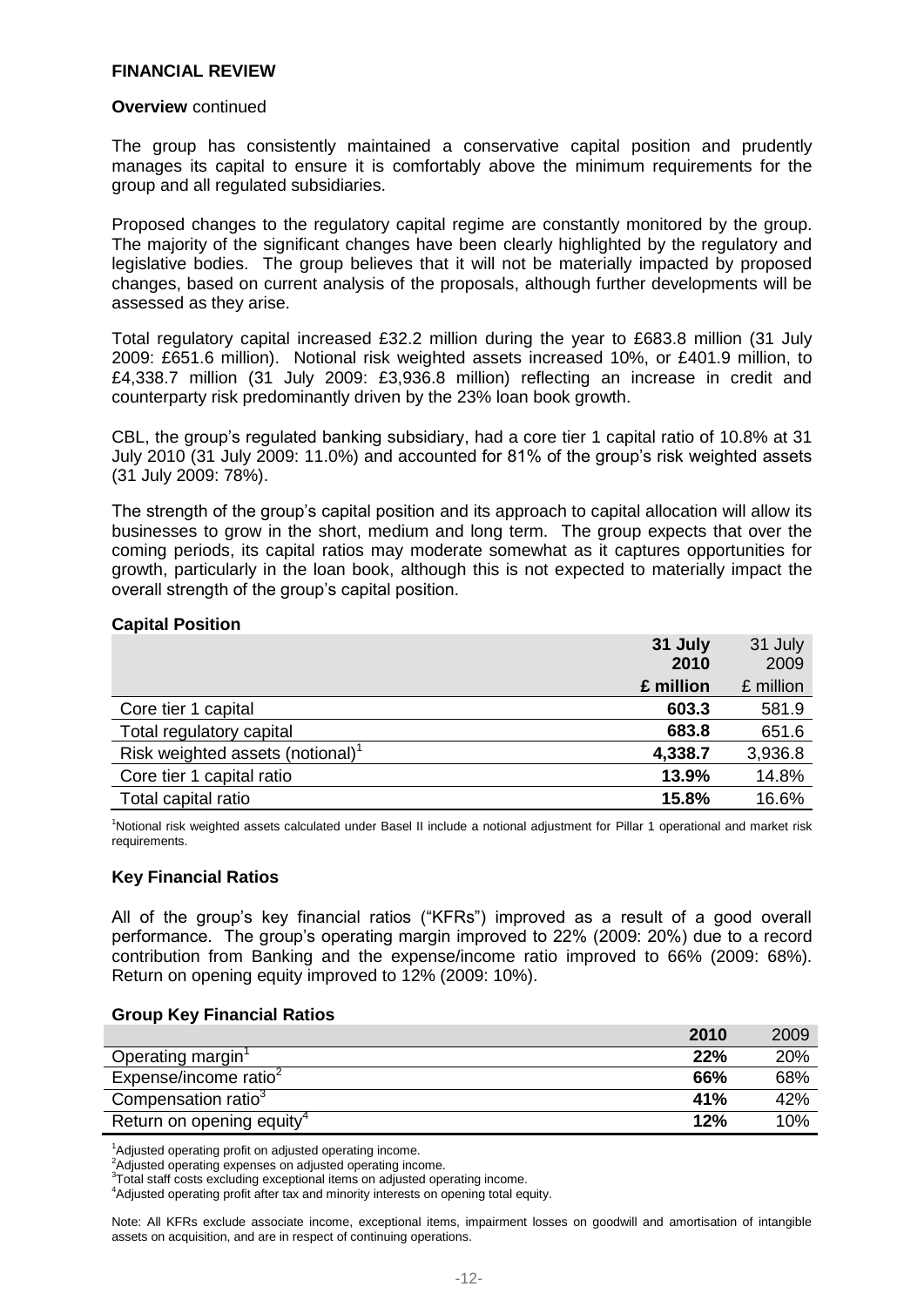# **Banking**

- 23% growth in loans and advances to customers to a record high of £2.9 billion
- 47% increase in adjusted operating profit to £79.5 million, its highest to date
- Bad debt ratio decreased to 2.4%

#### **Key Divisional Metrics**

|                                         | 2010      | 2009      | Change |
|-----------------------------------------|-----------|-----------|--------|
|                                         | £ million | £ million | %      |
| Adjusted operating income               | 272.0     | 235.5     | 15     |
| Net interest and fees on loan book:     | 255.6     | 216.2     | 18     |
| Retail                                  | 104.9     | 85.9      | 22     |
| Commercial                              | 114.2     | 99.5      | 15     |
| Property                                | 36.5      | 30.8      | 19     |
| Treasury and other non-lending income   | 16.4      | 19.3      | (15)   |
| Adjusted operating expenses             | (129.1)   | (121.6)   | 6      |
| Impairment losses on loans and advances | (63.4)    | (59.9)    | 6      |
| Adjusted operating profit               | 79.5      | 54.0      | 47     |
| Net interest margin <sup>1</sup>        | 9.7%      | 9.4%      |        |
| Bad debt ratio <sup>2</sup>             | 2.4%      | 2.6%      |        |
| Closing loan book                       | 2,912.6   | 2,364.9   | 23     |

<sup>1</sup>Net interest and fees on average net loans and advances to customers.

<sup>2</sup>Impairment losses on average net loans and advances to customers.

The Banking division has delivered a very strong performance, benefiting from the strength of its market position across its niche businesses and its solid and diverse funding model. It has achieved this whilst retaining its disciplined approach to lending. The division has actively taken advantage of the more favourable operating environment to extend its leadership position, growing the loan book to a record high of £2.9 billion (31 July 2009: £2.4 billion) with adjusted operating profit increasing 47% to £79.5 million (2009: £54.0 million).

Adjusted operating income increased 15% to £272.0 million (2009: £235.5 million) driven by an 18% increase in net interest and fees on loan book to £255.6 million (2009: £216.2 million). This reflected an increase in the average loan book of 15% and an increase in the net interest margin to 9.7% (2009: 9.4%) as the businesses captured demand for niche lending services.

Adjusted operating expenses increased 6% to £129.1 million (2009: £121.6 million) largely due to significant loan book growth and associated investment in front line resources and infrastructure. However, the expense/income ratio reduced to 47% (2009: 52%) and the compensation ratio reduced to 26% (2009: 28%) as a result of strong income growth and overall effective cost management.

The bad debt ratio reduced to 2.4% (2009: 2.6%) as the group benefited from a modest improvement in economic conditions, particularly driven by Retail. The longer term Commercial businesses did not see a material improvement, while Property appears to have stabilised. The absolute bad debt charge increased 6% to £63.4 million (2009: £59.9 million) reflecting the significant growth in the loan book.

The loan book increased 23%, or £547.7 million, to £2,912.6 million at 31 July 2010 (31 July 2009: £2,364.9 million) to a record level including significant organic loan book growth of 19%, and 4% growth from the acquisition of a £93.8 million invoice financing loan book in January 2010.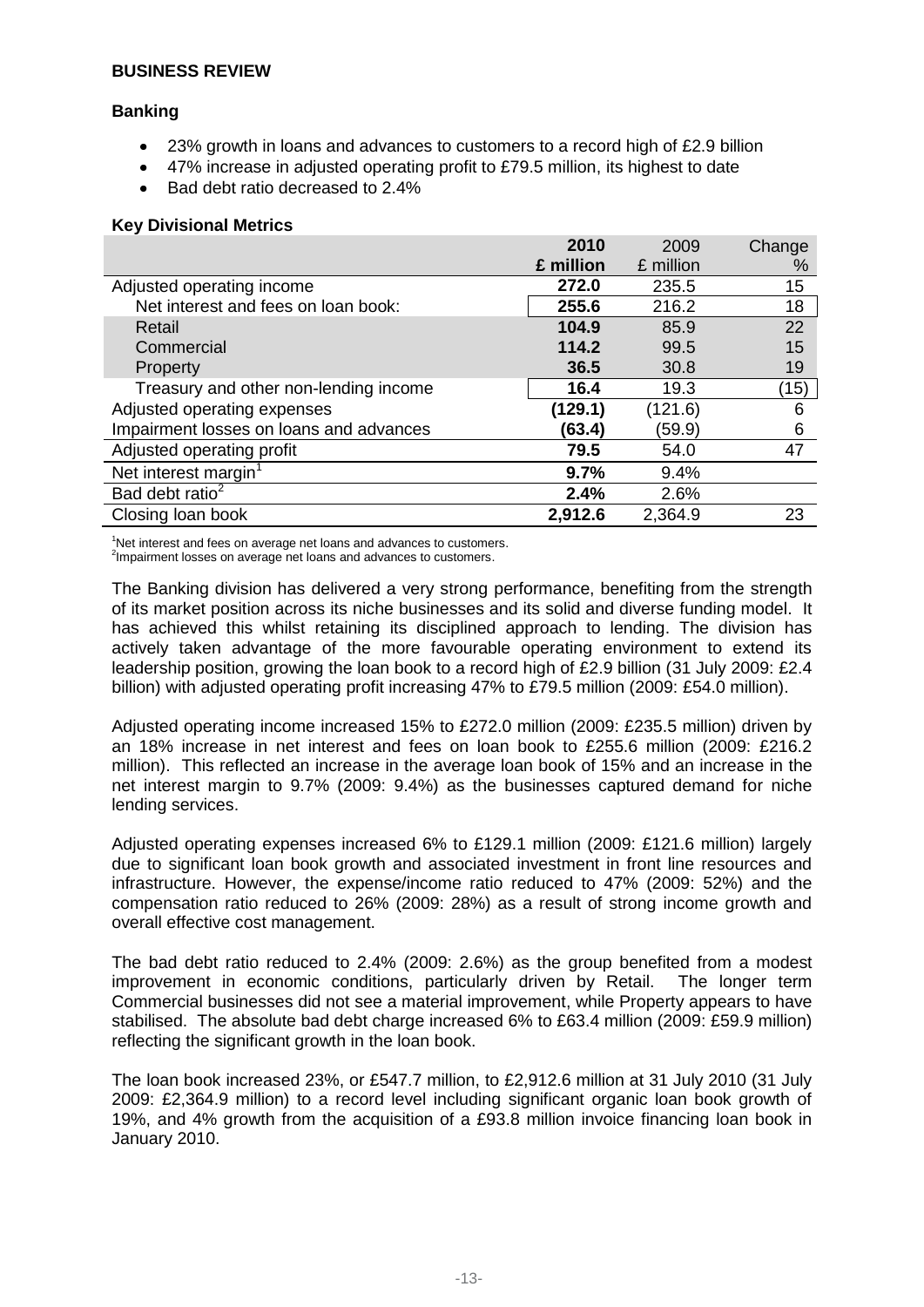#### **Banking** continued

#### **Loan Book Analysis**

|                            | 31 July   | 31 July   |        |
|----------------------------|-----------|-----------|--------|
|                            | 2010      | 2009      | Change |
|                            | £ million | £ million | %      |
| Retail                     | 1,201.9   | 995.4     | 21     |
| Premium finance            | 553.6     | 455.5     | 22     |
| Motor finance <sup>1</sup> | 648.3     | 539.9     | 20     |
| Commercial                 | 1,162.9   | 882.3     | 32     |
| Invoice finance            | 262.1     | 170.3     | 54     |
| Asset finance              | 900.8     | 712.0     | 27     |
| Property                   | 547.8     | 487.2     | 12     |
| <b>Closing loan book</b>   | 2,912.6   | 2,364.9   | 23     |

1 Includes £82.8 million (31 July 2009: £96.4 million) Close Finance Channel Islands loan book previously shown separately.

The Retail loan book grew 21% to £1,201.9 million (31 July 2009: £995.4 million), with improved margins, reflecting good demand. Motor finance increased its market share to 9% (2009: 5%) of the independent used car market and increased the number of car dealers it has relationships with to 5,800 (2009: 5,000) over the last twelve months. Premium finance benefited from increased volumes, particularly in personal insurance lines, with a total of 1.5 million (2009: 1.2 million) new loans in the year. As a result, the average loan book increased 14% and Retail increased its net interest and fee income by 22% to £104.9 million (2009: £85.9 million).

The Commercial loan book has increased 32% to £1,162.9 million (31 July 2009: £882.3 million) driven by very good new business levels in the asset financing business as it invested in sales capabilities and infrastructure, and an acquisition in invoice finance. Excluding the acquisition, the Commercial book increased 21%, although the invoice finance loan book remained flat due to the ongoing impact of the economic environment on its small and medium enterprise customers and an active competitive environment. Given the 18% increase in the average loan book, net interest and fee income increased 15% in the year to £114.2 million (2009: £99.5 million).

The Property business increased its loan book by 12% to £547.8 million (31 July 2009: £487.2 million) as it continues to lend at good margins with the same prudent criteria to higher quality residential property developers. Accordingly, net interest and fee income increased to £36.5 million (2009: £30.8 million).

Treasury and other non-lending income declined 15% to £16.4 million (2009: £19.3 million) as a result of lower returns on cash and money market assets.

The operating margin improved to 29% (2009: 23%) due to the strong income growth and effective cost management. As a result of the significant loan book growth and a strong net interest margin, the return on opening equity increased to 20% (2009: 12%) and the return on net loan book increased to 3.0% (2009: 2.3%).

|                                      | 2010 | 2009 |
|--------------------------------------|------|------|
| Operating margin                     | 29%  | 23%  |
| Expense/income ratio                 | 47%  | 52%  |
| Compensation ratio                   | 26%  | 28%  |
| Return on opening equity             | 20%  | 12%  |
| Return on net loan book <sup>1</sup> | 3.0% | 2.3% |

#### **Banking Key Financial Ratios**

<sup>1</sup>Banking division adjusted operating profit before tax on average net loans and advances to customers.

Note: All KFRs exclude associate income, exceptional items, impairment losses on goodwill and amortisation of intangible assets on acquisition.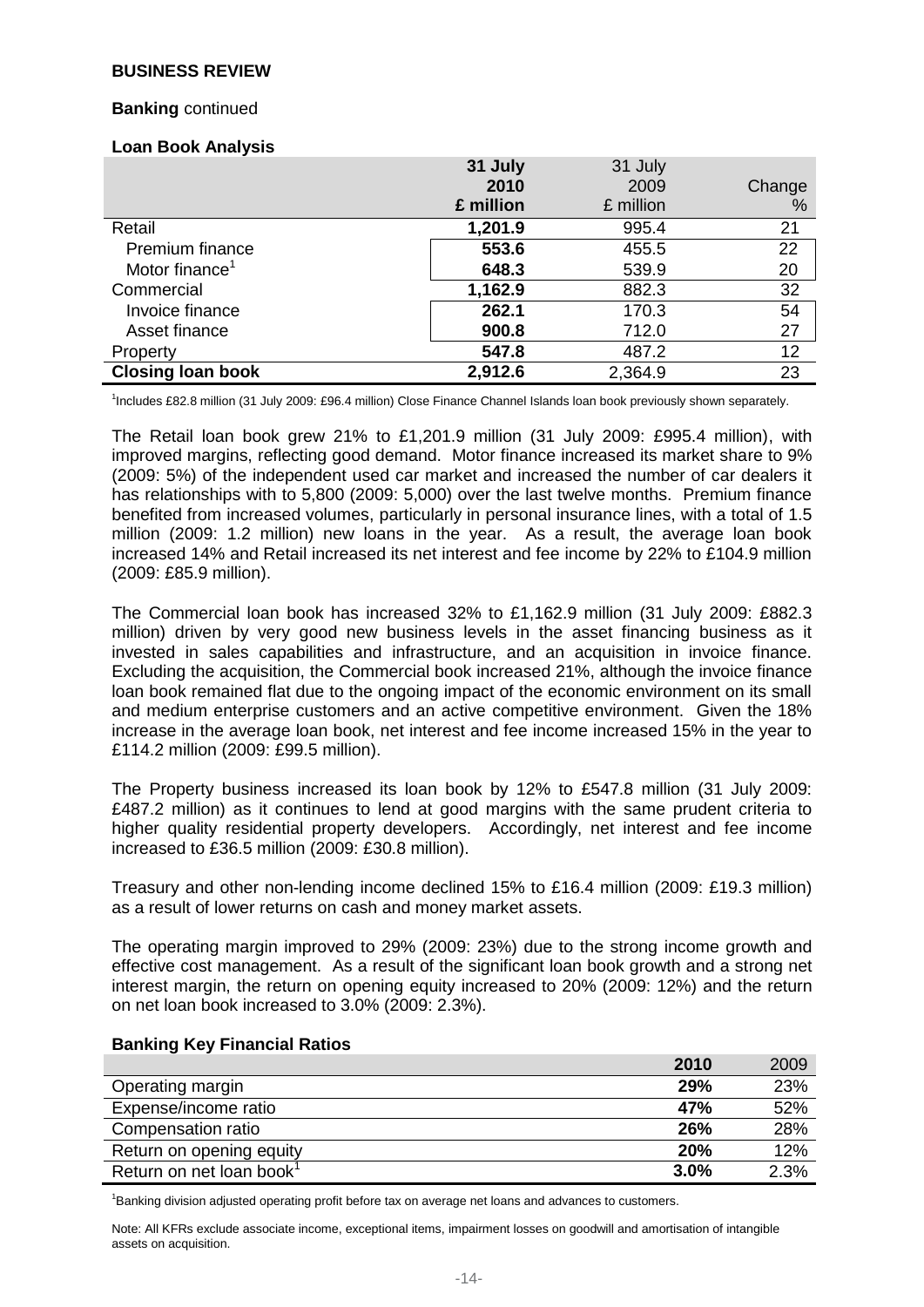# **Securities**

- Adjusted operating profit declined to £59.3 million  $\bullet$
- Overall Winterflood volumes increased 10%
- Seydler delivered an improved performance  $\bullet$
- Mako had a lower contribution of £5.7 million

# **Key Divisional Metrics**

|                             | 2010      | 2009      | Change                   |
|-----------------------------|-----------|-----------|--------------------------|
|                             | £ million | £ million | %                        |
| Adjusted operating income   | 162.2     | 167.8     | (3)                      |
| Adjusted operating expenses | (102.9)   | (102.9)   | $\overline{\phantom{0}}$ |
| Adjusted operating profit   | 59.3      | 64.9      | (9)                      |

The Securities division has delivered another good result over the last twelve months. Overall, adjusted operating profit declined 9% to £59.3 million (2009: £64.9 million) reflecting a good performance in Winterflood and an improved performance from Close Brothers Seydler Bank ("Seydler") offset by a material fall in associate income from Mako, relative to an exceptional prior year performance. Adjusted operating income declined 3% to £162.2 million (2009: £167.8 million) and adjusted operating expenses remained flat at £102.9 million (2009: £102.9 million).

As a result of the higher profit contribution from Winterflood and Seydler, the operating margin improved to 34% (2009: 32%) and the return on opening equity increased to 39% (2009: 35%). The expense/income ratio improved to 66% (2009: 68%) as higher volume related costs in Winterflood were offset by lower costs in Seydler and income growth, excluding Mako. The compensation ratio was broadly stable at 45% (2009: 46%).

|                                  | 2010      | 2009      | Change |
|----------------------------------|-----------|-----------|--------|
|                                  | £ million | £ million | %      |
| Adjusted operating income        | 131.6     | 128.4     | っ      |
| Adjusted operating expenses      | (82.9)    | (81.1)    | ⌒      |
| Adjusted operating profit        | 48.7      | 47.3      | 3      |
| Number of bargains (million)     | 11.8      | 10.7      | 10     |
| Average bargains per trading day | 46,730    | 42,364    | 10     |
| Income per bargain               | £11.18    | £11.98    |        |

# **Key Winterflood Metrics**

Winterflood adjusted operating income increased 2% to £131.6 million (2009: £128.4 million) particularly benefiting from the recovery in equity markets at the start of the year. The total number of bargains traded in the year increased 10% to 11.8 million (2009: 10.7 million), which corresponds to average bargains per trading day up 10% to 46,730 (2009: 42,364). This was a good performance given an overall reduction in market volumes, which resulted in lower spreads, particularly in the second half, and a 7% decline in income per bargain to £11.18 (2009: £11.98). Trading performance has remained consistent with four (2009: seven) loss days out of a total of 252 (2009: 253) trading days, demonstrating the resilience of Winterflood.

Adjusted operating expenses increased by only 2%, in line with income growth, to £82.9 million (2009: £81.1 million) and as a result adjusted operating profit increased 3% to £48.7 million (2009: £47.3 million).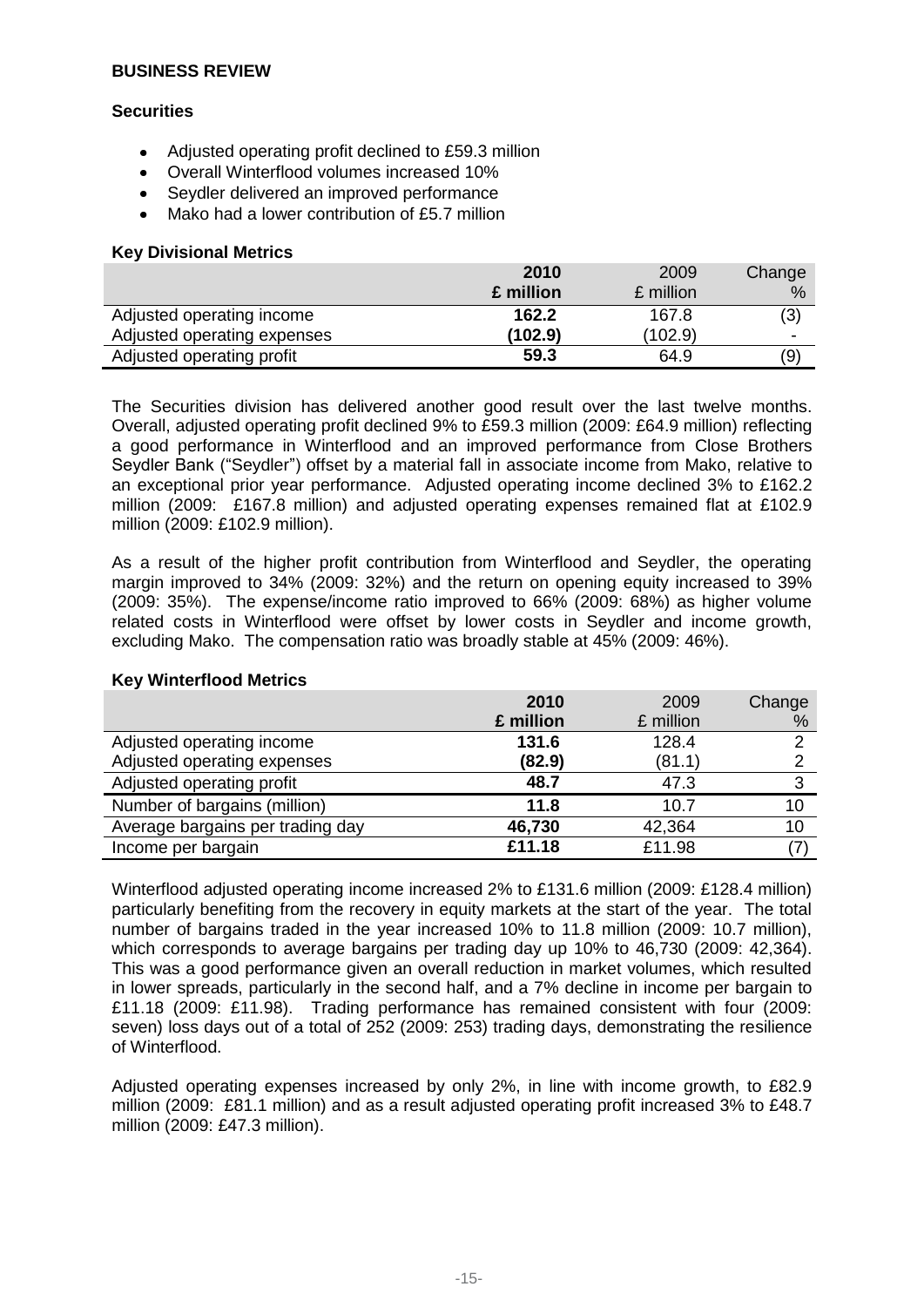#### **Securities** continued

#### **Key Close Brothers Seydler Bank Metrics**

|                             | 2010      | 2009      | Change |
|-----------------------------|-----------|-----------|--------|
|                             | £ million | £ million | %      |
| Adjusted operating income   | 24.9      | 23.3      |        |
| Adjusted operating expenses | (20.0)    | (21.8)    | (8)    |
| Adjusted operating profit   | 4.9       | 1.5       | 227    |

Seydler had an improved performance with adjusted operating profit growth to £4.9 million (2009: £1.5 million). Adjusted operating income increased 7% to £24.9 million (2009: £23.3 million) reflecting an improvement in its equity sales and capital markets activity. On a constant currency basis, adjusted operating income also increased 7%. Adjusted operating expenses were £20.0 million (2009: £21.8 million), a reduction of 8%.

Seydler has grown its market position with 2,381 (2009: 2,158) specialist floor mandates and 184 (2009: 164) designated sponsoring mandates.

#### **Key Mako Metrics**

|                                               | 2010      | 2009      | Change |
|-----------------------------------------------|-----------|-----------|--------|
|                                               | £ million | £ million | %      |
| Adjusted operating profit <sup>1</sup>        | 8.2       | 22.3      | (63)   |
| Tax on adjusted operating profit <sup>1</sup> | (2.5)     | (6.2)     | (60)   |
| Profit after tax <sup>1</sup>                 | 5.7       | 16.1      | (65)   |

 $1$ Close Brothers share of result.

The 49.9% investment in Mako contributed £5.7 million (2009: £16.1 million) of after tax associate income for the year. Despite higher levels of volatility in the later stages of the year, Mako saw lower activity as a result of reduced market volumes and challenging trading conditions, particularly in fixed income. The prior year's performance, particularly in the first half, benefited from exceptional trading conditions which led to both high volumes and volatility immediately following the collapse of Lehman Brothers.

Mako's investment management business has performed very well in the year and Funds under Management ("FuM") of Pelagus Capital, its fixed income relative-value fund increased \$508 million, or 197%, to \$766 million (31 July 2009: \$258 million), delivering good returns.

#### **Securities Key Financial Ratios**

|                          | 2010 | 2009 |
|--------------------------|------|------|
| Operating margin         | 34%  | 32%  |
| Expense/income ratio     | 66%  | 68%  |
| Compensation ratio       | 45%  | 46%  |
| Return on opening equity | 39%  | 35%  |

Note: All KFRs exclude associate income, exceptional items, impairment losses on goodwill and amortisation of intangible assets on acquisition.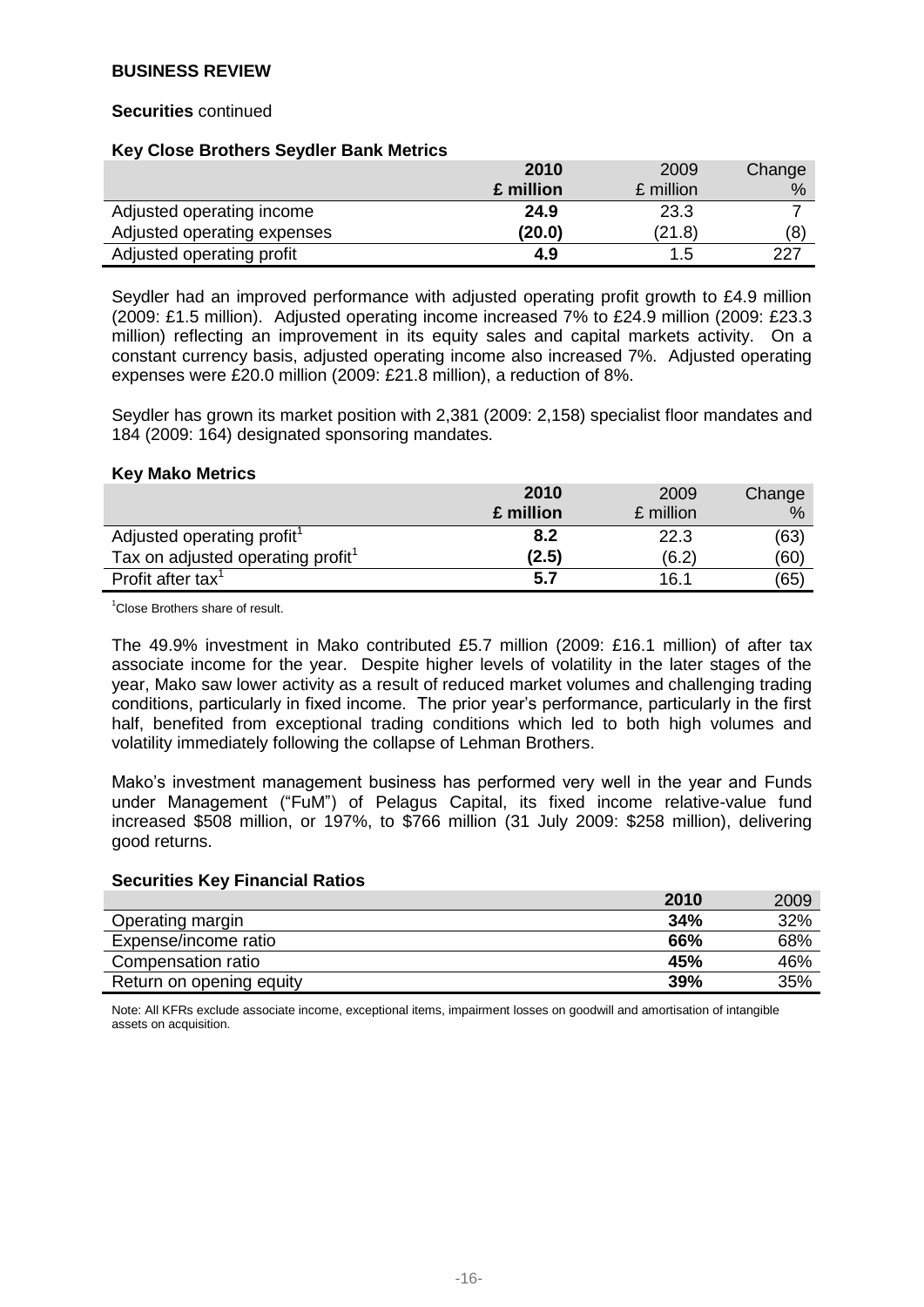# **Asset Management**

- Funds under Management increased to £7.4 billion
- Adjusted operating profit decreased to £3.3 million
- Management fees/average FuM broadly stable at 73 bps

#### **Key Divisional Metrics**

|                                                    | 2010      | 2009      | Change         |
|----------------------------------------------------|-----------|-----------|----------------|
|                                                    | £ million | £ million | %              |
| Adjusted operating income                          | 97.0      | 95.0      | $\overline{2}$ |
| Management fees on FuM                             | 52.2      | 54.3      | (4)            |
| Income on Assets under Administration and deposits | 32.7      | 37.6      | (13)           |
| Other income <sup>1</sup>                          | 12.1      | 3.1       | 290            |
| Adjusted operating expenses                        | (93.7)    | (83.0)    | 13             |
| Adjusted operating profit                          | 3.3       | 12.0      | (73)           |
| Management fees/average FuM (bps)                  | 73        | 72        |                |
| <b>Closing FuM</b>                                 | 7,428     | 6,839     | 9              |

<sup>1</sup>Includes performance fees, income on investment assets and other income.

Asset Management had a subdued performance for the year with adiusted operating profit of £3.3 million (2009: £12.0 million). The division is in a period of transformation as it implements its wealth and asset management strategy aimed at affluent and high net worth retail investors in Private Clients, and family offices, charities and foundations in Institutional. This initiative involves investment that negatively impacted the division's profit performance, particularly in the second half of the year.

Adjusted operating income increased 2% to £97.0 million (2009: £95.0 million). The most significant component of income, management fees on FuM, declined by 4% to £52.2 million (2009: £54.3 million) reflecting the first full year excluding FuM from the private equity businesses which were deconsolidated in the 2009 financial year. Management fees/average FuM remained broadly stable at 73 basis points ("bps") (2009: 72 bps).

Income on Assets under Administration and deposits declined by 13% to £32.7 million (2009: £37.6 million) principally reflecting the continuing negative impact on margins in a lower interest rate environment and a modest decline in deposits.

Other income increased to £12.1 million (2009: £3.1 million) of which £6 million reflects oneoff investment gains on the division's residual interest in the former Close Brothers Private Equity business.

Adjusted operating expenses increased to £93.7 million (2009: £83.0 million) reflecting investment to strengthen and reposition the division during its transformation, including hiring key resources. In particular, during the year, there was non-recurring investment spend relating to Private Client initiatives of £6 million. This investment includes extensive research and marketing, proposition, system and platform development, and building the capabilities to offer a comprehensive wealth management service. As a result, the expense/income ratio increased to 97% (2009: 87%).

The operating margin decreased to 3% (2009: 13%) and the return on opening equity reduced to 2% (2009: 6%).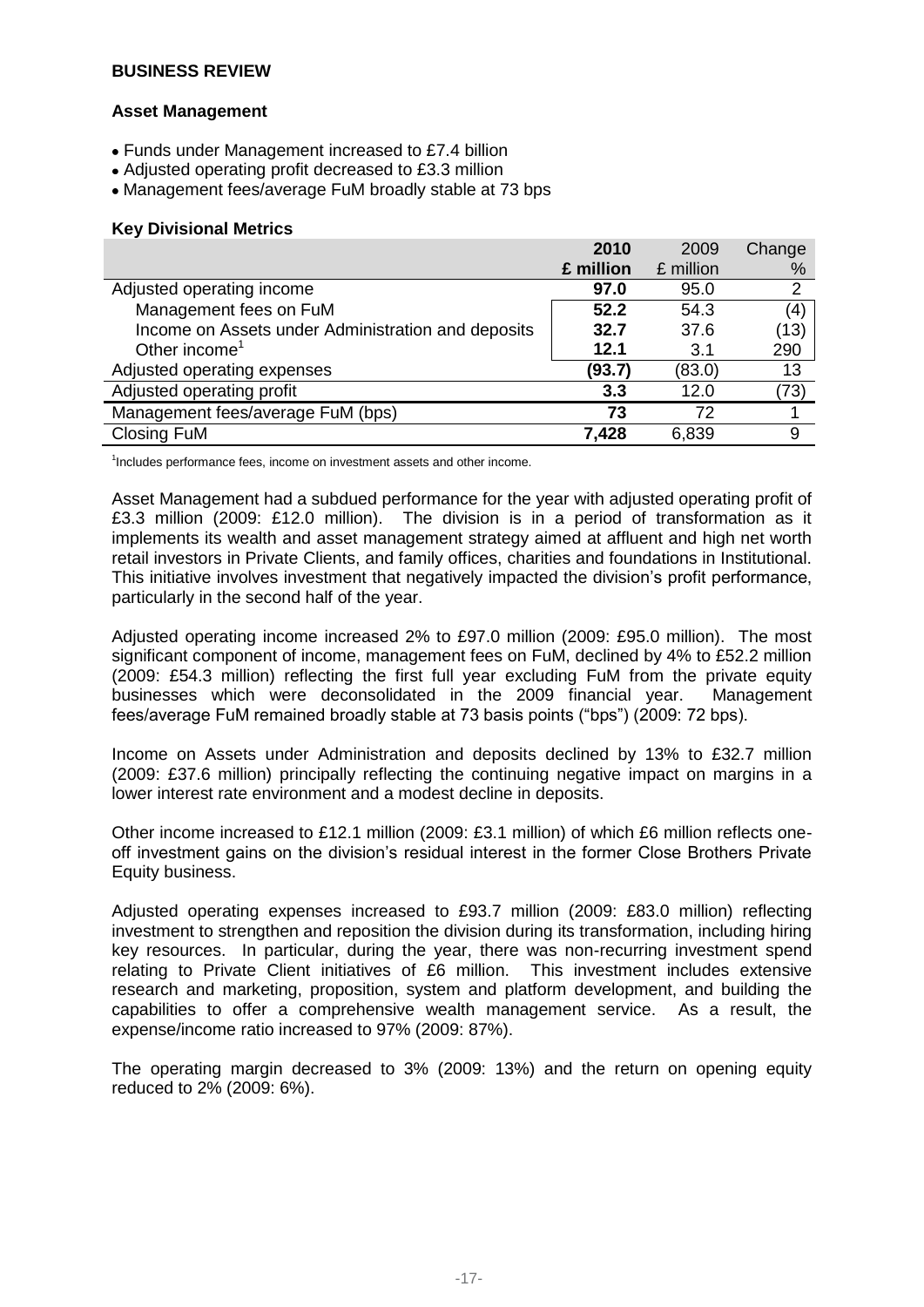#### **Asset Management** continued

#### **Funds under Management**

|                                           | <b>Private</b> |                            |              |
|-------------------------------------------|----------------|----------------------------|--------------|
|                                           | <b>Clients</b> | Institutional <sup>1</sup> | <b>Total</b> |
|                                           | £ million      | £ million                  | £ million    |
| As at 1 August 2009                       | 3,349          | 3,490                      | 6,839        |
| New funds raised                          | 583            | 507                        | 1,090        |
| Redemptions, realisations and withdrawals | (362)          | (739)                      | (1, 101)     |
| Net new funds                             | 221            | (232)                      | (11)         |
| Market movement                           | 301            | 299                        | 600          |
| As at 31 July 2010                        | 3,871          | 3,557                      | 7,428        |
| Change                                    | 16%            | 2%                         | 9%           |

<sup>1</sup>This business area was previously referred to as "Funds".

At 31 July 2010, closing FuM increased 9% to £7.4 billion (31 July 2009: £6.8 billion) reflecting positive market movements, particularly at the start of the year as equity markets recovered. Private Clients FuM were up 16% to £3.9 billion (31 July 2009: £3.3 billion) due to market movements which increased FuM by £0.3 billion and net new funds of £0.2 billion (7% of opening FuM). In the Institutional business, FuM increased to £3.6 billion (31 July 2009: £3.5 billion) benefiting from positive market movements of £0.3 billion, partially offset by net outflows of £0.2 billion (7% of opening FuM).

During the year the division entered into an agreement to acquire client assets of up to £50 million from an IFA. However, the assets from this acquisition will take at least twelve to 18 months to transition as individual investors choose to become clients of the division.

Since the year end, the division has acquired Chartwell Group Limited, an IFA with over £650 million of client assets, and an established advisory and execution only infrastructure, for a consideration of approximately £17 million. This business is based in Bristol and will provide Asset Management with a regional office in the South West of England and over 60 additional staff that will provide extra capability to accelerate Private Clients growth.

The aim of the division's investment management process is to deliver consistent long-term growth and risk adjusted returns, while managing downside volatility. Over the last twelve months, the division's portfolios underperformed a 100% equity mandate, given its multiasset class approach and conservative stock and asset class positioning following the significant rebound in markets from the low in March 2009. As a result, market movements increased FuM in Private Clients by 9%, which compares to an increase of 12% in the APCIMS Balanced Portfolio. Market performance was positive in Institutional as well, also rising 9%, following good performance from the UK equity multi-manager business.

# **Asset Management Key Financial Ratios**

|                           | 2010       | 2009 |
|---------------------------|------------|------|
| Operating margin          | 3%         | 13%  |
| Expense/income ratio      | 97%        | 87%  |
| Compensation ratio        | <b>57%</b> | 57%  |
| Return on opening equity  | 2%         | 6%   |
| Net new funds/opening FuM | 0%         | 0%   |

Note: All KFRs exclude associate income, exceptional items, impairment losses on goodwill and amortisation of intangible assets on acquisition.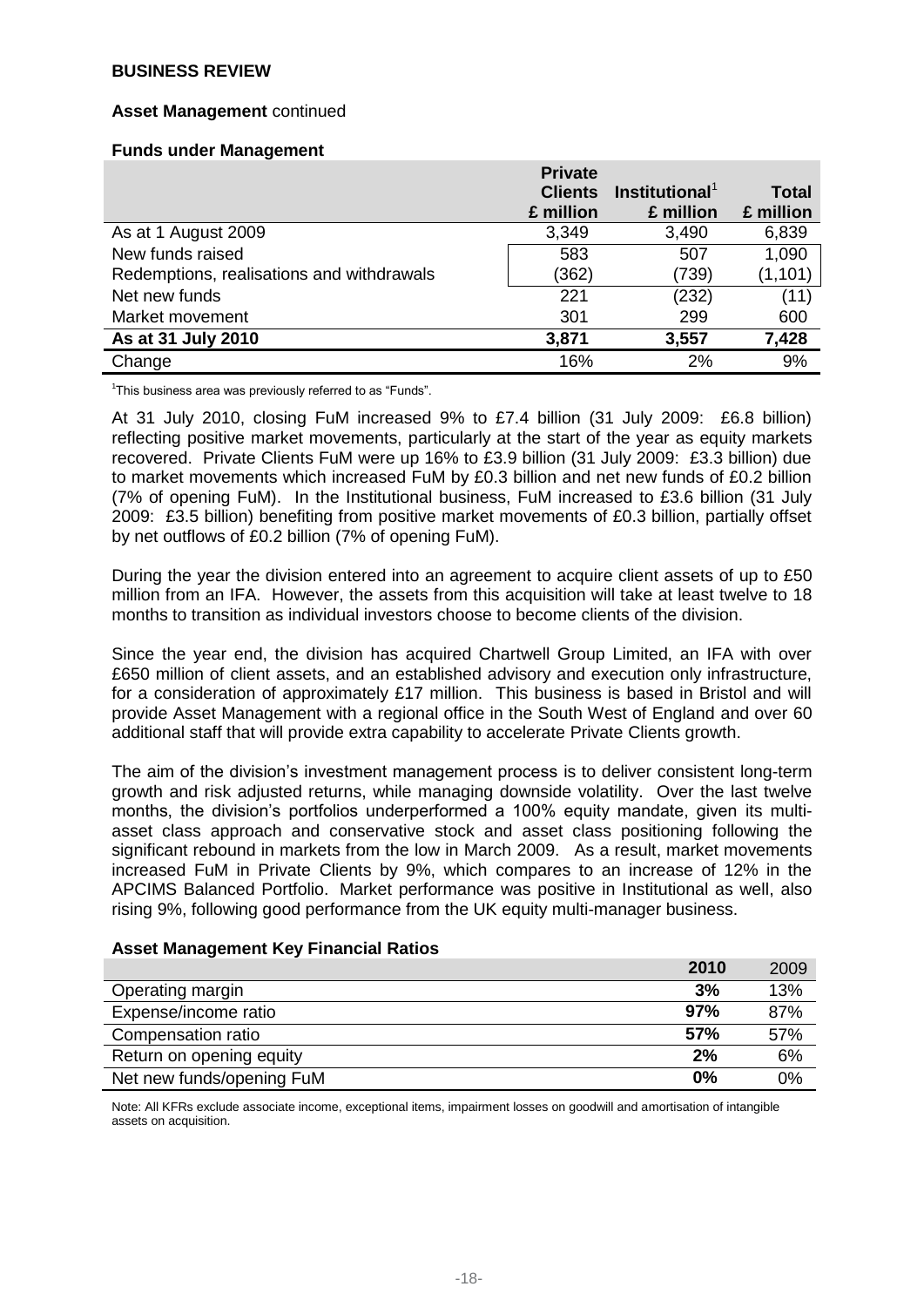# **CONSOLIDATED INCOME STATEMENT**

for the year ended 31 July 2010

|                                                                                                                                                                                                                                                     |                     | 2010<br>Note £ million                  | 2009<br>£ million                        |
|-----------------------------------------------------------------------------------------------------------------------------------------------------------------------------------------------------------------------------------------------------|---------------------|-----------------------------------------|------------------------------------------|
| <b>Continuing operations</b><br>Interest income<br>Interest expense                                                                                                                                                                                 |                     | 309.8<br>(114.3)                        | 352.8<br>(171.0)                         |
| Net interest income                                                                                                                                                                                                                                 |                     | 195.5                                   | 181.8                                    |
| Fee and commission income<br>Fee and commission expense<br>Gains less losses arising from dealing in securities<br>Share of profit of associates<br>Other income                                                                                    |                     | 183.1<br>(19.7)<br>141.9<br>5.7<br>25.2 | 171.4<br>(19.7)<br>140.2<br>16.1<br>12.3 |
| Non-interest income                                                                                                                                                                                                                                 |                     | 336.2                                   | 320.3                                    |
| Operating income                                                                                                                                                                                                                                    |                     | 531.7                                   | 502.1                                    |
| Administrative expenses<br>Impairment losses on loans and advances<br>Impairment losses on goodwill<br>Impairment on investment assets<br>Amortisation of intangible assets on acquisition                                                          | 9<br>3              | 347.0<br>63.4<br>6.5<br>15.0<br>0.5     | 334.5<br>59.9<br>19.0<br>0.4             |
| Total operating expenses before exceptional items, goodwill impairment<br>and amortisation of intangible assets on acquisition<br><b>Exceptional items</b><br>Impairment losses on goodwill<br>Amortisation of intangible assets on acquisition     | 3<br>$\overline{4}$ | 410.4<br>15.0<br>6.5<br>0.5             | 388.4<br>6.0<br>19.0<br>0.4              |
| Total operating expenses                                                                                                                                                                                                                            |                     | 432.4                                   | 413.8                                    |
| Operating profit before exceptional items, goodwill impairment and<br>amortisation of intangible assets on acquisition and tax<br><b>Exceptional items</b><br>Impairment losses on goodwill<br>Amortisation of intangible assets on acquisition     | 3<br>$\overline{4}$ | 121.3<br>(15.0)<br>(6.5)<br>(0.5)       | 113.7<br>(6.0)<br>(19.0)<br>(0.4)        |
| <b>Operating profit before tax</b><br>Tax                                                                                                                                                                                                           | 5                   | 99.3<br>32.8                            | 88.3<br>26.1                             |
| Profit after tax from continuing operations<br>Profit for the period from discontinued operations<br>Profit attributable to minority interests from continuing operations<br>Profit attributable to minority interests from discontinued operations | 6                   | 66.5<br>0.6                             | 62.2<br>10.4<br>0.3<br>0.6               |
| Profit attributable to the shareholders of the company                                                                                                                                                                                              |                     | 65.9                                    | 71.7                                     |
| From continuing operations<br><b>Basic earnings per share</b><br>Diluted earnings per share                                                                                                                                                         | 7<br>$\overline{7}$ | 46.0p<br>45.2p                          | 43.6p<br>43.2p                           |
| From continuing and discontinued operations<br><b>Basic earnings per share</b><br>Diluted earnings per share                                                                                                                                        | 7<br>$\overline{7}$ | 46.0p<br>45.2p                          | 50.5p<br>50.0p                           |
| Ordinary dividend per share                                                                                                                                                                                                                         | 8                   | 39.0p                                   | 39.0p                                    |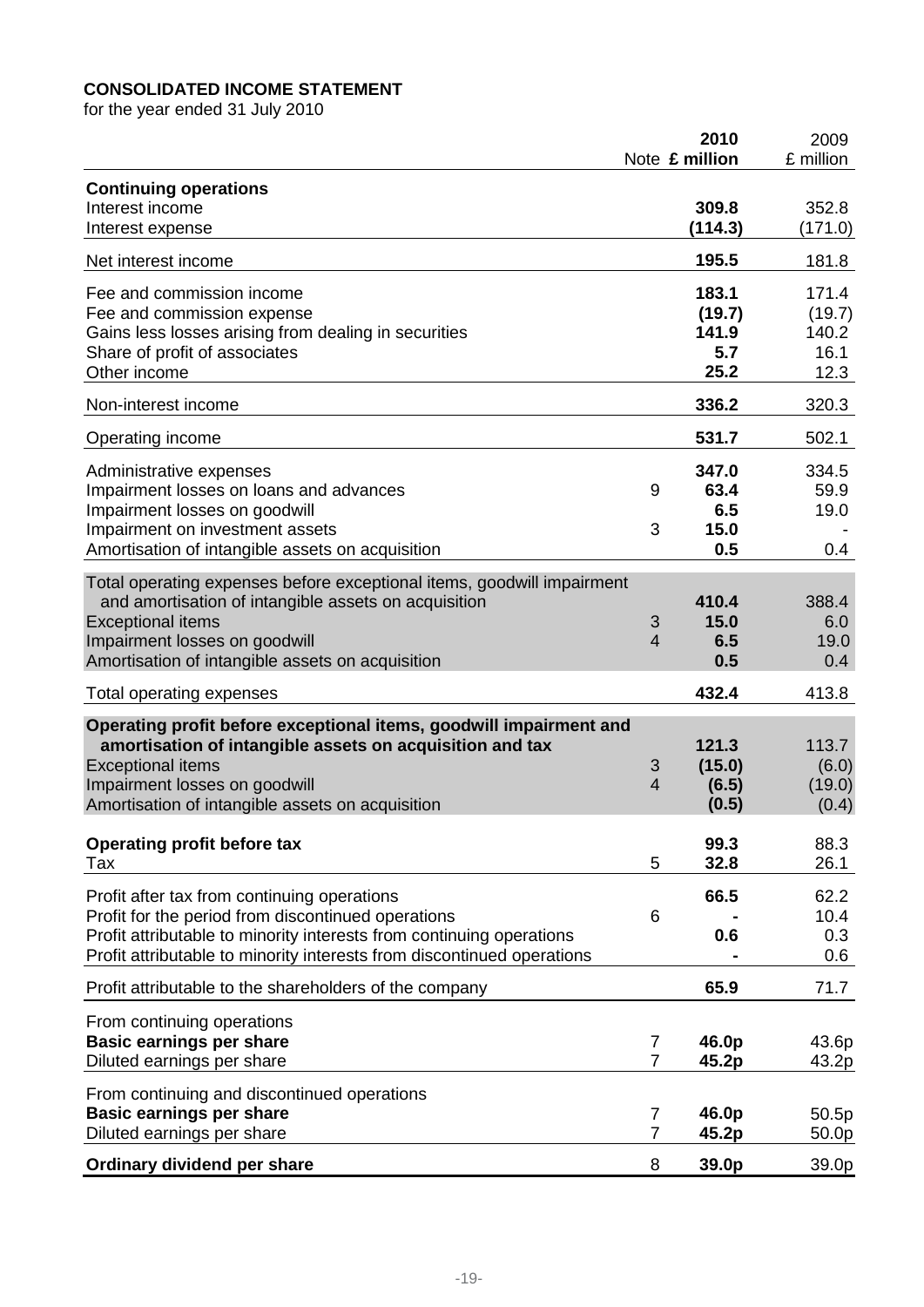# **CONSOLIDATED STATEMENT OF RECOGNISED INCOME AND EXPENSE**

for the year ended 31 July 2010

|                                                                           | 2010      | 2009      |
|---------------------------------------------------------------------------|-----------|-----------|
|                                                                           | £ million | £ million |
| Profit after tax                                                          | 66.5      | 72.6      |
| Currency translation gains                                                | 5.1       | 18.8      |
| Gains/(losses) on cash flow hedges                                        | 6.1       | (11.1)    |
| Other losses                                                              | (4.4)     | (2.8)     |
| Gains/(losses) on financial instruments classified as available for sale: |           |           |
| Gilts and government guaranteed debt                                      | (0.2)     | 0.6       |
| Floating rate notes                                                       | 19.0      | (15.2)    |
| Equity shares                                                             | (2.8)     | (8.8)     |
| Transfer to income statement on impairment of available for sale          |           |           |
| equity shares                                                             | 15.0      |           |
|                                                                           | 37.8      | (18.5)    |
| Total recognised income and expense                                       | 104.3     | 54.1      |
| Attributable to:                                                          |           |           |
| Minority interests                                                        | 0.6       | 0.9       |
| <b>Shareholders</b>                                                       | 103.7     | 53.2      |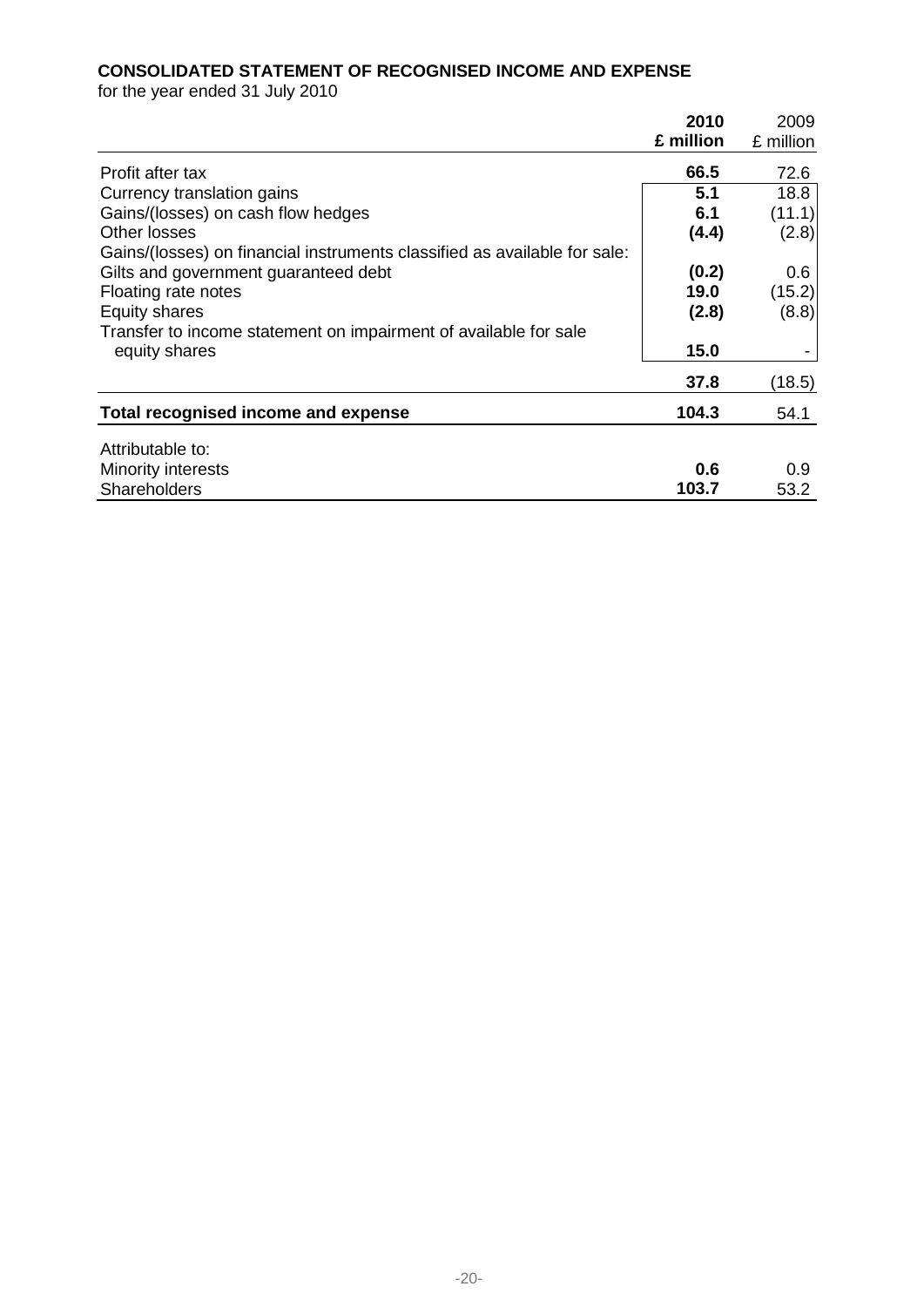# **CONSOLIDATED BALANCE SHEET**

at 31 July 2010

|                                                 |             | 2010      | 2009      |
|-------------------------------------------------|-------------|-----------|-----------|
|                                                 | <b>Note</b> | £ million | £ million |
| <b>Assets</b>                                   |             |           |           |
| Cash and balances at central banks              |             | 452.7     | 1.7       |
| Settlement balances                             |             | 541.7     | 508.7     |
| Loans and advances to banks                     |             | 158.5     | 196.5     |
| Loans and advances to customers                 | 9           | 2,912.6   | 2,364.9   |
| Debt securities                                 | 10          | 1,636.2   | 2,299.2   |
| <b>Equity shares</b>                            | 11          | 59.9      | 62.0      |
| Loans to money brokers against stock advanced   |             | 86.0      | 158.3     |
| Derivative financial instruments                |             | 23.0      | 32.5      |
| Interests in associates                         |             | 73.7      | 71.9      |
| Intangible assets                               | 12          | 107.5     | 107.6     |
| Property, plant and equipment                   |             | 46.2      | 41.6      |
| Deferred tax assets                             |             | 32.8      | 32.6      |
| Prepayments, accrued income and other assets    | 13          | 128.8     | 141.8     |
| <b>Total assets</b>                             |             | 6,259.6   | 6,019.3   |
| <b>Liabilities</b>                              |             |           |           |
|                                                 | 14          | 565.1     | 590.7     |
| Settlement balances and short positions         | 15          | 48.1      |           |
| Deposits by banks                               |             |           | 48.0      |
| Deposits by customers                           | 15          | 3,115.5   | 2,919.6   |
| Loans and overdrafts from banks                 | 15          | 1,178.4   | 1,340.5   |
| Debt securities in issue                        | 15          | 218.6     | 21.4      |
| Loans from money brokers against stock advanced |             | 32.7      |           |
| Derivative financial instruments                |             | 20.5      | 21.9      |
| Accruals, deferred income and other liabilities | 13          | 251.3     | 304.5     |
| Subordinated Ioan capital                       |             | 75.0      | 75.0      |
| <b>Total liabilities</b>                        |             | 5,505.2   | 5,321.6   |
|                                                 |             |           |           |
| <b>Equity</b>                                   |             |           |           |
| Called up share capital                         |             | 37.4      | 37.4      |
| Share premium account                           |             | 275.9     | 274.5     |
| Profit and loss account                         |             | 457.3     | 445.7     |
| Other reserves                                  |             | (18.7)    | (64.2)    |
| Total shareholders' equity                      |             | 751.9     | 693.4     |
| <b>Minority interests in equity</b>             |             | 2.5       | 4.3       |
| <b>Total equity</b>                             |             | 754.4     | 697.7     |
|                                                 |             |           |           |
| <b>Total liabilities and equity</b>             |             | 6,259.6   | 6,019.3   |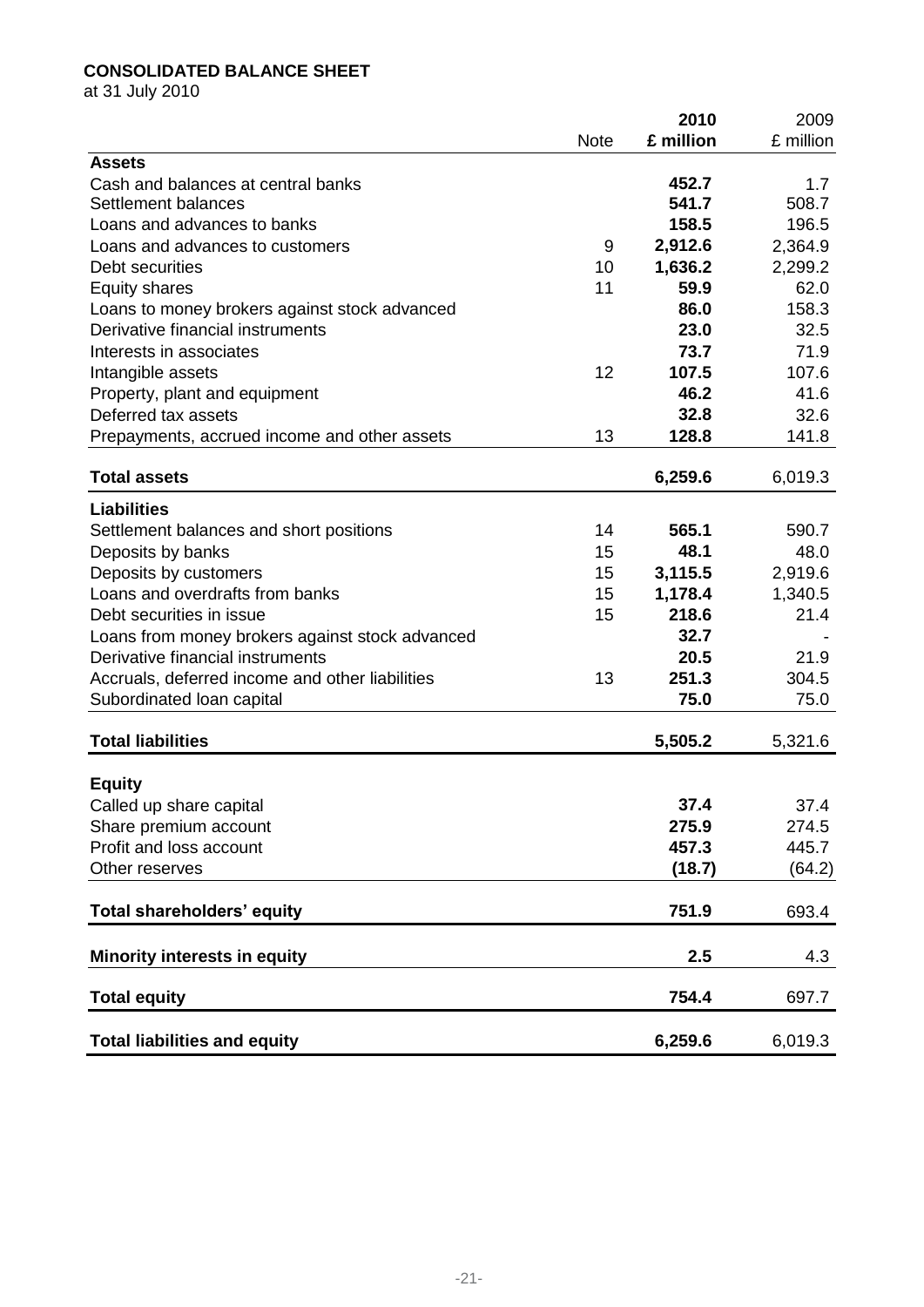# **CONSOLIDATED STATEMENT OF CHANGES IN EQUITY**

for the year ended 31 July 2010

|                       |           |               |           |                    | Other reserves |           |           |                   |                               |        |
|-----------------------|-----------|---------------|-----------|--------------------|----------------|-----------|-----------|-------------------|-------------------------------|--------|
|                       |           |               |           | Available          |                |           | Cash      | Total             |                               |        |
|                       | Called up | Share         | Profit    | for sale           | Share-         | Exchange  |           | flow attributable |                               |        |
|                       |           | share premium |           | and loss movements | based          | movements | hedging   | to equity         | Minority                      | Total  |
|                       | capital   | account       | account   | reserve            | reserves       | reserve   | reserve   | holders           | interests                     | equity |
|                       | £ million | £ million     | £ million | £ million          | £ million      | £ million | £ million |                   | £ million £ million £ million |        |
| At 1 August 2008      | 37.3      | 274.1         | 432.0     | (12.3)             | (19.4)         | 2.3       | 1.4       | 715.4             | 5.0                           | 720.4  |
| Profit for the period | ä,        |               | 71.7      |                    |                |           |           | 71.7              | 0.9                           | 72.6   |
| Other recognised      |           |               |           |                    |                |           |           |                   |                               |        |
| income/(expense)      |           |               |           |                    |                |           |           |                   |                               |        |
| for the period        |           |               | (2.8)     | (23.4)             |                | 18.8      | (11.1)    | (18.5)            |                               | (18.5) |
| Total recognised      |           |               |           |                    |                |           |           |                   |                               |        |
| income/(expense)      |           |               |           |                    |                |           |           |                   |                               |        |
| for the period        |           |               | 68.9      | (23.4)             |                | 18.8      | (11.1)    | 53.2              | 0.9                           | 54.1   |
| Exercise of options   | 0.1       | 0.4           |           |                    |                |           |           | 0.5               | $\overline{a}$                | 0.5    |
| Dividends paid        |           |               | (55.2)    |                    |                |           |           | (55.2)            |                               | (55.2) |
| Shares purchased      |           |               |           |                    | (22.1)         |           |           | (22.1)            | $\overline{\phantom{a}}$      | (22.1) |
| Shares released       |           |               |           |                    | 4.3            |           |           | 4.3               |                               | 4.3    |
| Other movements       |           |               |           |                    | (0.2)          | (2.5)     |           | (2.7)             | (1.6)                         | (4.3)  |
|                       |           |               |           |                    |                |           |           |                   |                               |        |
| At 31 July 2009       | 37.4      | 274.5         | 445.7     | (35.7)             | (37.4)         | 18.6      | (9.7)     | 693.4             | 4.3                           | 697.7  |
|                       |           |               |           |                    |                |           |           |                   |                               |        |
| Profit for the period |           |               | 65.9      |                    |                |           |           | 65.9              | 0.6                           | 66.5   |
| Other recognised      |           |               |           |                    |                |           |           |                   |                               |        |
| income/(expense)      |           |               |           |                    |                |           |           |                   |                               |        |
| for the period        |           |               | (4.4)     | 31.0               |                | 5.1       | 6.1       | 37.8              |                               | 37.8   |
| Total recognised      |           |               |           |                    |                |           |           |                   |                               |        |
| income/(expense)      |           |               |           |                    |                |           |           |                   |                               |        |
| for the period        |           |               | 61.5      | 31.0               |                | 5.1       | 6.1       | 103.7             | 0.6                           | 104.3  |
| Exercise of options   |           | 1.4           |           |                    |                |           |           | 1.4               | $\blacksquare$                | 1.4    |
| Dividends paid        |           |               | (55.5)    |                    |                |           |           | (55.5)            | ÷                             | (55.5) |
| Shares purchased      |           |               |           |                    | (2.3)          |           |           | (2.3)             | $\blacksquare$                | (2.3)  |
| Shares released       |           |               |           | ٠                  | 9.5            |           |           | 9.5               |                               | 9.5    |
| Other movements       |           |               | 5.6       |                    | (3.9)          |           |           | 1.7               | (2.4)                         | (0.7)  |
|                       |           |               |           |                    |                |           |           |                   |                               |        |
| At 31 July 2010       | 37.4      | 275.9         | 457.3     | (4.7)              | (34.1)         | 23.7      | (3.6)     | 751.9             | 2.5                           | 754.4  |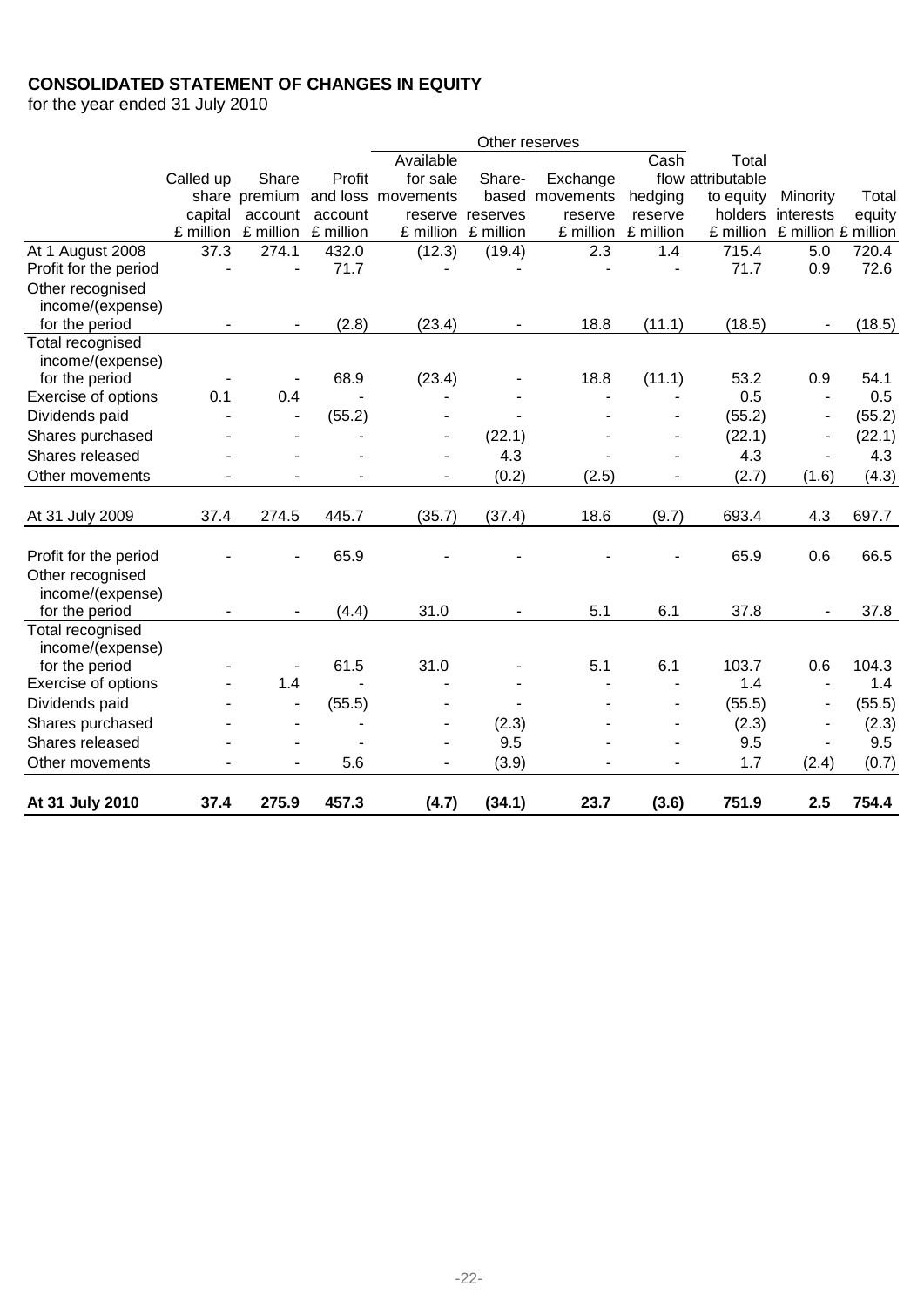# **CONSOLIDATED CASH FLOW STATEMENT**

for the year ended 31 July 2010

|                                                                          | <b>Note</b> | 2010<br>£ million | 2009<br>£ million |
|--------------------------------------------------------------------------|-------------|-------------------|-------------------|
| Net cash inflow/(outflow) from operating activities                      | 17(a)       | (135.1)           | (168.8)           |
| Net cash outflow from investing activities:                              |             |                   |                   |
| Dividends received from associates<br>Purchase of:                       |             | 8.2               | 19.6              |
| Assets let under operating leases                                        |             | (12.6)            | (12.4)            |
| Property, plant and equipment                                            |             | (8.5)             | (8.8)             |
| Intangible assets                                                        |             | (4.7)             | (1.8)             |
| Equity shares held for investment                                        |             | (0.2)             | (3.4)             |
| Own shares for employee share award schemes                              |             | (2.3)             | (22.1)            |
| Minority interests                                                       |             | (4.0)             | (0.6)             |
| Loan book                                                                |             | (97.8)            | (9.1)             |
| Subsidiaries and associates                                              | 17(b)       | (0.4)             | (19.7)            |
| Sale of:                                                                 |             |                   |                   |
| Property, plant and equipment                                            |             | 2.2               | 1.9               |
| Equity shares held for investment                                        |             | 3.3               | 1.0               |
| <b>Subsidiaries</b>                                                      | 17(c)       |                   | 51.1              |
|                                                                          |             | (116.8)           | (4.3)             |
| Net cash outflow before financing                                        |             | (251.9)           | (173.1)           |
| Financing activities:                                                    |             |                   |                   |
| Issue of ordinary share capital, net of transaction costs                | 17(d)       | 1.4               | 0.5               |
| Equity dividends paid                                                    |             | (55.5)            | (55.2)            |
| Dividends paid to minority interests                                     |             | (0.7)             | (1.6)             |
| Interest paid on subordinated loan capital                               |             | (5.6)             | (5.6)             |
| Reclassification of floating rate notes classified as available for sale |             |                   | (751.3)           |
| Debt securities issued                                                   |             | 197.2             |                   |
| Net decrease in cash                                                     |             | (115.1)           | (986.3)           |
| Cash and cash equivalents at beginning of year                           |             | 1,398.3           | 2,384.6           |
| Cash and cash equivalents at end of year                                 | 17(e)       | 1,283.2           | 1,398.3           |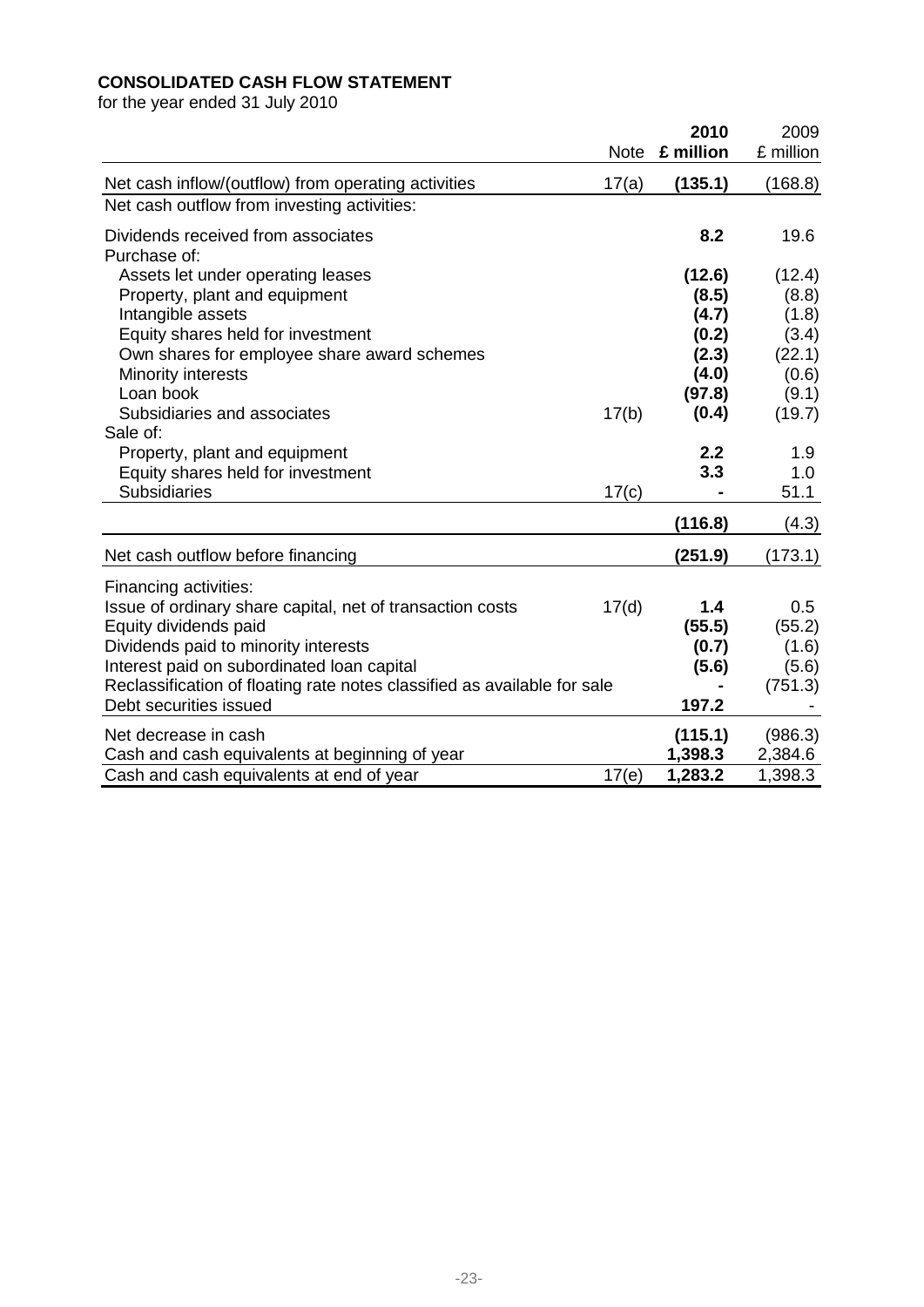# **1. Basis of preparation and accounting policies**

The financial information contained in this announcement does not constitute the statutory accounts for the years ended 31 July 2010 or 31 July 2009 within the meaning of section 435 of the Companies Act 2006, but is derived from those accounts. The accounting policies used are consistent with those set out in the Annual Report 2009. The financial statements are prepared on a going concern basis.

While the financial information has been prepared in accordance with the recognition and measurement criteria of International Financial Reporting Standards ("IFRS"), this announcement does not itself contain sufficient information to comply with IFRS. The company expects to publish full financial statements that comply with IFRS by 15 October 2010.

The financial information for the year ended 31 July 2010 has been derived from the audited financial statements of Close Brothers Group plc for that year. Statutory accounts for 2009 have been delivered to the Registrar of Companies and those for 2010 will be delivered following the company's Annual General Meeting. The auditors, Deloitte LLP, have reported on those accounts: their reports were unqualified, did not draw attention to any matters by way of emphasis and did not contain statements under Section 498(2) or (3) of the Companies Act 2006.

# **2. Segmental analysis**

The Executive Committee manage the group primarily by class of business as determined by the products or services offered and present the segmental analysis on that basis. The group's activities are organised in three primary operating divisions namely Banking, Securities and Asset Management. A description of the activities of these divisions is given in the Business Review. The group previously had another primary operating division, Corporate Finance. This division was disposed of in July 2009 and has been classified as a discontinued operation in these financial statements. The group also has central functions which comprise Group Executive, Finance, Investor Relations, Legal, Human Resources, Audit, Corporate Development, Information Technology, Company Secretariat and Risk. Group administrative expenses include staff costs, legal and professional fees and property costs attributable to the central functions which support and assist the growth of the divisions. Income within group is typically immaterial and will include interest on cash balances at group. In the segmental reporting information which follows, group consists of the central functions described above as well as various non-trading head office companies and consolidation adjustments, in order that the information presented reconciles to the overall group consolidated income statement and balance sheet.

Divisions charge market prices for services rendered to other parts of the group. Funding charges between segments are determined by the Banking division's Treasury operation having regard to commercial demands. The majority, being more than 90%, of all of the group's activities and revenue are located within the British Isles.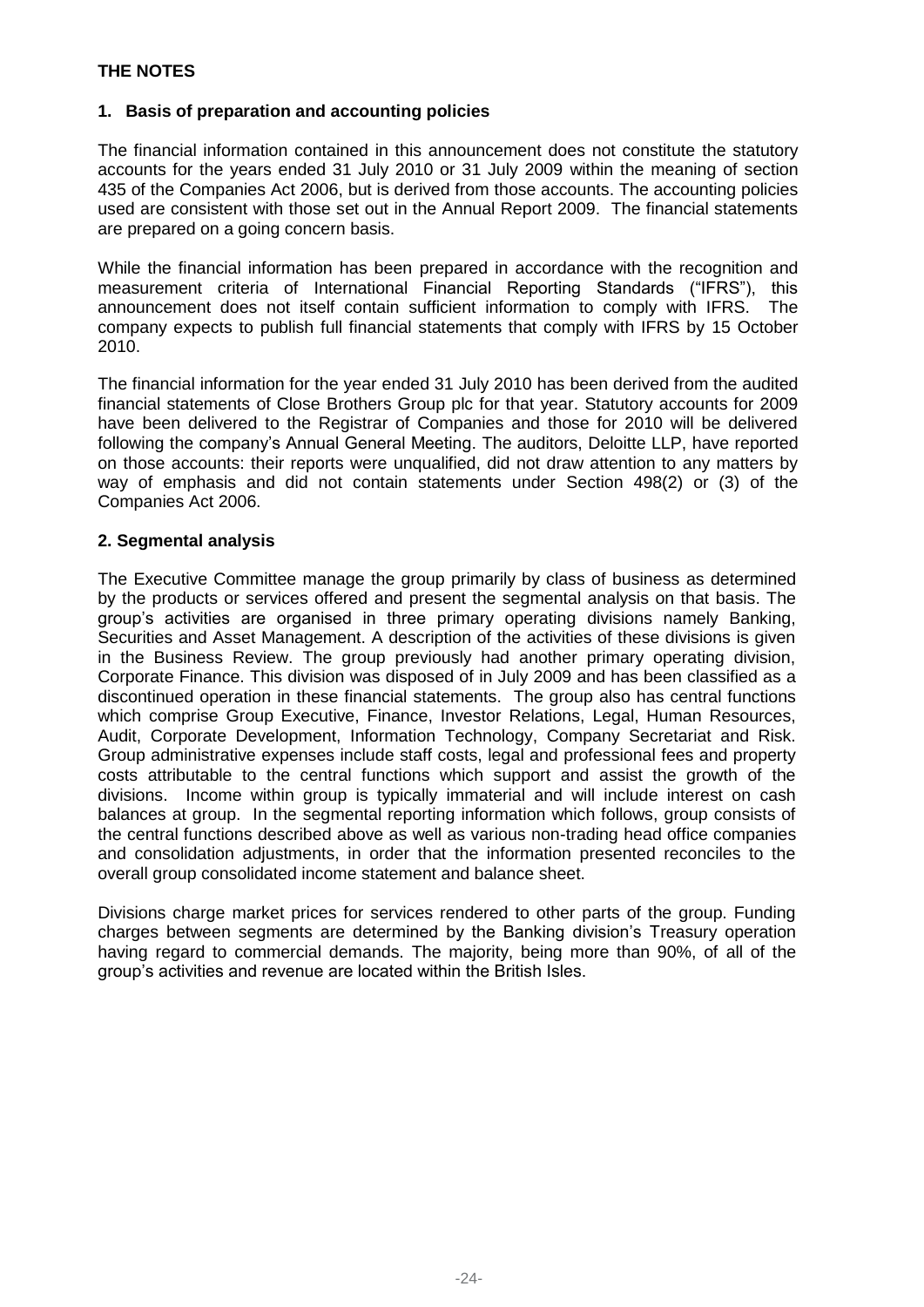# **2. Segmental analysis** continued

# **Summary Income Statement for the year ended 31 July 2010**

|                                 |           |                   | Asset      |           | Continuing | Discontinued   |              |
|---------------------------------|-----------|-------------------|------------|-----------|------------|----------------|--------------|
|                                 | Banking   | <b>Securities</b> | Management | Group     | operations | operations     | <b>Total</b> |
|                                 | £ million | £ million         | £ million  | £ million | £ million  | £ million      | £ million    |
| Net interest                    |           |                   |            |           |            |                |              |
| income/(expense)                | 188.5     | (0.4)             | 7.1        | 0.3       | 195.5      |                | 195.5        |
| Other income                    | 83.5      | 162.6             | 89.9       | 0.2       | 336.2      |                | 336.2        |
| Operating income before         |           |                   |            |           |            |                |              |
| exceptional items               | 272.0     | 162.2             | 97.0       | 0.5       | 531.7      |                | 531.7        |
| Administrative expenses         | (118.3)   | (100.9)           | (91.9)     | (20.6)    | (331.7)    |                | (331.7)      |
| Depreciationandamortisation     | (10.8)    | (2.0)             | (1.8)      | (0.7)     | (15.3)     |                | (15.3)       |
| Impairment losses on loans      |           |                   |            |           |            |                |              |
| and advances                    | (63.4)    |                   |            |           | (63.4)     |                | (63.4)       |
| <b>Total operating expenses</b> |           |                   |            |           |            |                |              |
| before exceptionals             | (192.5)   | (102.9)           | (93.7)     | (21.3)    | (410.4)    |                | (410.4)      |
| <b>Adjusted operating</b>       |           |                   |            |           |            |                |              |
| $profit/(loss)^1$               | 79.5      | 59.3              | 3.3        | (20.8)    | 121.3      |                | 121.3        |
| Exceptional items: Impairment   |           |                   |            |           |            |                |              |
| on investment assets            |           |                   |            | (15.0)    | (15.0)     |                | (15.0)       |
| Impairment losses on goodwill   |           |                   | (6.5)      |           | (6.5)      |                | (6.5)        |
| Amortisation of intangible      |           |                   |            |           |            |                |              |
| assets on acquisition           | (0.5)     |                   |            |           | (0.5)      |                | (0.5)        |
| Gain on disposal of             |           |                   |            |           |            |                |              |
| discontinued operations         |           |                   |            |           |            |                |              |
| <b>Operating profit/(loss)</b>  |           |                   |            |           |            |                |              |
| before tax                      | 79.0      | 59.3              | (3.2)      | (35.8)    | 99.3       |                | 99.3         |
| Tax                             | (22.5)    | (16.0)            | (0.5)      | 6.2       | (32.8)     |                | (32.8)       |
| Minority interests              | (0.3)     |                   | (0.3)      |           | (0.6)      |                | (0.6)        |
| Profit/(loss) after tax and     |           |                   |            |           |            |                |              |
| minority interests              | 56.2      | 43.3              | (4.0)      | (29.6)    | 65.9       |                | 65.9         |
| <b>External operating</b>       |           |                   |            |           |            |                |              |
| income/(expense)                | 284.5     | 162.2             | 90.8       | (5.8)     | 531.7      |                | 531.7        |
| Inter segment operating         |           |                   |            |           |            |                |              |
| income/(expense)                | (12.5)    |                   | 6.2        | 6.3       |            |                |              |
| Segment operating income        | 272.0     | 162.2             | 97.0       | 0.5       | 531.7      | $\blacksquare$ | 531.7        |
|                                 |           |                   |            |           |            |                |              |

<sup>1</sup>Adjusted operating profit/(loss) is stated before exceptional items, goodwill impairment, amortisation of intangible assets on acquisition, gain on disposal of discontinued operations and tax.

For the year ended 31 July 2010, the operating income before exceptional items and the operating profit before tax of the Securities division included £5.7 million (2009: £16.1 million) relating to its share of profit of associates.

The following table provides further detail on group wide operating income:

|                                                    | 2010           | 2009      |
|----------------------------------------------------|----------------|-----------|
|                                                    | £ million      | £ million |
| <b>Banking</b>                                     |                |           |
| Net interest and fees on loan book:                |                |           |
| Retail                                             | 104.9          | 85.9      |
| Commercial                                         | 114.2          | 99.5      |
| Property                                           | 36.5           | 30.8      |
| Treasury and other non-lending income              | 16.4           | 19.3      |
| <b>Securities</b>                                  |                |           |
| Market-making and related activities               | 162.2          | 167.8     |
| <b>Asset Management</b>                            |                |           |
| Management fees on FuM                             | 52.2           | 54.3      |
| Income on Assets under Administration and deposits | 32.7           | 37.6      |
| Other income <sup>1</sup>                          | 12.1           | 3.1       |
| Group                                              | 0.5            | 3.8       |
| Discontinued operations                            | $\blacksquare$ | 36.3      |
| Operating income before exceptional items          | 531.7          | 538.4     |

<sup>1</sup>Includes performance fees, income on investment assets and other income.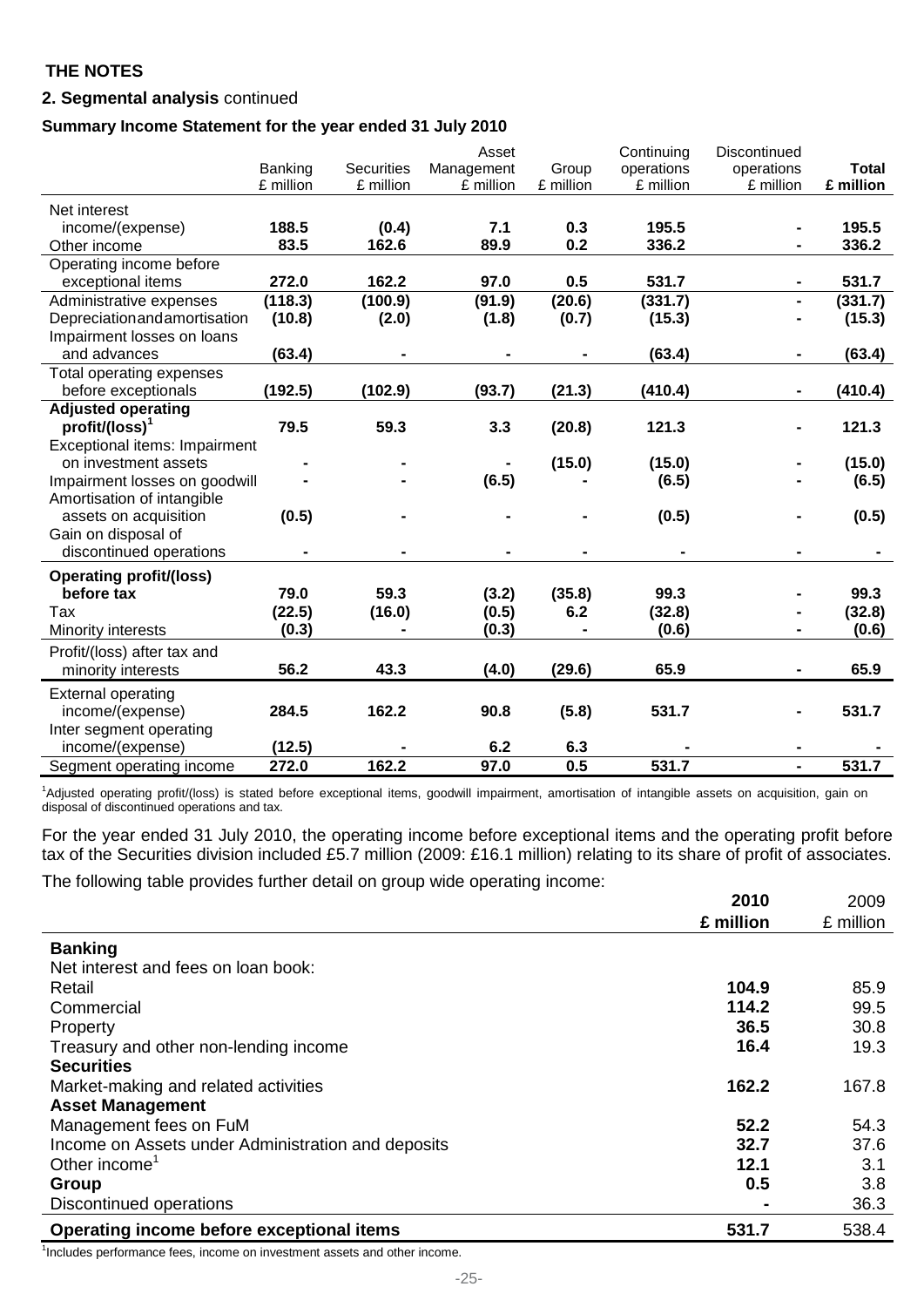# **2. Segmental analysis** continued

# **Summary Balance Sheet at 31 July 2010**

|                                                                |           |                   | Asset      |           |              |
|----------------------------------------------------------------|-----------|-------------------|------------|-----------|--------------|
|                                                                | Banking   | <b>Securities</b> | Management | Group     | <b>Total</b> |
|                                                                | £ million | £ million         | £ million  | £ million | £ million    |
| <b>Assets</b>                                                  |           |                   |            |           |              |
| Cash and loans and advances to banks                           | 493.5     | 26.8              | 90.4       | 0.5       | 611.2        |
| Settlement balances, long trading positions                    |           |                   |            |           |              |
| and loans to money brokers <sup>1</sup>                        |           | 713.3             |            |           | 713.3        |
| Loans and advances to customers                                | 2,898.0   |                   | 14.6       |           | 2,912.6      |
| Non trading debt securities                                    | 1,448.1   | 2.0               | 132.0      |           | 1,582.1      |
| Interests in associates                                        |           | 73.4              | 0.3        |           | 73.7         |
| Intangible assets                                              | 29.6      | 28.7              | 49.0       | 0.2       | 107.5        |
| Other assets                                                   | 168.3     | 15.5              | 52.9       | 22.5      | 259.2        |
| Intercompany balances                                          | (475.7)   | (27.5)            | 515.9      | (12.7)    |              |
| <b>Total assets</b>                                            | 4,561.8   | 832.2             | 855.1      | 10.5      | 6,259.6      |
| <b>Liabilities</b>                                             |           |                   |            |           |              |
| Settlement balances, short trading positions                   |           |                   |            |           |              |
| and loans from money brokers                                   |           | 597.8             |            |           | 597.8        |
| Deposits by banks                                              | 37.8      |                   | 10.3       |           | 48.1         |
| Deposits by customers                                          | 2,469.1   | 1.2               | 645.2      |           | 3,115.5      |
| <b>Borrowings</b>                                              | 1,167.8   | 4.9               | 1.5        | 297.8     | 1,472.0      |
| <b>Other liabilities</b>                                       | 148.5     | 59.9              | 47.7       | 15.7      | 271.8        |
| Intercompany balances                                          | 377.7     | 73.6              | 17.5       | (468.8)   |              |
| <b>Total liabilities</b>                                       | 4,200.9   | 737.4             | 722.2      | (155.3)   | 5,505.2      |
| <b>Equity</b>                                                  | 360.9     | 94.8              | 132.9      | 165.8     | 754.4        |
| <b>Total liabilities and equity</b>                            | 4,561.8   | 832.2             | 855.1      | 10.5      | 6,259.6      |
| Other segmental information for the year ended<br>31 July 2010 |           |                   |            |           |              |
| Property, plant, equipment and<br>intangible asset expenditure | 19.9      | 1.6               | 1.9        | 2.4       | 25.8         |
| Employees (average number)                                     | 1,403.0   | 260.0             | 810.0      | 72.0      | 2,545.0      |

<sup>1</sup>£54.1 million of long trading positions in debt securities have been included with other trading balances in "Settlement balances, long trading positions and loans to money brokers" for the purpose of this summary balance sheet. These balances are included within "Debt securities" in the consolidated balance sheet.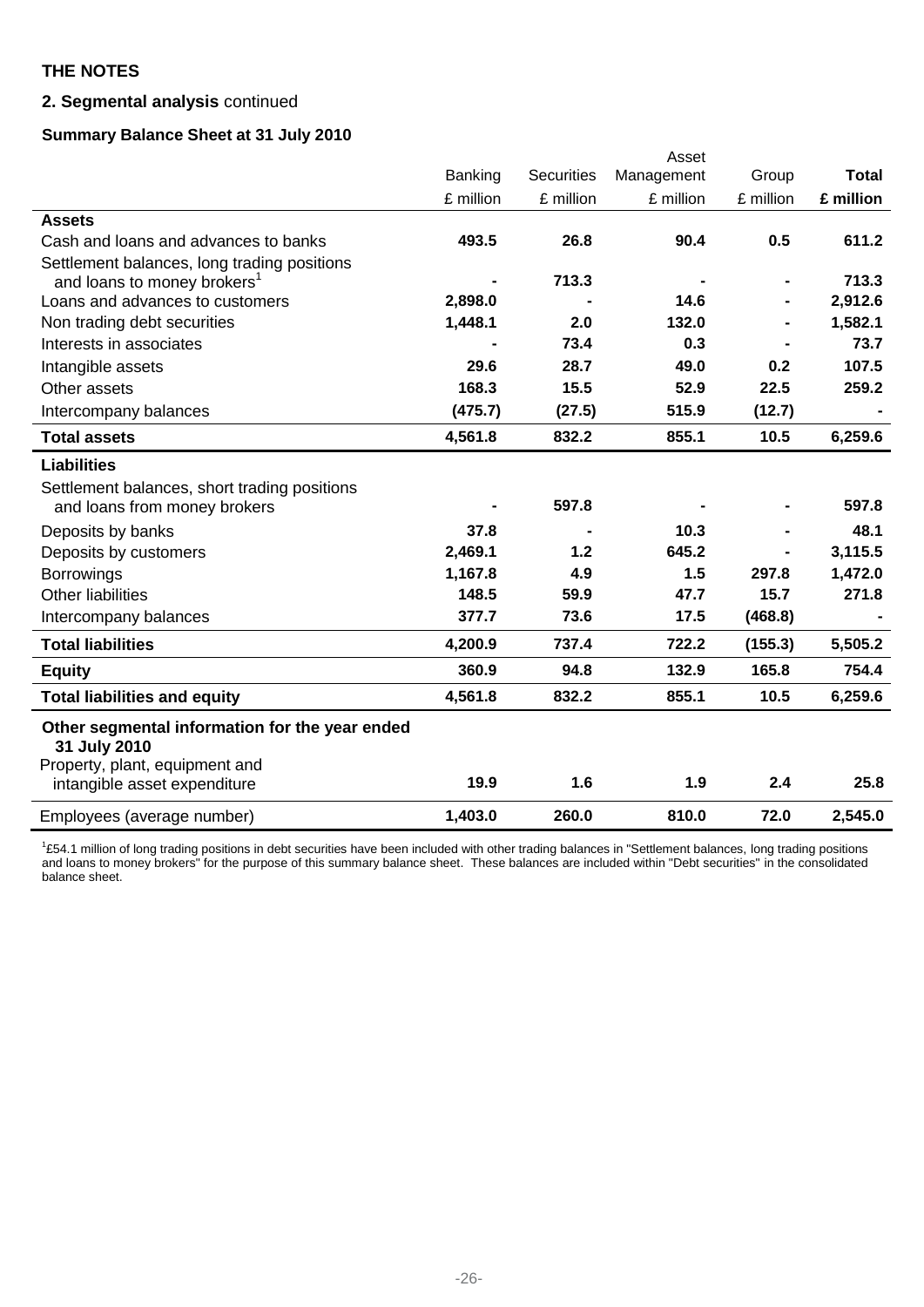# **2. Segmental analysis** continued

Summary Income Statement for the year ended 31 July 2009

|                                | Banking   | <b>Securities</b> | Asset<br>Management | Group            | Continuing<br>operations | Discontinued<br>operations | Total     |
|--------------------------------|-----------|-------------------|---------------------|------------------|--------------------------|----------------------------|-----------|
|                                | £ million | £ million         | £ million           | £ million        | £ million                | £ million                  | £ million |
|                                |           |                   |                     |                  |                          |                            |           |
| Net interest                   |           |                   |                     |                  |                          |                            |           |
| income/(expense)               | 166.9     | (0.3)             | 14.0                | 1.2              | 181.8                    | (1.6)                      | 180.2     |
| Other income                   | 68.6      | 168.1             | 81.0                | 2.6              | 320.3                    | 37.9                       | 358.2     |
| Operating income before        |           |                   |                     |                  |                          |                            |           |
| exceptional items              | 235.5     | 167.8             | 95.0                | 3.8              | 502.1                    | 36.3                       | 538.4     |
| Administrative expenses        | (112.3)   | (100.5)           | (80.8)              | (20.2)           | (313.8)                  | (37.7)                     | (351.5)   |
| Depreciation and amortisation  | (9.3)     | (2.4)             | (2.2)               | (0.8)            | (14.7)                   | (1.0)                      | (15.7)    |
| Impairment losses on loans     |           |                   |                     |                  |                          |                            |           |
| and advances                   | (59.9)    |                   |                     |                  | (59.9)                   |                            | (59.9)    |
| Total operating expenses       |           |                   |                     |                  |                          |                            |           |
| before exceptionals            | (181.5)   | (102.9)           | (83.0)              | (21.0)           | (388.4)                  | (38.7)                     | (427.1)   |
| <b>Adjusted operating</b>      |           |                   |                     |                  |                          |                            |           |
| $profit/(loss)^1$              | 54.0      | 64.9              | 12.0                | (17.2)           | 113.7                    | (2.4)                      | 111.3     |
| Exceptional items:             |           |                   |                     |                  |                          |                            |           |
| Restructuring costs            |           | (0.9)             | (4.4)               | (0.7)            | (6.0)                    |                            | (6.0)     |
| Impairment losses on goodwill  |           |                   | (19.0)              |                  | (19.0)                   |                            | (19.0)    |
| Amortisation of intangible     |           |                   |                     |                  |                          |                            |           |
| assets on acquisition          | (0.4)     |                   |                     |                  | (0.4)                    |                            | (0.4)     |
| Gain on disposal of            |           |                   |                     |                  |                          |                            |           |
| discontinued operations        |           |                   |                     |                  |                          | 12.4                       | 12.4      |
|                                |           |                   |                     |                  |                          |                            |           |
| <b>Operating profit/(loss)</b> |           |                   |                     |                  |                          |                            |           |
| before tax                     | 53.6      | 64.0              | (11.4)              | (17.9)           | 88.3                     | 10.0                       | 98.3      |
| Tax                            | (16.3)    | (13.8)            | (1.4)               | 5.4              | (26.1)                   | 0.4                        | (25.7)    |
| Minority interests             | (0.2)     |                   | (0.1)               |                  | (0.3)                    | (0.6)                      | (0.9)     |
|                                |           |                   |                     |                  |                          |                            |           |
| Profit/(loss) after tax and    |           |                   |                     |                  |                          |                            |           |
| minority interests             | 37.1      | 50.2              | (12.9)              | (12.5)           | 61.9                     | 9.8                        | 71.7      |
|                                |           |                   |                     |                  |                          |                            |           |
| <b>External operating</b>      |           |                   |                     |                  |                          |                            |           |
| income/(expense)               | 248.3     | 168.0             | 85.2                | (1.2)            | 500.3                    | 38.1                       | 538.4     |
| Inter segment operating        |           |                   |                     |                  |                          |                            |           |
| income/(expense)               | (12.8)    | (0.2)             | 9.8                 | 5.0              | 1.8                      | (1.8)                      |           |
| Segment operating income       | 235.5     | 167.8             | 95.0                | $\overline{3.8}$ | 502.1                    | 36.3                       | 538.4     |

<sup>1</sup>Adjusted operating profit/(loss) is stated before exceptional items, goodwill impairment, amortisation of intangible assets on acquisition, gain on disposal of discontinued operations and tax.

For the year ended 31 July 2009, the operating income before exceptional items and the operating profit before tax of the Securities division included £16.1 million relating to its share of profit of associates.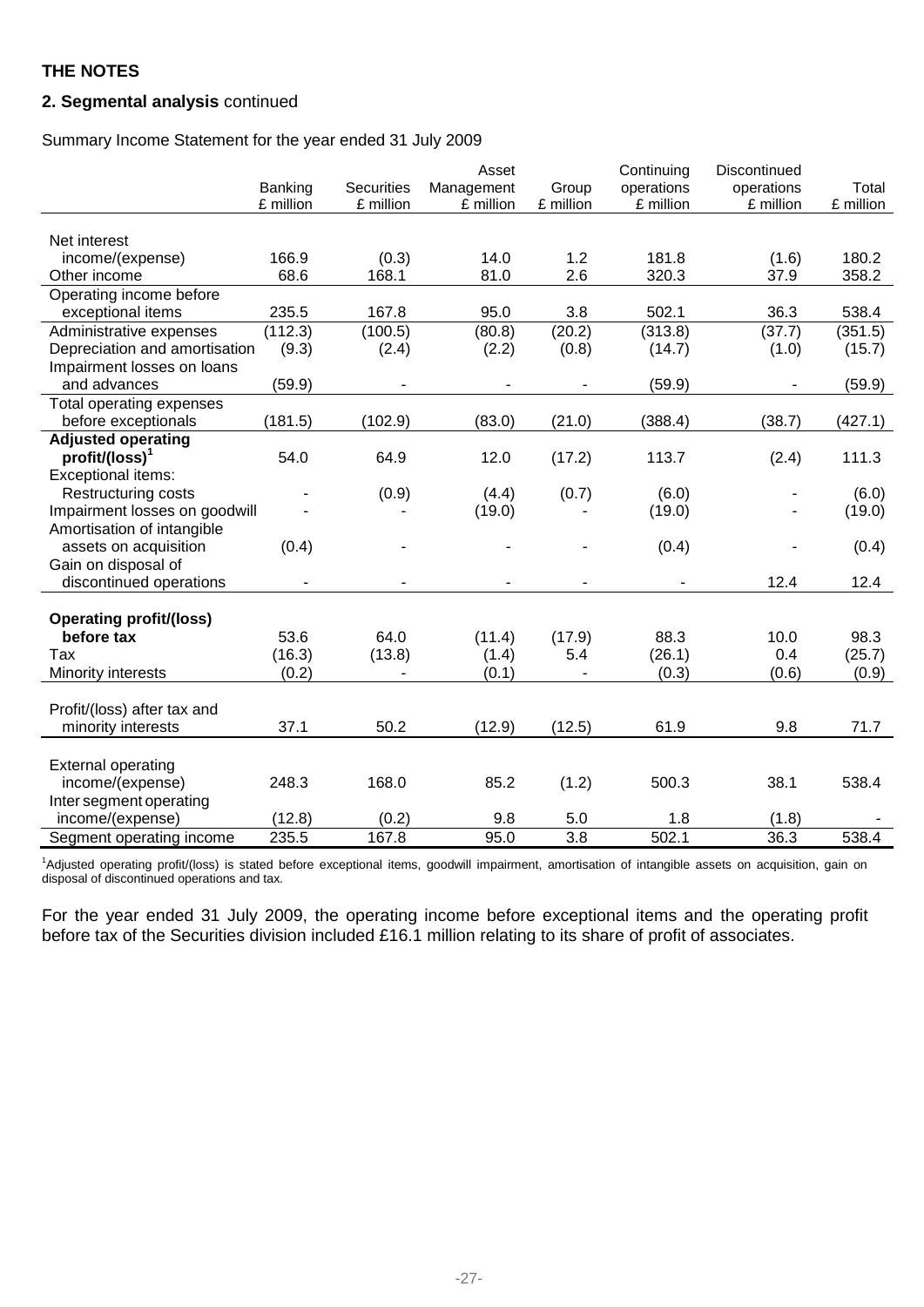## **2. Segmental analysis** continued

Summary Balance Sheet at 31 July 2009

|                                                             |           |                   | Asset      |           |           |
|-------------------------------------------------------------|-----------|-------------------|------------|-----------|-----------|
|                                                             | Banking   | <b>Securities</b> | Management | Group     | Total     |
|                                                             | £ million | £ million         | £ million  | £ million | £ million |
| <b>Assets</b>                                               |           |                   |            |           |           |
| Cash and loans and advances to banks                        | 27.9      | 24.3              | 145.3      | 0.7       | 198.2     |
| Settlement balances, long trading positions                 |           |                   |            |           |           |
| and loans to money brokers <sup>1</sup>                     |           | 728.9             |            |           | 728.9     |
| Loans and advances to customers                             | 2,352.6   |                   | 12.3       |           | 2,364.9   |
| Non trading debt securities                                 | 1,999.5   | 4.4               | 257.4      |           | 2,261.3   |
| Interests in associates <sup>2</sup>                        |           | 71.6              | 0.3        |           | 71.9      |
| Intangible assets                                           | 24.4      | 29.3              | 53.9       |           | 107.6     |
| Other assets                                                | 189.1     | 17.2              | 56.2       | 24.0      | 286.5     |
| Intercompany balances                                       | (332.6)   | (27.6)            | 379.7      | (19.5)    |           |
| <b>Total assets</b>                                         | 4,260.9   | 848.1             | 905.1      | 5.2       | 6,019.3   |
| <b>Liabilities</b>                                          |           |                   |            |           |           |
| Settlement balances, short trading positions                |           |                   |            |           |           |
| and loans from money brokers                                |           | 590.7             |            |           | 590.7     |
| Deposits by banks                                           | 33.0      |                   | 15.0       |           | 48.0      |
| Deposits by customers                                       | 2,241.9   | 1.1               | 676.6      |           | 2,919.6   |
| <b>Borrowings</b>                                           | 1,417.6   | 18.2              | 1.1        |           | 1,436.9   |
| <b>Other liabilities</b>                                    | 186.1     | 69.7              | 50.0       | 20.6      | 326.4     |
| Intercompany balances                                       | 91.6      | 71.9              | 21.5       | (185.0)   |           |
| <b>Total liabilities</b>                                    | 3,970.2   | 751.6             | 764.2      | (164.4)   | 5,321.6   |
| <b>Equity</b>                                               | 290.7     | 96.5              | 140.9      | 169.6     | 697.7     |
| <b>Total liabilities and equity</b>                         | 4,260.9   | 848.1             | 905.1      | 5.2       | 6,019.3   |
|                                                             |           |                   |            |           |           |
| Other segmental information for the year ended 31 July 2009 |           |                   |            |           |           |
| Property, plant, equipment and                              |           |                   |            |           |           |
| intangible asset expenditure                                | 17.2      | 2.2               | 1.8        | 1.1       | 22.3      |
| Employees (average number)                                  | 1,316     | 259               | 805        | 68        | 2,448     |

<sup>1</sup>£37.9 million of long trading positions in debt securities have been included with other trading balances in "Settlement balances, long trading positions and loans to money brokers" for the purpose of this summary balance sheet. These balances are included within "Debt securities" in the consolidated balance sheet.<br><sup>2</sup>Previously the interest in the group associate Mako had been presented in "Group" for the purposes of the segmental balance sheet. This has been

reclassified to "Securities" in line with changes in internal management reporting.

#### **3. Exceptional items**

|                                                               | 2010<br>£ million        | 2009<br>£ million |
|---------------------------------------------------------------|--------------------------|-------------------|
| Impairment on investment assets<br><b>Restructuring costs</b> | (15.0)<br>$\blacksquare$ | ۰<br>(6.0)        |
|                                                               | (15.0)                   | (6.0)             |

Items of income and expense that are material by size and/or nature and are non-recurring are classified as exceptional items on the face of the income statement. The separate reporting of exceptional items helps give an indication of the group's underlying performance.

The exceptional item above relates to impairment of available for sale equity shares and is separately disclosed on the face of the consolidated income statement (2009: included within administrative expenses).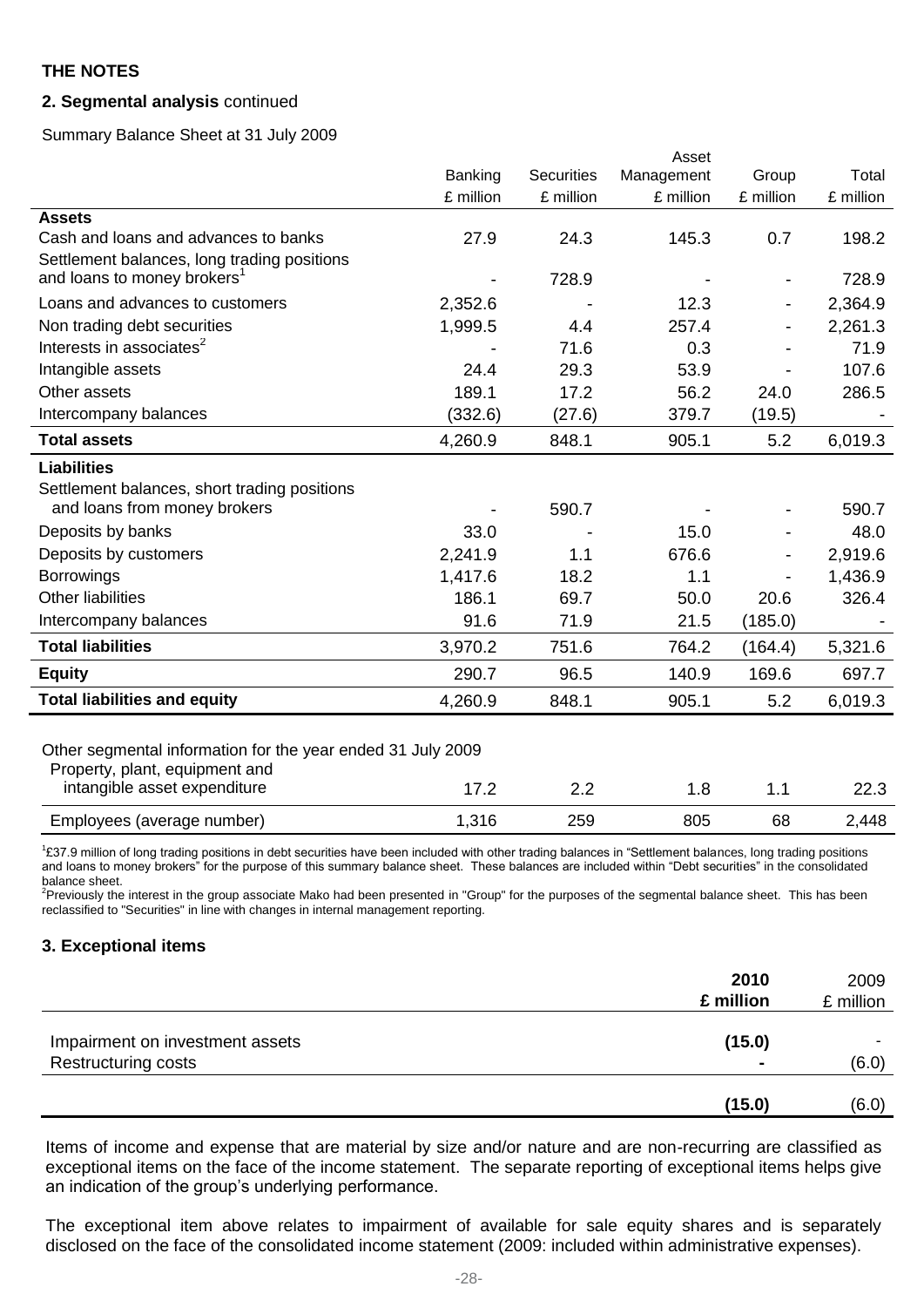# **4. Goodwill impairment**

Goodwill impairment reviews are carried out at least annually using value in use calculations. This calculation typically uses discounted cash flow projections based on the most recent budgets and three year plans to determine the recoverable amount of each cash generating unit ("CGU"). For cash flows beyond the group's three year planning horizon, a terminal value was calculated using an annual growth rate of 3% for each CGU, except where circumstances warrant a different rate. The resulting cash flows were then discounted using a rate of 12.2%, which represents the group's estimated weighted average cost of capital of 9%, grossed up by the group effective tax rate, which management feels is appropriate due to the use of pre-tax operating cash flows in the model. As a result of our value in use calculations an impairment charge of £6.5 million has been recognised in Asset Management in response to continuing difficult trading conditions.

The cash flows used in these value in use calculations are sensitive to the impact of changes in the assumptions for profit before tax, discount rates, and long-term growth rates. Management believes that any reasonably possible change in the key assumptions which have been used would not lead the carrying value of any CGU to exceed its recoverable amount.

# **5. Tax expense**

|                                                        | 2010      | 2009      |
|--------------------------------------------------------|-----------|-----------|
|                                                        | £ million | £ million |
|                                                        |           |           |
| Tax recognised in the income statement                 |           |           |
| Current tax:                                           |           |           |
| UK corporation tax                                     | 29.9      | 26.2      |
| Foreign tax                                            | 1.8       | 0.8       |
| Adjustments in respect of previous years               | 3.4       | (0.1)     |
|                                                        | 35.1      | 26.9      |
| Deferred tax:                                          |           |           |
| Deferred tax expense/(credit) for the current year     | 0.8       | (0.8)     |
| Adjustments in respect of previous years               | (3.1)     |           |
|                                                        |           |           |
| <b>Taxation charge</b>                                 | 32.8      | 26.1      |
|                                                        |           |           |
| Tax recognised in equity:                              |           |           |
| Current tax relating to:                               |           |           |
| Financial instruments classified as available for sale | 7.4       | (5.1)     |
| Share-based transactions                               | (0.5)     |           |
| Deferred tax relating to:                              |           |           |
| Cash flow hedging                                      | 2.3       | (4.4)     |
| Financial instruments classified as available for sale |           | 0.6       |
| Share-based transactions                               | (0.2)     | 0.5       |
|                                                        |           |           |
|                                                        | 9.0       | (8.4)     |

The effective tax rate for the year is 33.0% (2009: 29.6%). The effective tax rate for the period is above the UK corporation tax rate of 28% due to non tax deductible impairment on investment assets and goodwill, other disallowable expenditure, and a reduction in the deferred tax asset due to a reduction in the UK corporation tax rate. These effects are offset by the inclusion of the share of profit of associates in the Consolidated Income Statement on an after tax basis in accordance with IAS 1 "Presentation of financial statements" and by the net lower tax rates applied to profits arising outside the UK.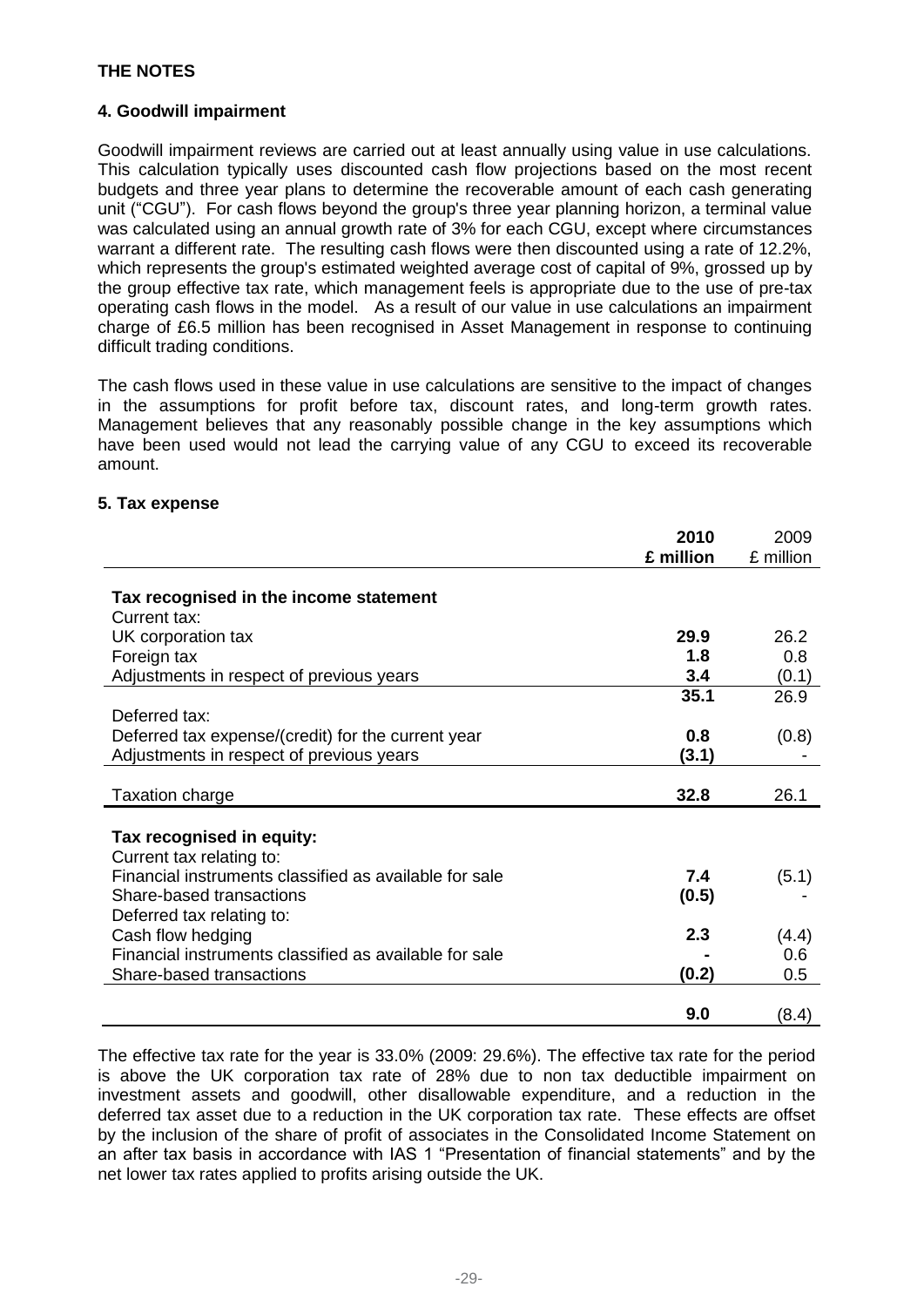# **6. Discontinued operations**

In the prior year the sale of the Corporate Finance division for total net cash consideration of £67 million (including the settlement of an intra-group loan) was completed. Gross consideration was £75 million after contribution of £8 million of working capital to the division prior to completion. The transaction was completed on 1 July 2009 on which date control passed to the acquirer. The gain on disposal was calculated based on the cash consideration received after settlement of an intra-group loan, less the group's share of net assets of the Corporate Finance division at date of disposal and directly attributable costs of sale. In addition, in accordance with IFRS 5, the cumulative exchange differences related to the division were recycled to the income statement as part of the gain on disposal.

The results of the discontinued operations which have been included in the Consolidated Income Statement in the year to 31 July 2009 were as follows:

|                                                       | 2009      |
|-------------------------------------------------------|-----------|
|                                                       | £ million |
| Operating income                                      | 36.3      |
| Operating expenses                                    | (38.7)    |
| Operating loss before tax                             | (2.4)     |
| Tax                                                   | 0.4       |
| Loss after tax                                        | (2.0)     |
| Gain on disposal of discontinued operations           | 12.4      |
| Tax                                                   |           |
| Gain after tax on disposal of discontinued operations | 12.4      |
| Profit for the period from discontinued operations    | 10.4      |

The net assets of the Corporate Finance division at the date of disposal were as follows:

| Property, plant and equipment | 2.9    |
|-------------------------------|--------|
| Loans and advances to banks   | 24.2   |
| Other receivables             | 9.7    |
| Other assets                  | 4.8    |
| Intra-group loan              | (42.5) |
| Other liabilities             | (13.4) |
| Attributable goodwill         | 33.6   |
|                               |        |
|                               | 19.3   |

In the year to 31 July 2009 the Corporate Finance division contributed £9.2 million to the group's net operating cash flows and paid £16.1 million in respect of investing activities.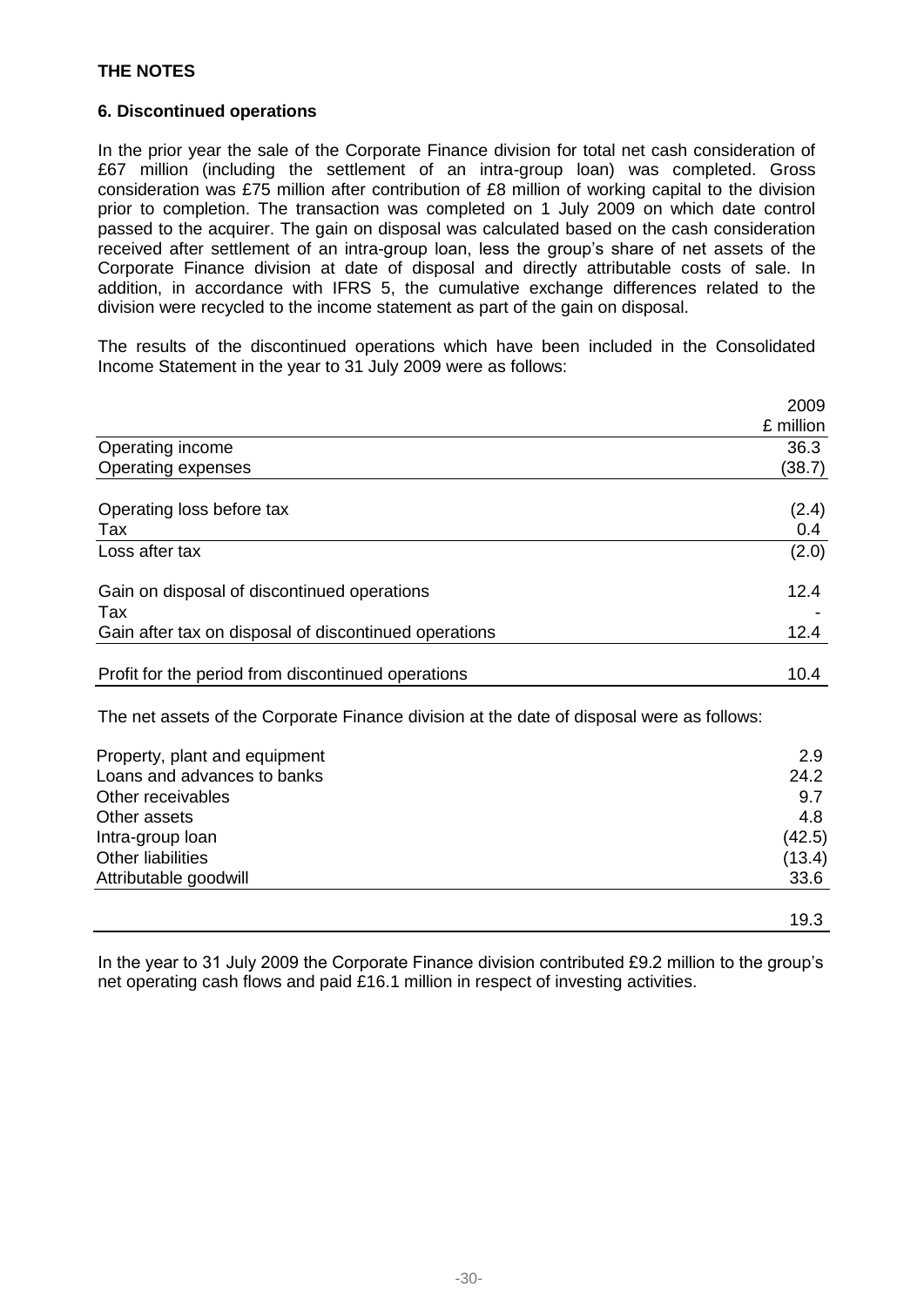# **7. Earnings per share**

Earnings per share is presented on six bases. On a continuing operations basis the following are presented: basic; diluted; adjusted basic; and adjusted diluted. These measures exclude the effect of the Corporate Finance division which was disposed of in July 2009 and has been classified as a discontinued operation. On a continuing and discontinued operations basis the following are presented: basic and diluted.

Basic earnings per share is in respect of all activities and diluted earnings per share takes into account the dilution effects which would arise on the conversion or vesting of share options and share awards in issue during the period.

On a continuing operations basis, adjusted basic earnings per share excludes discontinued activities, exceptional items, impairment losses on goodwill, amortisation of intangible assets on acquisition and their tax effects to enable comparison of the underlying earnings of the business with prior periods and adjusted diluted earnings per share takes into account the same dilution effects as for diluted earnings per share described above.

|                                                              | 2010      | 2009      |
|--------------------------------------------------------------|-----------|-----------|
| <b>Earnings per share</b>                                    |           |           |
| <b>Continuing operations</b>                                 |           |           |
| <b>Basic</b>                                                 | 46.0p     | 43.6p     |
| <b>Diluted</b>                                               | 45.2p     | 43.2p     |
| Adjusted basic                                               | 61.3p     | 60.5p     |
| Adjusted diluted                                             | 60.3p     | 59.9p     |
|                                                              |           |           |
| <b>Continuing and discontinued operations</b>                |           |           |
| <b>Basic</b>                                                 | 46.0p     | 50.5p     |
| <b>Diluted</b>                                               | 45.2p     | 50.0p     |
|                                                              | £ million | £ million |
|                                                              |           |           |
| <b>Profit attributable to shareholders</b>                   | 65.9      | 71.7      |
| Gain for the period from discontinued operations             |           | (10.4)    |
| Element attributable to minority interests                   |           | 0.6       |
| Profit attributable to shareholders on continuing operations | 65.9      | 61.9      |
| Adjustments:                                                 |           |           |
| <b>Exceptional items</b>                                     | 15.0      | 6.0       |
| Tax effect of exceptional items                              |           | (1.5)     |
| Impairment losses on goodwill                                | 6.5       | 19.0      |
| Amortisation of intangible assets on acquisition             | 0.5       | 0.4       |
| Adjusted profit attributable to shareholders on continuing   |           |           |
| operations                                                   | 87.9      | 85.8      |
|                                                              |           |           |
|                                                              | million   | million   |
| Average number of shares                                     |           |           |
| <b>Basic weighted</b>                                        | 143.4     | 141.9     |
| Effect of dilutive share options and awards                  | 2.4       | 1.4       |
|                                                              |           |           |
| <b>Diluted weighted</b>                                      | 145.8     | 143.3     |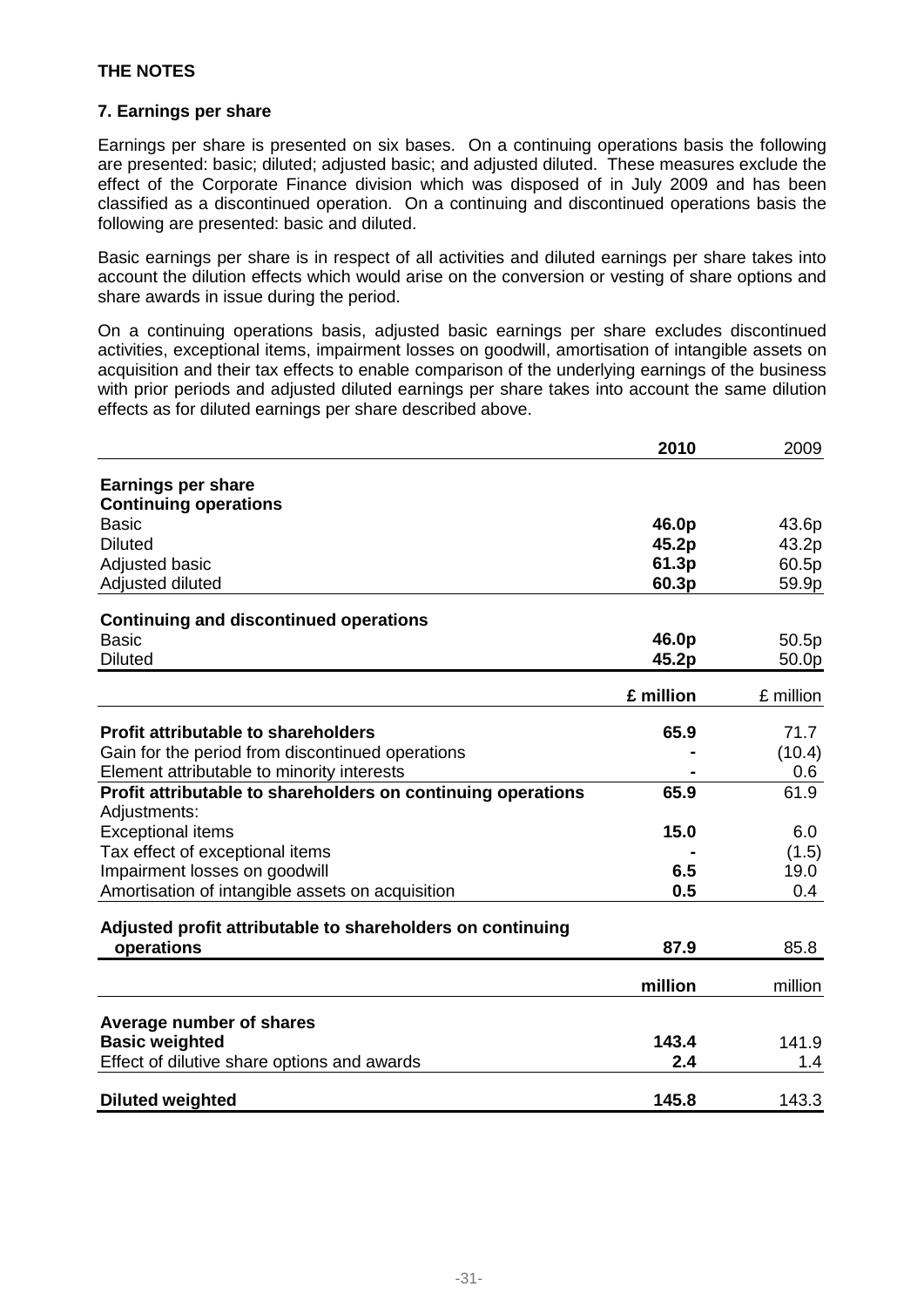# **7. Earnings per share** continued

The gain for the year from discontinued operations, net of any minority interest effect, is £nil (2009: £9.8 million). The basic earnings per share from discontinued operations is nil (2009: 6.9p) and the diluted earnings per share from discontinued operations is nil (2009: 6.8p).

Adjusted basic earnings per share on a continuing and discontinued basis was 61.3p (2009: 67.4p), based on adjusted profit attributable to shareholders on continuing and discontinued operations of £87.9 million (2009: £95.7 million).

# **8. Dividends**

|                                                                         | 2010      | 2009      |
|-------------------------------------------------------------------------|-----------|-----------|
|                                                                         | £ million | £ million |
| For each ordinary share                                                 |           |           |
| Final dividend for previous financial year paid in November 2009: 25.5p |           |           |
| (2008:25.5p)                                                            | 36.3      | 36.2      |
| Interim dividend for current financial year paid in April 2010: 13.5p   |           |           |
| (2009:13.5p)                                                            | 19.2      | 19.0      |
|                                                                         |           |           |
|                                                                         | 55.5      | 55.2      |

A final dividend relating to the year ended 31 July 2010 of 25.5p, amounting to an estimated £36.4 million, is proposed. This final dividend, which is due to be paid on 19 November 2010, is not reflected in these financial statements.

## **9. Loans and advances to customers**

|                                             | 2010      | 2009      |
|---------------------------------------------|-----------|-----------|
|                                             | £ million | £ million |
|                                             |           |           |
| Repayable                                   |           |           |
| On demand                                   | 49.6      | 37.9      |
| Within three months                         | 1,069.3   | 707.7     |
| Between three months and one year           | 822.9     | 827.6     |
| Between one and two years                   | 490.6     | 425.1     |
| Between two and five years                  | 554.5     | 426.3     |
| After more than five years                  | 12.8      | 11.5      |
| Impairment provisions                       | (87.1)    | (71.2)    |
|                                             |           |           |
|                                             | 2,912.6   | 2,364.9   |
|                                             |           |           |
| Impairment provisions on loans and advances |           |           |
| At 1 August                                 | 71.2      | 50.3      |
| Charge for the year                         | 63.4      | 59.9      |
| Amounts written off net of recoveries       | (47.5)    | (39.0)    |
|                                             |           |           |
| Impairment provisions at 31 July            | 87.1      | 71.2      |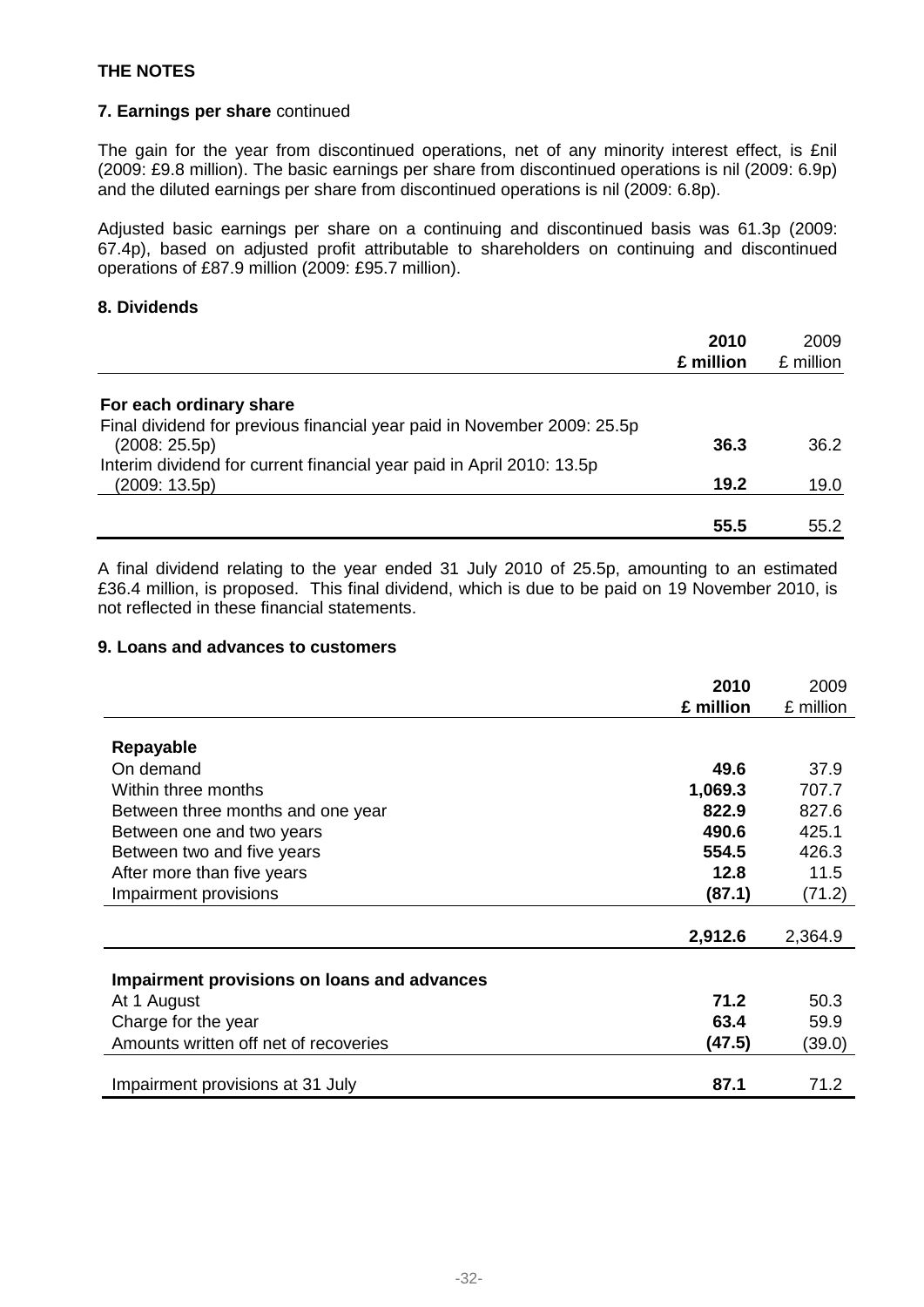# **10. Debt securities**

|                           | Held for  | Held to         | Available for | Loans and   |              |
|---------------------------|-----------|-----------------|---------------|-------------|--------------|
|                           | trading   | maturity assets | sale assets   | receivables | <b>Total</b> |
| 2010                      | £ million | £ million       | £ million     | £ million   | £ million    |
|                           |           |                 |               |             |              |
| Long trading positions in |           |                 |               |             |              |
| debt securities           | 54.1      |                 |               |             | 54.1         |
| Certificates of deposit   |           |                 |               | 672.1       | 672.1        |
| Floating rate notes       |           | 9.0             | 615.4         |             | 624.4        |
| Gilts and government      |           |                 |               |             |              |
| guaranteed debt           |           |                 | 285.6         |             | 285.6        |
|                           |           |                 |               |             |              |
|                           | 54.1      | 9.0             | 901.0         | 672.1       | 1,636.2      |
|                           |           |                 |               |             |              |
|                           | Held for  | Held to         | Available for | Loans and   |              |
|                           | trading   | maturity assets | sale assets   | receivables | Total        |
| 2009                      | £ million | £ million       | £ million     | £ million   | £ million    |
|                           |           |                 |               |             |              |
| Long trading positions in |           |                 |               |             |              |
| debt securities           | 37.9      |                 |               |             | 37.9         |
| Certificates of deposit   |           |                 |               | 1,202.2     | 1,202.2      |
| Floating rate notes       |           | 19.4            | 754.7         |             | 774.1        |
| Gilts and government      |           |                 |               |             |              |
| guaranteed debt           |           |                 | 285.0         |             | 285.0        |
|                           |           |                 |               |             |              |
|                           | 37.9      | 19.4            | 1,039.7       | 1,202.2     | 2,299.2      |

The fair value of items carried at amortised cost together with their book value is as follows:

|                                                                                                        | 2010              |                   | 2009            |                 |
|--------------------------------------------------------------------------------------------------------|-------------------|-------------------|-----------------|-----------------|
|                                                                                                        | <b>Book value</b> | <b>Fair value</b> |                 | Fair value      |
|                                                                                                        | £ million         | £ million         | £ million       | £ million       |
| Certificates of deposit classified as<br>loans and receivables<br>Floating rate notes held to maturity | 672.1<br>9.0      | 672.4<br>8.8      | 1,202.2<br>19.4 | 1,207.9<br>18.8 |
|                                                                                                        |                   |                   |                 |                 |
|                                                                                                        | 681.1             | 681.2             | 1,221.6         | 1,226.7         |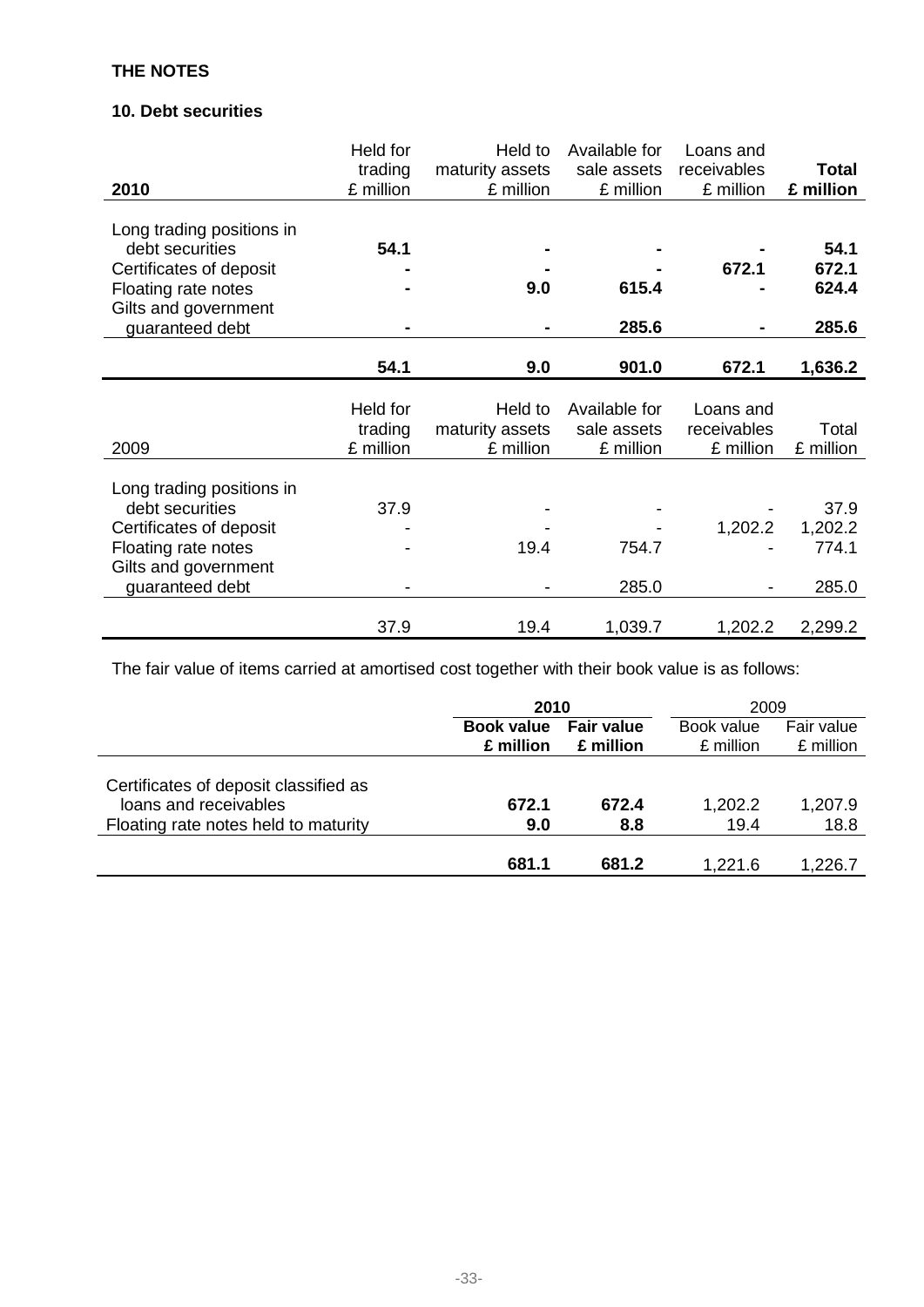# **10. Debt securities** continued

Movements on the book value of gilts and government guaranteed debt and floating rate notes held during the year comprise:

|                                               | Gilts and<br>government |                     |           |           |
|-----------------------------------------------|-------------------------|---------------------|-----------|-----------|
|                                               | guaranteed              |                     |           |           |
|                                               | debt                    | Floating rate notes |           |           |
|                                               | Available               | Available           | Held to   |           |
|                                               | for sale                | for sale            | maturity  | Total     |
|                                               | £ million               | £ million           | £ million | £ million |
| At 1 August 2008                              |                         | 751.3               | 23.4      | 774.7     |
| Additions                                     | 286.0                   |                     |           | 286.0     |
| <b>Disposals</b>                              |                         | (20.0)              |           | (20.0)    |
| Redemptions at maturity                       |                         |                     | (2.0)     | (2.0)     |
| Currency translation differences              |                         | 44.4                | 0.8       | 45.2      |
| Impairment                                    |                         |                     | (2.8)     | (2.8)     |
| Increase/(decrease) in carrying value of      |                         |                     |           |           |
| financial instruments classified as available |                         |                     |           |           |
| for sale                                      | (1.0)                   | (21.0)              |           | (22.0)    |
|                                               |                         |                     |           |           |
| At 31 July 2009                               | 285.0                   | 754.7               | 19.4      | 1,059.1   |
| <b>Disposals</b>                              |                         | (32.5)              |           | (32.5)    |
| Redemptions at maturity                       |                         | (137.1)             | (10.3)    | (147.4)   |
| <b>Currency translation differences</b>       |                         | 4.1                 | (0.1)     | 4.0       |
| Increase/(decrease) in carrying value of      |                         |                     |           |           |
| financial instruments classified as available |                         |                     |           |           |
| for sale                                      | 0.6                     | 26.2                |           | 26.8      |
| At 31 July 2010                               | 285.6                   | 615.4               | 9.0       | 910.0     |

In respect of floating rate notes, both classified as available for sale and held to maturity, £132.4 million (2009: £141.5 million) were due to mature within one year and £25.0 million (2009: £25.9 million) have been issued by corporates with the remainder issued by banks and building societies.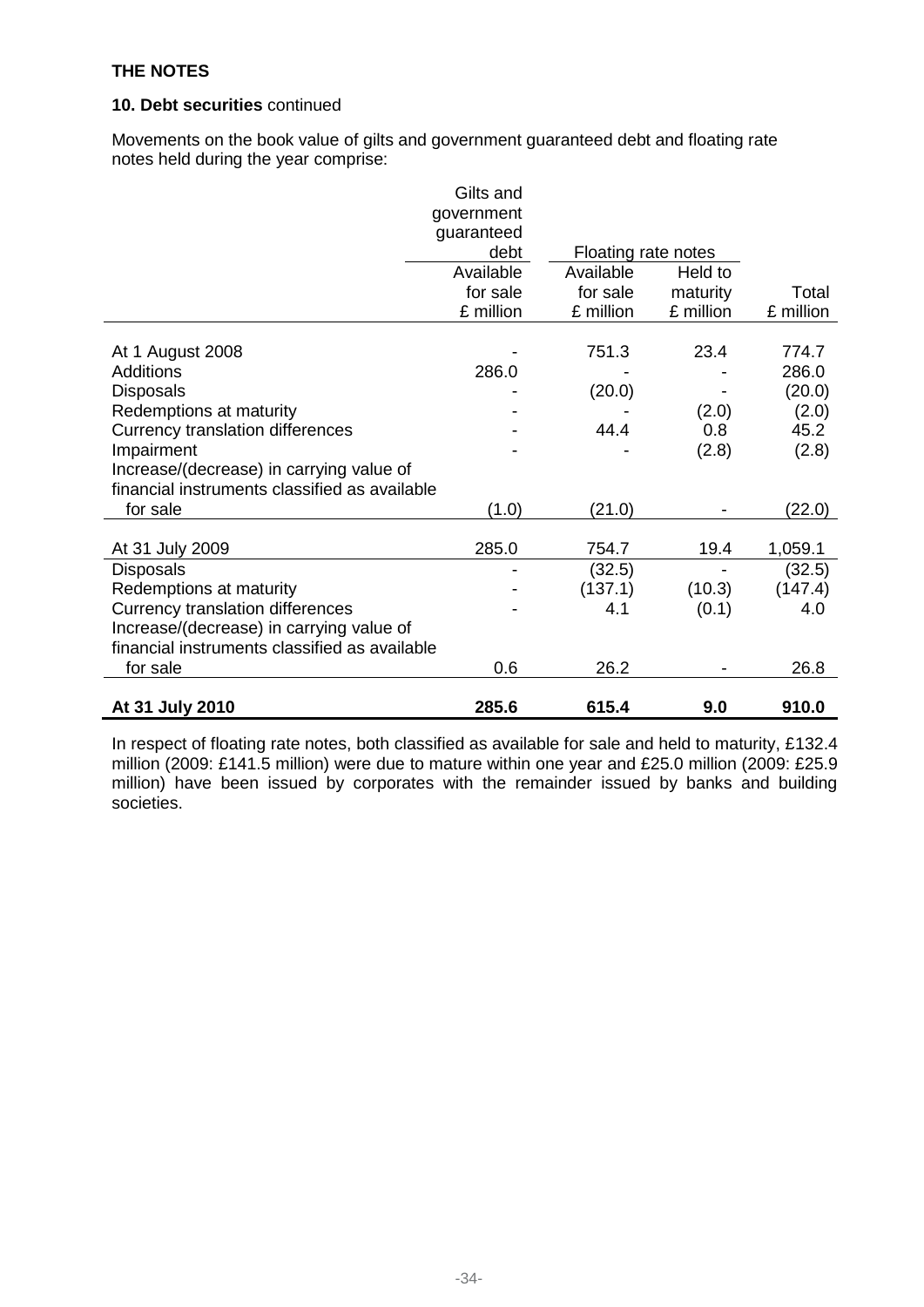# **11. Equity shares**

|                                              | 2010<br>£ million | 2009<br>£ million |
|----------------------------------------------|-------------------|-------------------|
| Equity shares classified as held for trading | 31.5              | 24.0              |
| Other equity shares                          | 28.4              | 38.0              |
|                                              | 59.9              | 62.0              |

Movements on the book value of other equity shares held during the year comprise:

|                                                |               | Fair value     |           |
|------------------------------------------------|---------------|----------------|-----------|
|                                                | Available for | through profit |           |
|                                                | sale          | or loss        | Total     |
|                                                | £ million     | £ million      | £ million |
|                                                |               |                |           |
| At 1 August 2008                               | 33.0          | 16.2           | 49.2      |
| <b>Additions</b>                               | 0.1           | 3.3            | 3.4       |
| <b>Disposals</b>                               |               | (1.0)          | (1.0)     |
| <b>Currency translation differences</b>        | (0.7)         |                | (0.7)     |
| Disposals of subsidiary undertakings           | (0.6)         | (0.4)          | (1.0)     |
| Increase/(decrease) in carrying value of:      |               |                |           |
| Equity shares classified as available for sale | (6.4)         |                | (6.4)     |
| Unlisted equity shares held at fair value      |               | (5.5)          | (5.5)     |
|                                                |               |                |           |
| At 1 July 2009                                 | 25.4          | 12.6           | 38.0      |
| <b>Additions</b>                               |               | 0.2            | 0.2       |
| <b>Disposals</b>                               |               | (10.9)         | (10.9)    |
| Currency translation differences               | (0.3)         |                | (0.3)     |
| Increase/(decrease) in carrying value of:      |               |                |           |
| Equity shares classified as available for sale | (2.4)         |                | (2.4)     |
| Unlisted equity shares held at fair value      |               | 3.8            | 3.8       |
|                                                |               |                |           |
| At 31 July 2010                                | 22.7          | 5.7            | 28.4      |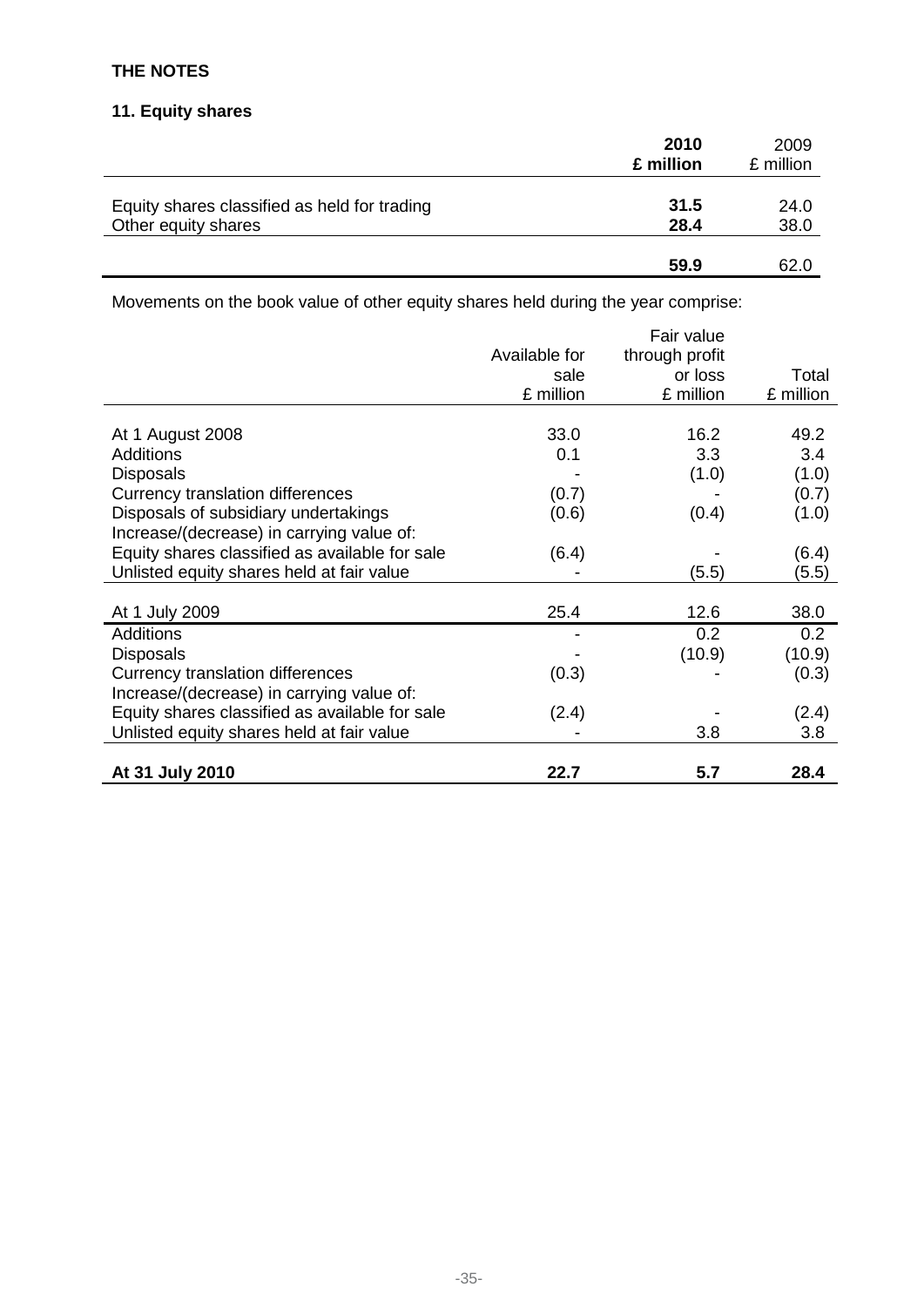# **12. Intangible assets**

|                                    |           |           | Intangible<br>assets on  |           |
|------------------------------------|-----------|-----------|--------------------------|-----------|
|                                    | Goodwill  | Software  | acquisition              | Total     |
|                                    | £ million | £ million | £ million                | £ million |
|                                    |           |           |                          |           |
| <b>Cost</b>                        |           |           |                          |           |
| At 1 August 2008                   | 176.9     | 21.1      | 3.2                      | 201.2     |
| <b>Additions</b>                   |           | 1.8       |                          | 1.8       |
| Acquisition of subsidiary          | 24.1      |           | 1.7                      | 25.8      |
| Foreign exchange                   | 3.0       |           |                          | 3.0       |
| <b>Disposals</b>                   | (34.9)    | (1.1)     | $\overline{\phantom{a}}$ | (36.0)    |
| At 31 July 2009                    | 169.1     | 21.8      | 4.9                      | 195.8     |
| <b>Additions</b>                   | 1.4       | 4.7       | 2.1                      | 8.2       |
| Foreign exchange                   | 0.7       |           |                          | 0.7       |
|                                    | 171.2     | 26.5      | 7.0                      | 204.7     |
| At 31 July 2010                    |           |           |                          |           |
| <b>Amortisation and impairment</b> |           |           |                          |           |
| At 1 August 2008                   | 50.1      | 16.7      |                          | 66.8      |
| Amortisation charge for the year   |           | 2.7       | 0.4                      | 3.1       |
| Impairment charge                  | 19.0      |           |                          | 19.0      |
| <b>Disposals</b>                   |           | (0.7)     |                          | (0.7)     |
| At 31 July 2009                    | 69.1      | 18.7      | 0.4                      | 88.2      |
| Amortisation charge for the year   |           | 2.0       | 0.5                      | 2.5       |
| Impairment charge                  | 6.5       |           |                          | 6.5       |
|                                    |           |           |                          |           |
| At 31 July 2010                    | 75.6      | 20.7      | 0.9                      | 97.2      |
| Net book value at 31 July 2010     | 95.6      | 5.8       | 6.1                      | 107.5     |
| Net book value at 31 July 2009     | 100.0     | 3.1       | 4.5                      | 107.6     |
| Net book value at 1 August 2008    | 126.8     | 4.4       | 3.2                      | 134.4     |

# **13. Other assets and other liabilities**

|                                                 | 2010      | 2009      |
|-------------------------------------------------|-----------|-----------|
|                                                 | £ million | £ million |
|                                                 |           |           |
| Prepayments, accrued income and other assets    |           |           |
| Prepayments and accrued income                  | 88.6      | 110.1     |
| Trade debtors                                   | 17.7      | 14.2      |
| Other                                           | 22.5      | 17.5      |
|                                                 |           |           |
|                                                 | 128.8     | 141.8     |
|                                                 |           |           |
| Accruals, deferred income and other liabilities |           |           |
| Accruals and deferred income                    | 122.0     | 141.3     |
| Creditors                                       | 81.9      | 81.9      |
| Provisions                                      | 14.0      | 26.1      |
| Other                                           | 33.4      | 55.2      |
|                                                 |           |           |
|                                                 | 251.3     | 304.5     |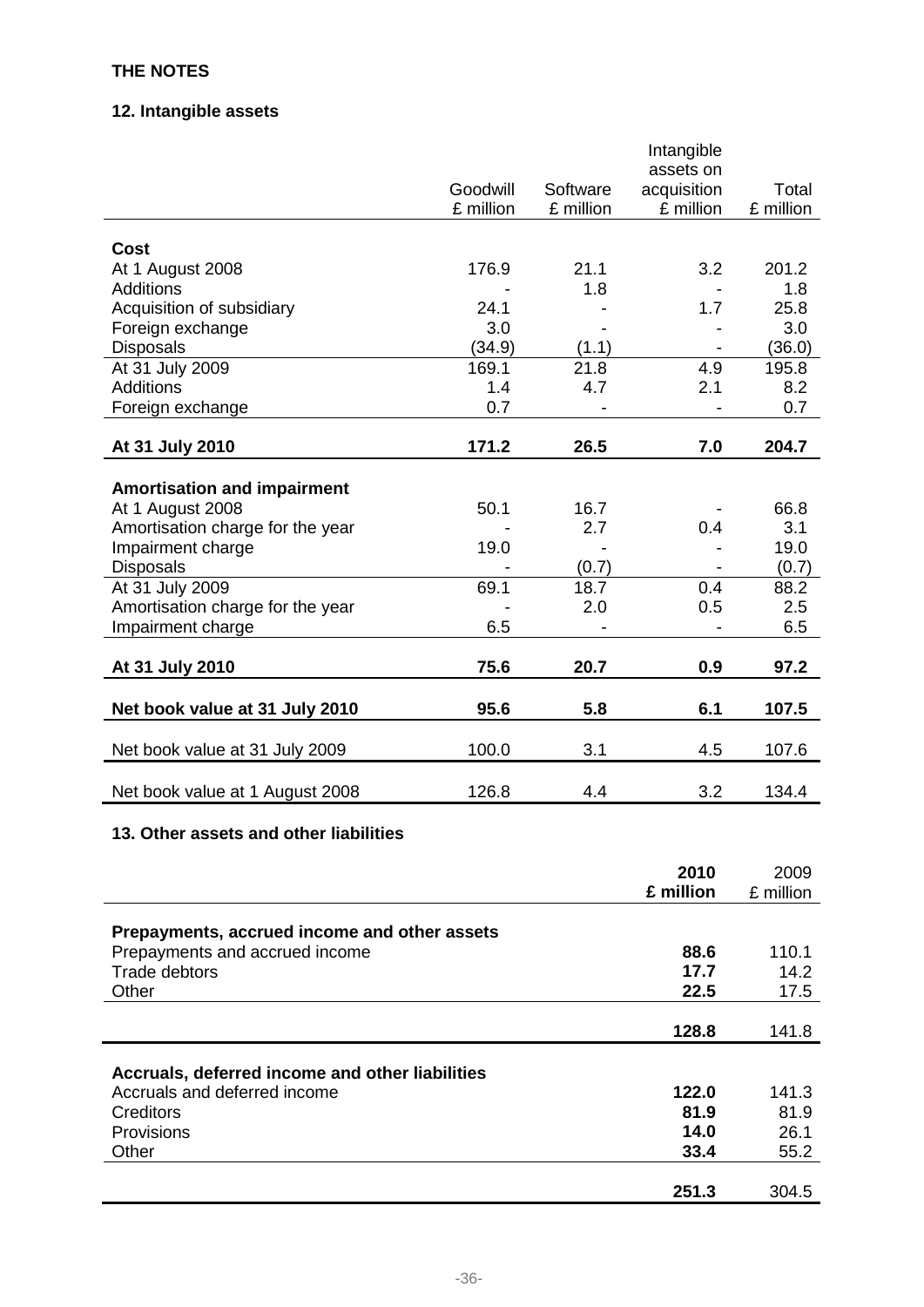# **14. Settlement balances and short positions**

|                                                          | 2010<br>£ million | 2009<br>£ million |
|----------------------------------------------------------|-------------------|-------------------|
| Settlement balances<br>Short positions held for trading: | 498.1             | 505.2             |
| Debt securities<br>Equity shares                         | 48.6<br>18.4      | 71.4<br>14.1      |
|                                                          | 565.1             | 590.7             |

# **15. Financial liabilities**

|                                                                                                                                    |                                         | Within                                   | <b>Between</b><br>three months                       | Between<br>one                                    | <b>Between</b><br>two | After<br>more     |                                     |
|------------------------------------------------------------------------------------------------------------------------------------|-----------------------------------------|------------------------------------------|------------------------------------------------------|---------------------------------------------------|-----------------------|-------------------|-------------------------------------|
|                                                                                                                                    |                                         | three                                    | and                                                  | and two                                           | and five              | than five         |                                     |
|                                                                                                                                    | On demand                               | months                                   | one year                                             | years                                             | years                 | years             | <b>Total</b>                        |
|                                                                                                                                    | £ million                               | £ million                                | £ million                                            | £ million                                         | £ million             | £ million         | £ million                           |
| At 31 July 2010<br>Deposits by banks<br>Deposits by customers<br>Loans and overdrafts<br>from banks<br>Debt securities in<br>issue | 23.0<br>782.0<br>13.7<br>$\blacksquare$ | 25.1<br>787.6<br>437.5<br>$\blacksquare$ | $\blacksquare$<br>1,301.3<br>617.2<br>$\blacksquare$ | $\blacksquare$<br>186.4<br>50.0<br>$\blacksquare$ | 56.0<br>60.0<br>20.8  | ۰<br>2.2<br>197.8 | 48.1<br>3,115.5<br>1,178.4<br>218.6 |
|                                                                                                                                    | 818.7                                   | 1,250.2                                  | 1,918.5                                              | 236.4                                             | 136.8                 | 200.0             | 4,560.6                             |

Included in loans and overdrafts from banks is £402.2 million of committed sale and repurchase facilities with a residual maturity of between three months and one year (2009: £405.1 million with a residual maturity of between one and two years). The group issued £200 million of 6.5% senior unsecured fixed rate notes in February 2010 due to mature 10 February 2017 which have been classified as debt securities in issue. Of the debt securities in issue, £20.8 million mature on 20 April 2015 and £197.8 million on 10 February 2017.

|                                               | On demand<br>£ million | Within<br>three<br>months<br>£ million | <b>Between</b><br>three months<br>and<br>one year<br>£ million | <b>Between</b><br>one<br>and two<br>years<br>£ million | <b>Between</b><br>two<br>and five<br>years<br>£ million | After<br>more<br>than five<br>years<br>£ million | Total<br>£ million |
|-----------------------------------------------|------------------------|----------------------------------------|----------------------------------------------------------------|--------------------------------------------------------|---------------------------------------------------------|--------------------------------------------------|--------------------|
|                                               |                        |                                        |                                                                |                                                        |                                                         |                                                  |                    |
| At 31 July 2009                               |                        |                                        |                                                                |                                                        |                                                         |                                                  |                    |
| Deposits by banks                             | 17.2                   | 19.6                                   | 10.6                                                           | 0.6                                                    |                                                         | $\overline{\phantom{a}}$                         | 48.0               |
| Deposits by customers<br>Loans and overdrafts | 768.7                  | 916.6                                  | 345.5                                                          | 814.9                                                  | 73.9                                                    | -                                                | 2,919.6            |
| from banks                                    | 26.6                   | 0.6                                    | 199.7                                                          | 1,003.6                                                | 110.0                                                   | $\overline{\phantom{0}}$                         | 1,340.5            |
| Debt securities in                            | -                      |                                        |                                                                |                                                        |                                                         | 21.4                                             | 21.4               |
| issue                                         |                        |                                        |                                                                |                                                        |                                                         |                                                  |                    |
|                                               | 812.5                  | 936.8                                  | 555.8                                                          | 1,819.1                                                | 183.9                                                   | 21.4                                             | 4,329.5            |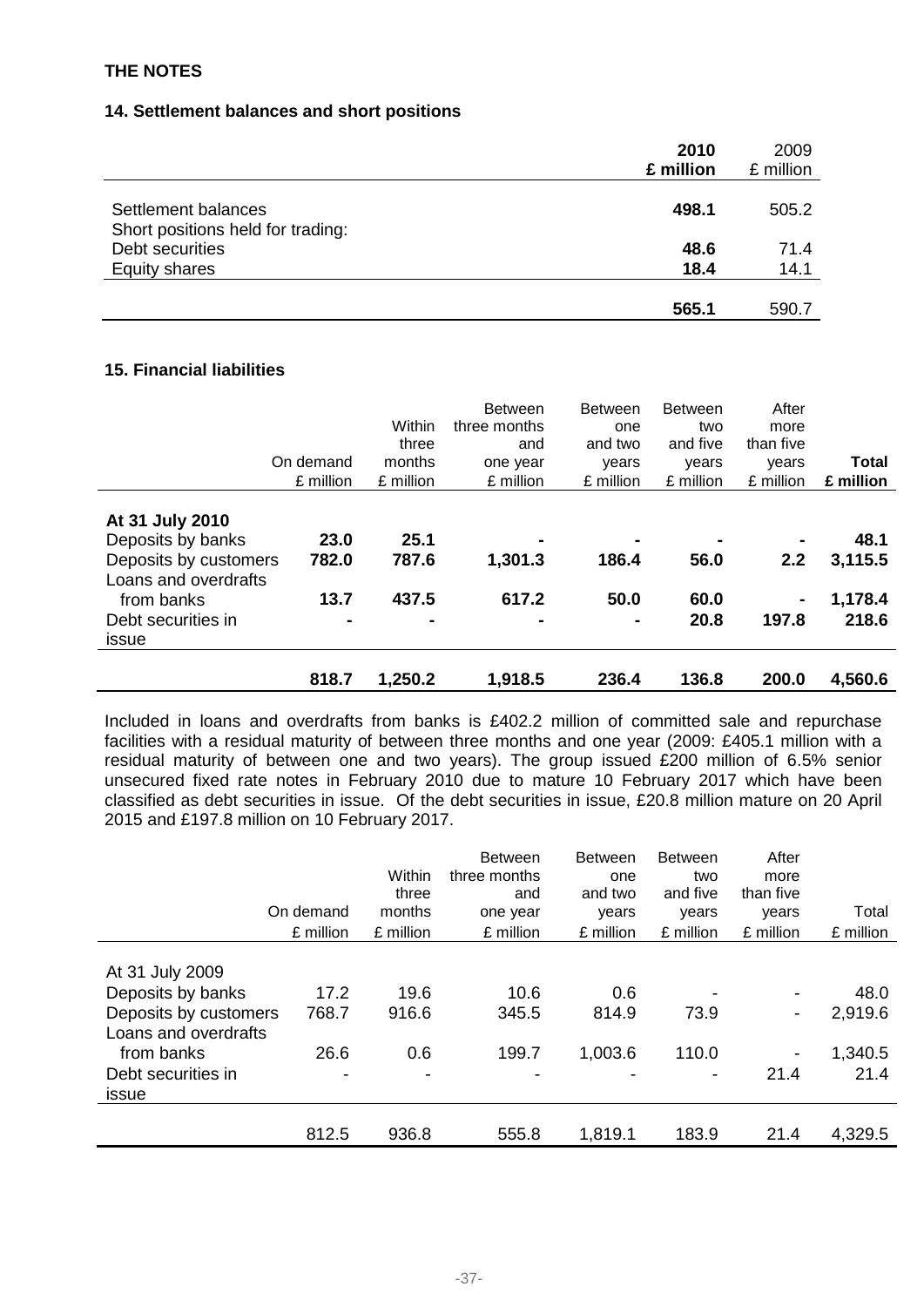# **16. Capital**

The group's individual regulated entities and the group as a whole complied with all of the externally imposed capital requirements to which they are subject for the years ended 31 July 2010 and 2009. A full analysis of the composition of regulatory capital and Pillar 1 risk weighted assets is shown in the following table, including a reconciliation between equity and core tier 1 capital after deductions.

|                                                       | 2010      | 2009      |
|-------------------------------------------------------|-----------|-----------|
|                                                       | £ million | £ million |
| Core tier 1 capital                                   |           |           |
| Called up share capital                               | 37.4      | 37.4      |
| Share premium account                                 | 275.9     | 274.5     |
| Retained earnings and other reserves                  | 490.6     | 477.8     |
| Minority interests                                    | 2.5       | 4.3       |
| Deductions from core tier 1 capital                   |           |           |
| Intangible assets                                     | (107.5)   | (107.6)   |
| Goodwill in associates                                | (51.9)    | (49.0)    |
| Investment in own shares                              | (43.7)    | (50.9)    |
| Unrealised losses on available for sale equity shares |           | (4.6)     |
| Core tier 1 capital after deductions                  | 603.3     | 581.9     |
| <b>Tier 2 capital</b>                                 |           |           |
| Subordinated debt                                     | 75.0      | 75.0      |
| Unrealised gains on available for sale equity shares  | 7.6       |           |
| <b>Tier 2 capital</b>                                 | 82.6      | 75.0      |
| Deductions from total tier 1 and tier 2 capital       |           |           |
| Participation in a non-financial undertaking          | (1.8)     | (4.8)     |
| Other regulatory adjustments                          | (0.3)     | (0.5)     |
| <b>Total regulatory capital</b>                       | 683.8     | 651.6     |
| <b>Risk weighted assets (notional)</b>                |           |           |
| Credit and counterparty risk                          | 3,230.8   | 2,840.2   |
| Operational risk <sup>1</sup>                         | 971.9     | 993.8     |
| Market risk <sup>1</sup>                              | 136.0     | 102.8     |
|                                                       | 4,338.7   | 3,936.8   |
|                                                       | %         | %         |
| Core tier 1 capital ratio                             | 13.9      | 14.8      |
| Total capital ratio                                   | 15.8      | 16.6      |

 $1$  Operational and market risk include a notional adjustment at 8% in order to determine notional risk weighted assets.

Reconciliation between equity and core tier 1 capital after deductions

|                                                        | 2010<br>£ million | 2009<br>£ million |
|--------------------------------------------------------|-------------------|-------------------|
| Equity                                                 | 754.4             | 697.7             |
| Regulatory deductions from equity:                     |                   |                   |
| Intangible assets                                      | (107.5)           | (107.6)           |
| Goodwill in associates                                 | (51.9)            | (49.0)            |
| Other reserves not recognised for core tier 1 capital: |                   |                   |
| Cash flow hedging reserve                              | 3.6               | 9.7               |
| Available for sale movements reserve <sup>1</sup>      | 4.7               | 31.1              |
| Core tier 1 capital after deductions                   | 603.3             | 581.9             |

<sup>1</sup>Total available for sale movements reserve less unrealised losses on available for sale equity shares.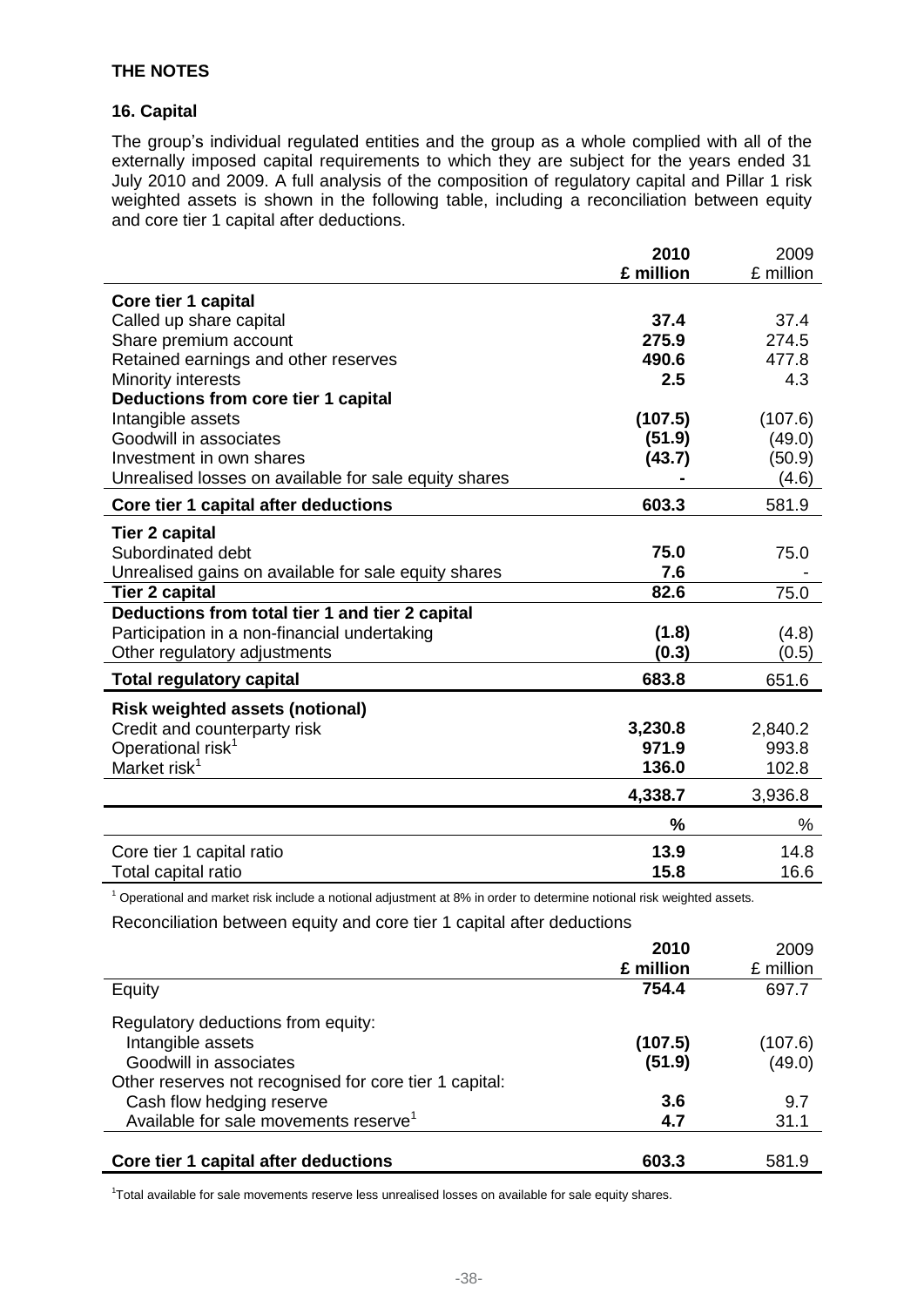| 17. Consolidated cash flow statement reconciliation                                               |                   |                   |
|---------------------------------------------------------------------------------------------------|-------------------|-------------------|
|                                                                                                   | 2010<br>£ million | 2009<br>£ million |
| (a) Reconciliation of operating profit before tax to net cash inflow<br>from operating activities |                   |                   |
| Operating profit on ordinary activities before tax<br>Tax paid                                    | 99.3<br>(29.7)    | 98.3<br>(21.0)    |
| (Increase)/decrease in:<br>Interest receivable and prepaid expenses                               | 21.5              | (20.8)            |
| Net settlement balances and trading positions                                                     | (82.3)            | 80.2              |
| Net money broker loans against stock advanced                                                     | 105.0             | (118.5)           |
| Increase/(decrease) in:                                                                           |                   |                   |
| Interest payable and accrued expenses                                                             | (19.3)            | 8.3               |
| Depreciation, amortisation and goodwill impairment losses on goodwill                             | 22.3              | 35.1              |
| Net cash inflow from trading activities                                                           | 116.8             | 61.6              |
| (Increase)/decrease in:                                                                           | 2.0               |                   |
| Loans and advances to banks not repayable on demand<br>Loans and advances to customers            | (453.9)           | (1.9)<br>(38.9)   |
| Floating rate notes held to maturity                                                              | 10.4              | 4.0               |
| Floating rate notes classified as available for sale                                              | 139.3             | (3.4)             |
| Debt securities held for liquidity                                                                | (0.6)             | (285.0)           |
| Other assets less other liabilities                                                               | 17.0              | 5.0               |
| Increase/(decrease) in:                                                                           |                   |                   |
| Deposits by banks                                                                                 | 0.1               | (250.2)           |
| Deposits by customers                                                                             | 195.9             | 277.9             |
| Loans and overdrafts from banks                                                                   | (162.1)           | 227.1             |
| Non-recourse borrowings                                                                           |                   | (165.0)           |
| Net cash (outflow)/inflow from operating activities                                               | (135.1)           | (168.8)           |
| (b) Analysis of net cash outflow in respect of the purchase of<br>subsidiaries and associates     |                   |                   |
| Cash consideration in respect of current year purchases                                           |                   | (17.9)            |
| Loan stock redemptions and deferred consideration paid in respect of                              |                   |                   |
| prior year purchases                                                                              | (0.4)             | (2.1)             |
| Net movement in cash balances                                                                     |                   | 0.3               |
|                                                                                                   | (0.4)             | (19.7)            |
| (c) Analysis of net cash inflow in respect of the sale of subsidiaries                            |                   |                   |
| Cash consideration received                                                                       |                   | 75.3              |
| Cash and cash equivalents disposed of                                                             |                   | (24.2)            |
|                                                                                                   |                   | 51.1              |
| (d) Analysis of changes in financing                                                              |                   |                   |
| Share capital (including premium) and subordinated loan capital:                                  |                   |                   |
| Opening balance                                                                                   | 386.9             | 386.4             |
| Shares issued for cash, net of transaction costs                                                  | 1.4               | $0.5\,$           |
| <b>Closing balance</b>                                                                            | 388.3             | 386.9             |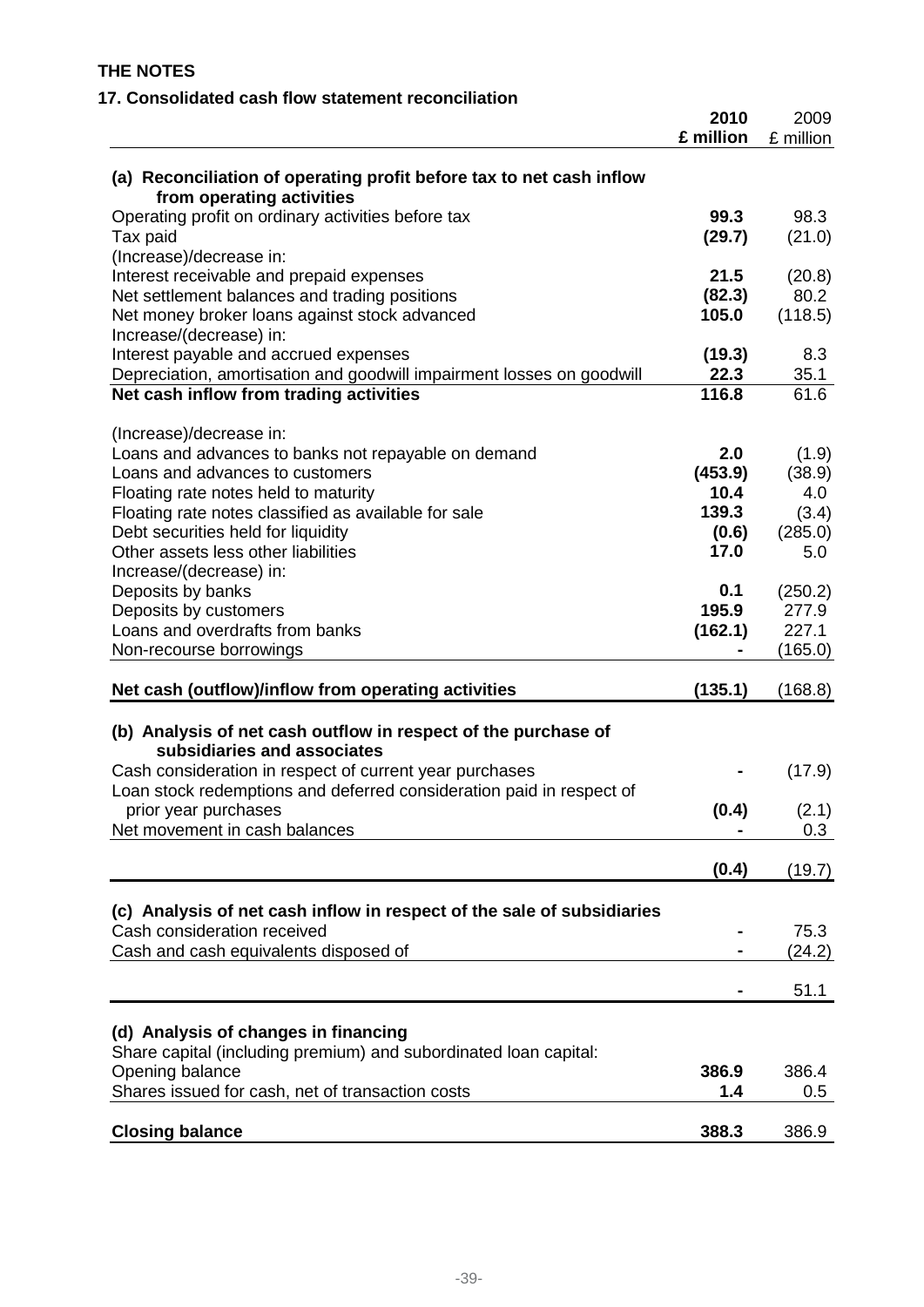# **17. Consolidated cash flow statement reconciliation**

|                                                 | 2010      | 2009      |
|-------------------------------------------------|-----------|-----------|
|                                                 | £ million | £ million |
| (e) Analysis of cash and cash equivalents       |           |           |
| Cash and balances at central banks              | 452.7     | 1.7       |
| Loans and advances to banks repayable on demand | 158.4     | 194.4     |
| Certificates of deposit                         | 672.1     | 1,202.2   |
|                                                 |           |           |
|                                                 | 1,283.2   | 1,398.3   |

Cash and cash equivalents comprise balances which have an original maturity of three months or less, together with highly liquid investments. The portfolio of floating rate notes classified as available for sale were reclassified during the prior period for cash flow presentation purposes since the majority of the portfolio had been hedged as collateral for sale and repurchase agreements and the market for those instruments was no longer regarded as highly liquid due to the prevailing economic environment.

## **18. Post balance sheet event**

Since the year end the group has acquired 100% of Chartwell Group Limited, an IFA with over £650 million of client assets, for consideration of approximately £17 million.